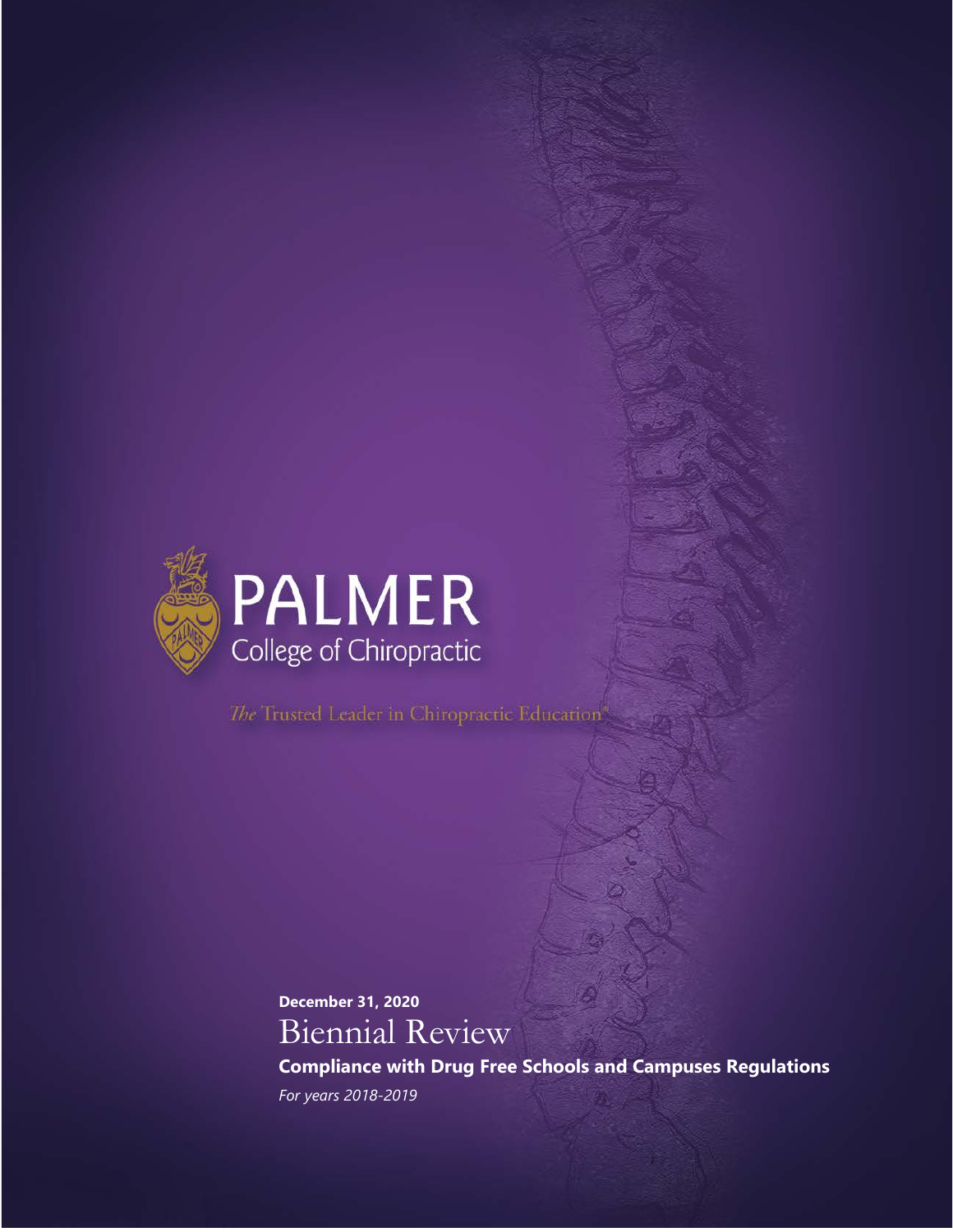# Contents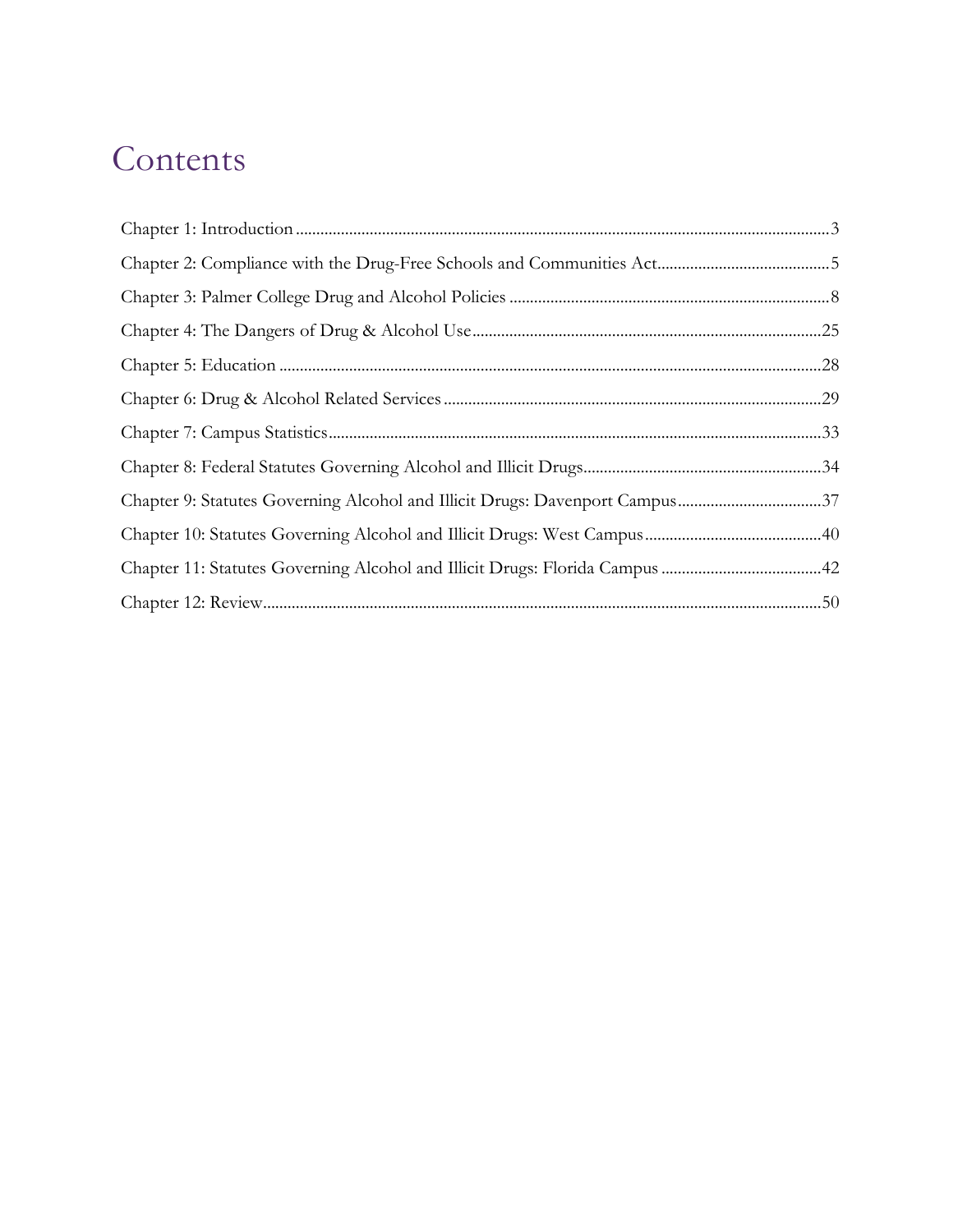# <span id="page-2-0"></span>**CHAPTER 1: INTRODUCTION**

The Drug Free Schools and Campuses Regulations (34 CFR Part 86) of the Drug-Free Schools and Communities Act of 1989 (DFSCA) require an institution of higher education (IHE) such as Palmer College of Chiropractic to certify it has adopted and implemented programs to prevent the illicit use of drugs and the abuse of alcohol by its students and employees both on its premises and as a part of any of its activities. The term "College" as used throughout this report refers to the entire unit of Palmer College of Chiropractic, including operations on the Davenport, Iowa, campus; the San Jose, California campus; and the Port Orange, Florida, campus.

At a minimum, each institution of higher education must annually distribute the following in writing to all students and employees:

- Standards of conduct that clearly prohibit the unlawful possession, use, or distribution of illicit drugs and alcohol by students and employees;
- A description of the legal sanctions under local, state, or federal law for the unlawful possession or distribution of illicit drugs and alcohol;
- A description of any drug or alcohol counseling, treatment, or rehabilitation programs that are available to students or employees; and
- A clear statement that the institution will impose sanctions on students and employees and a description of those sanctions, up to and including expulsion or termination of employment and referral for prosecution, for violations of the standards of conduct.

The College acknowledges its obligation to conduct a biennial review of compliance with the Drug Free Schools and Communities Act and authorized an administrative review to be conducted to determine if the College fulfills the requirements of these Federal regulations. The intention of this document is to meet the legal requirements of conducting a biennial review and summarize the programs and activities related to alcohol and drug prevention on the Palmer College of Chiropractic's three campuses between 2018 and 2019. The biennial review has following objectives:

- Determining the effectiveness of the policy and implementing changes to the alcohol and other drug programs if they are needed;
- Ensuring that the sanctions developed are enforced consistently;
- Determining the number of drug-and alcohol-related violations and fatalities occurring on the College campus or as part of College activities that are reported to College officials; and
- 1000 Brady Street, Davenport, IA 52803-5214 **|** P: 563-884-5662 **|** F: 563-884-5393 **|** www.palmer.edu • Determining the number and types of sanctions the College imposes on students or employees as a result of such violations or fatalities.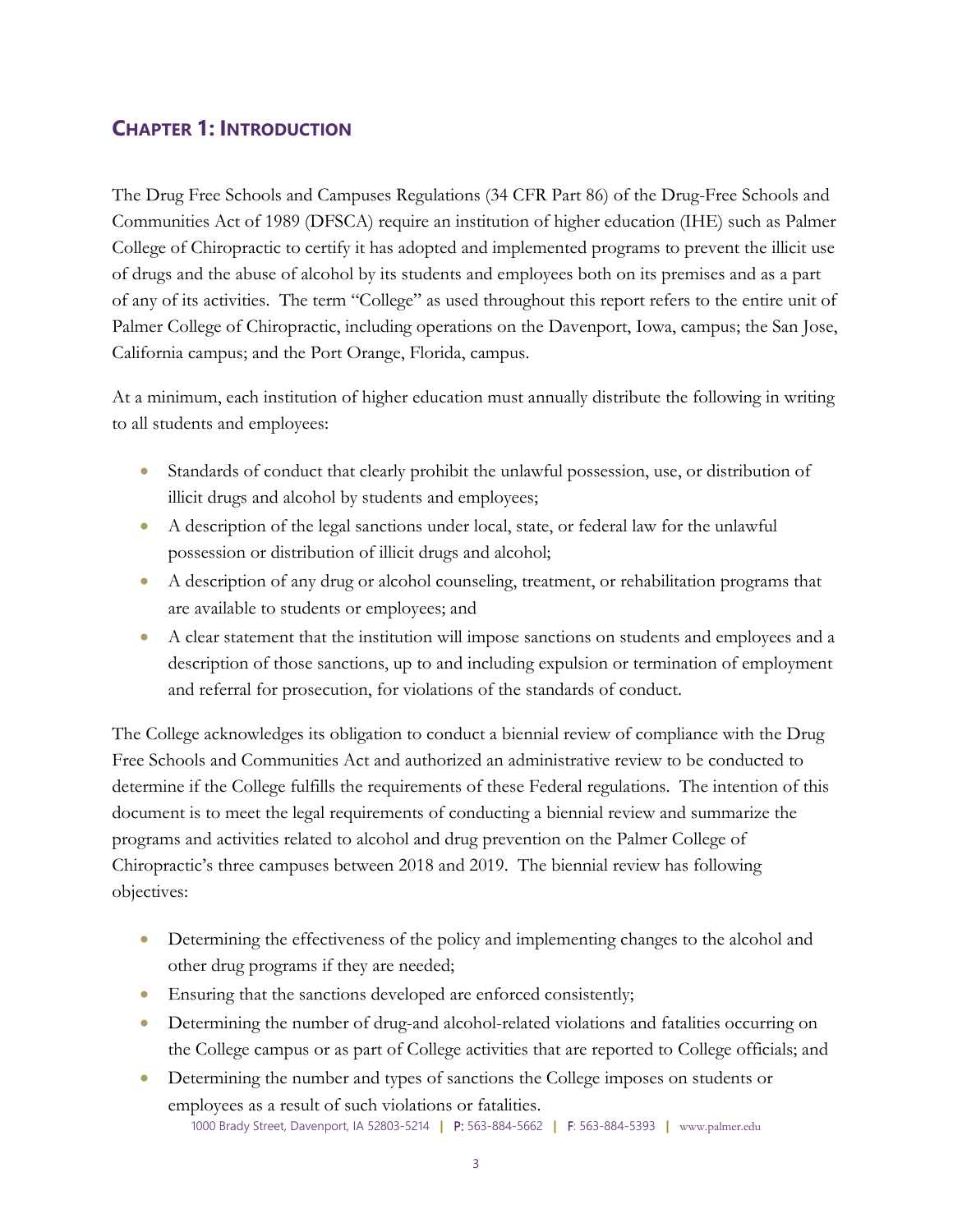The following College departments provide information for the biennial report:

- Student Services Department
- Safety and Security Department
- Office of Compliance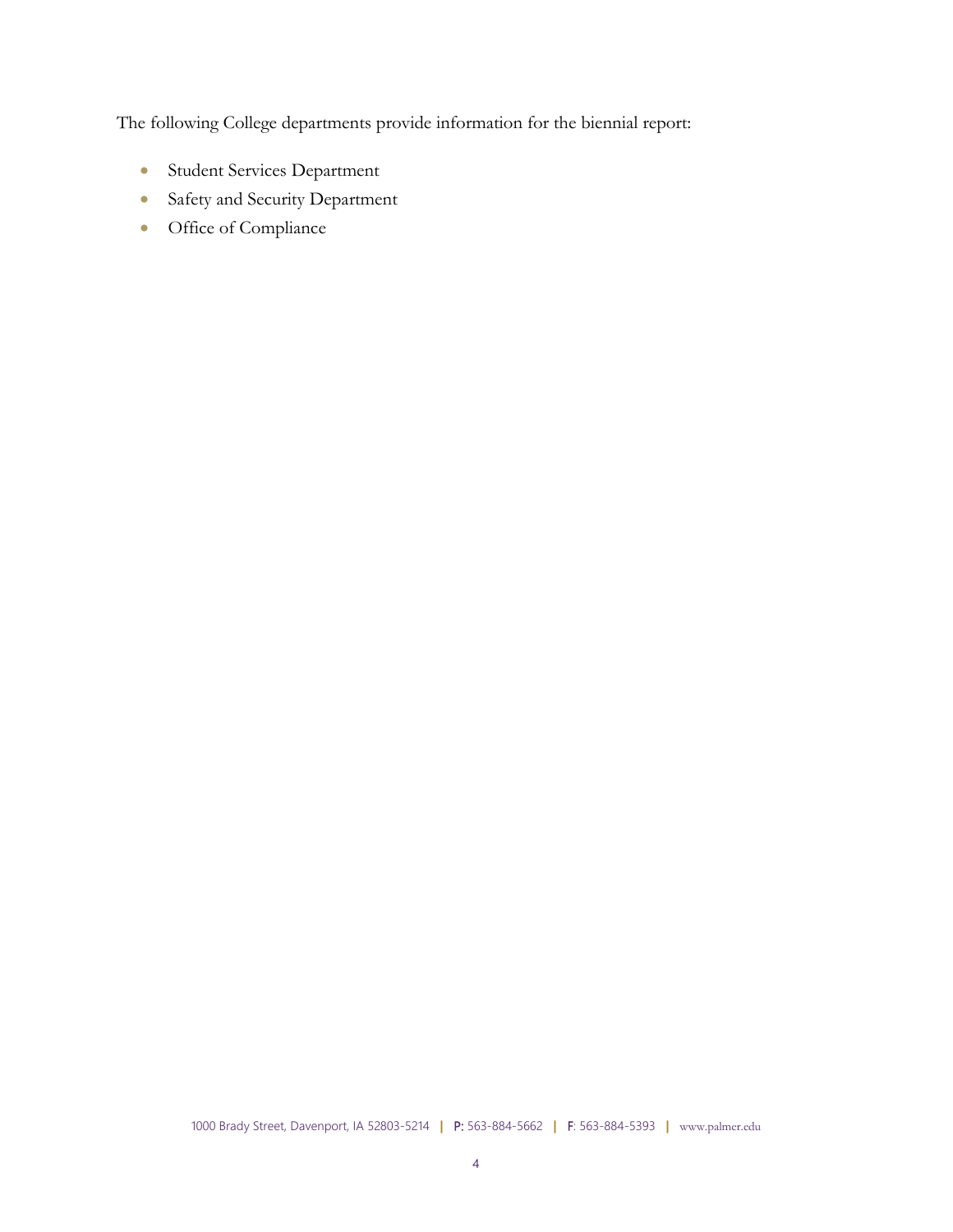# <span id="page-4-0"></span>**CHAPTER 2: COMPLIANCE WITH THE DRUG-FREE SCHOOLS AND COMMUNITIES ACT**

Palmer College of Chiropractic is committed to maintaining an environment conducive to the intellectual and personal development of students and to the safety and welfare of all members of the College community. Further, the College recognizes the inherent risks to the total College community associated with alcohol and other drug abuse. As such, the College has published educational information and established a policy and associated processes to:

- Promote a safe, healthy and learning-conducive environment and productive workplace;
- Develop, disseminate, interpret and support the enforcement of College policies and processes that are consistent with local, state, and federal law;
- Foster awareness about and prevent the unlawful possession, use, or distribution of illicit drugs and alcohol by all students and employees on College premises or at College-related activities or service functions on or off College premises or at non-College activities on College premises that adversely affect the College community and/or the pursuit of its objectives;
- Promote healthy choices concerning the use of alcohol and other drugs, emphasizing the elimination of illegal use, high-risk behavior, harmful use, and related violence; and
- Provide information about available intervention, evaluation, referrals, and treatment services.

The College continues to comply with the requirements of the Drug-Free Schools and Communities Act and has adopted and implemented programs to prevent the abuse of alcohol and use or distribution of illicit drugs by its students and employees as demonstrated by this biennial review. The College maintains written policies on alcohol and other drugs and distributes this policy to every student and employee.

The written materials are annually distributed by Federal mandate and contain the following information:

- Standards of conduct that clearly prohibit unlawful manufacture, possession, use, or distribution of illicit drugs and alcohol on College property or as a part of College activities
- A description of the health risks associated with the use of illicit drugs and abuse of alcohol
- A description of applicable legal sanctions under Local, State, and/or Federal law
- A description of counseling, treatment, and rehabilitation programs
- A clear statement and description of the disciplinary sanctions the institution will impose on students and employees.

1000 Brady Street, Davenport, IA 52803-5214 **|** P: 563-884-5662 **|** F: 563-884-5393 **|** www.palmer.edu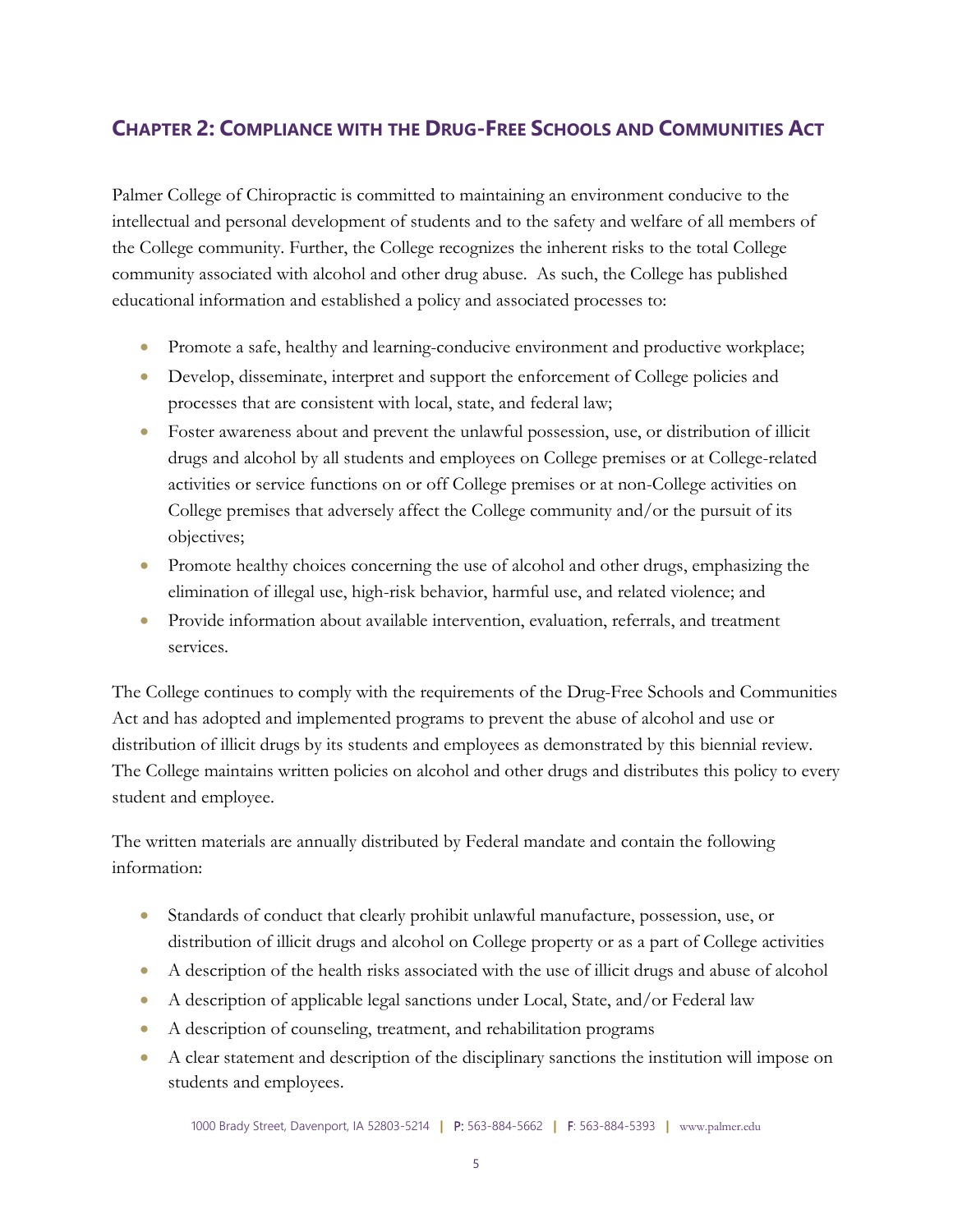As a part of the biennial review, the following data, resources, and programs were examined:

- "Complying with The Drug-Free Schools and Campuses Regulations (EDGAR Part 86), A Guide for University and Campus Regulations" a publication of the Higher Education Center for Alcohol and Other Drug Abuse and Violence Prevention
- The 1998 amendments to the Higher Education Act of 1965 (P.L. 105-244)
- The Drug-Free Schools and Communities Act Amendments of 1989 (P.L. 101-226)
- Federal Student Aid (FSA) Handbook for financial aid administrators
- Drug-Free Workplace Act of 1988
- National Institute on Alcohol Abuse and Alcoholism, Alcohol Policy
- U.S. Department of Justice, Drug Enforcement Administration, "Drugs of Abuse" 2015 **Edition**
- Palmer College of Chiropractic Annual Security and Fire Safety Report
- Palmer College of Chiropractic Catalog
- Palmer College of Chiropractic Student Handbook (Code of Ethics)
- Palmer College of Chiropractic Student Clubs and Activities Handbook
- Palmer College of Chiropractic Student Orientation Training PowerPoint slideshow
- Palmer College of Chiropractic Staff Handbook
- Palmer College of Chiropractic Institutional Policy for Drug and Alcohol Abuse
- Palmer College of Chiropractic annual crime statistics
- Alcohol and other drug policy documents distributed to all faculty, staff, and students at all three campuses
- Summary review of the drug and alcohol educational programs provided to faculty, staff, and students at all three campuses
- Davenport, Iowa Municipal Code
- San Jose, California Code of Ordinances
- Port Orange, Florida Code of Ordinances
- Scott County, Iowa Code of Ordinances
- Santa Clara County, California Code of Ordinances
- Volusia County, Florida Code of Ordinances
- State of Iowa Code
- State of California Code of Regulations
- State of Florida Statutes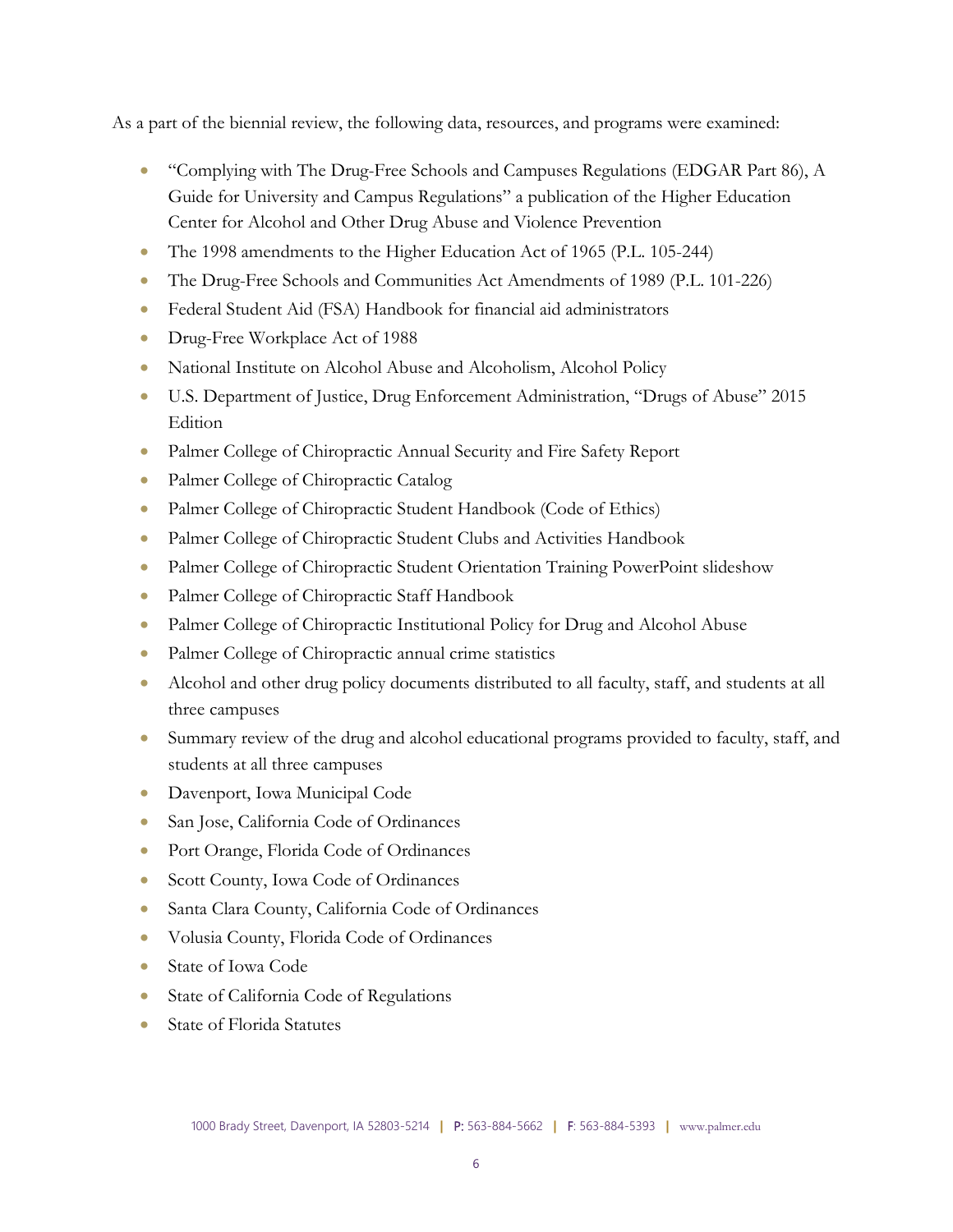The Federally Mandated Policy about alcohol and other drugs is distributed to each staff member and student as follows:

- A reference to the Palmer College of Chiropractic Institutional Policy for Drug and Alcohol Abuse is included in the Employee Handbook that all new employees (faculty and staff) receive during orientation.
- A reference to the Palmer College of Chiropractic Institutional Policy for Drug and Alcohol Abuse and the entire Student Code of Ethics are included in the student handbook. Information is also included in new student online compliance training.

Palmer College's drug and alcohol abuse and prevention program and related policies will be reviewed every two years for compliance and effectiveness. The materials developed pursuant to these policies and the results of the biennial review will be reported to the Palmer College Provost, Chancellor, and Board of Trustees, and will be made available upon request and to the Secretary of Education if the College is chosen in a random selection by the Secretary for determination of compliance.

# **Oversight Responsibility**

The Senior Director of Safety and Security shall serve as the main contact that will have oversight responsibility of the biennial review including, but not limited to: updates, coordination of required information, and coordination of the annual notification to employees and students and the biennial review.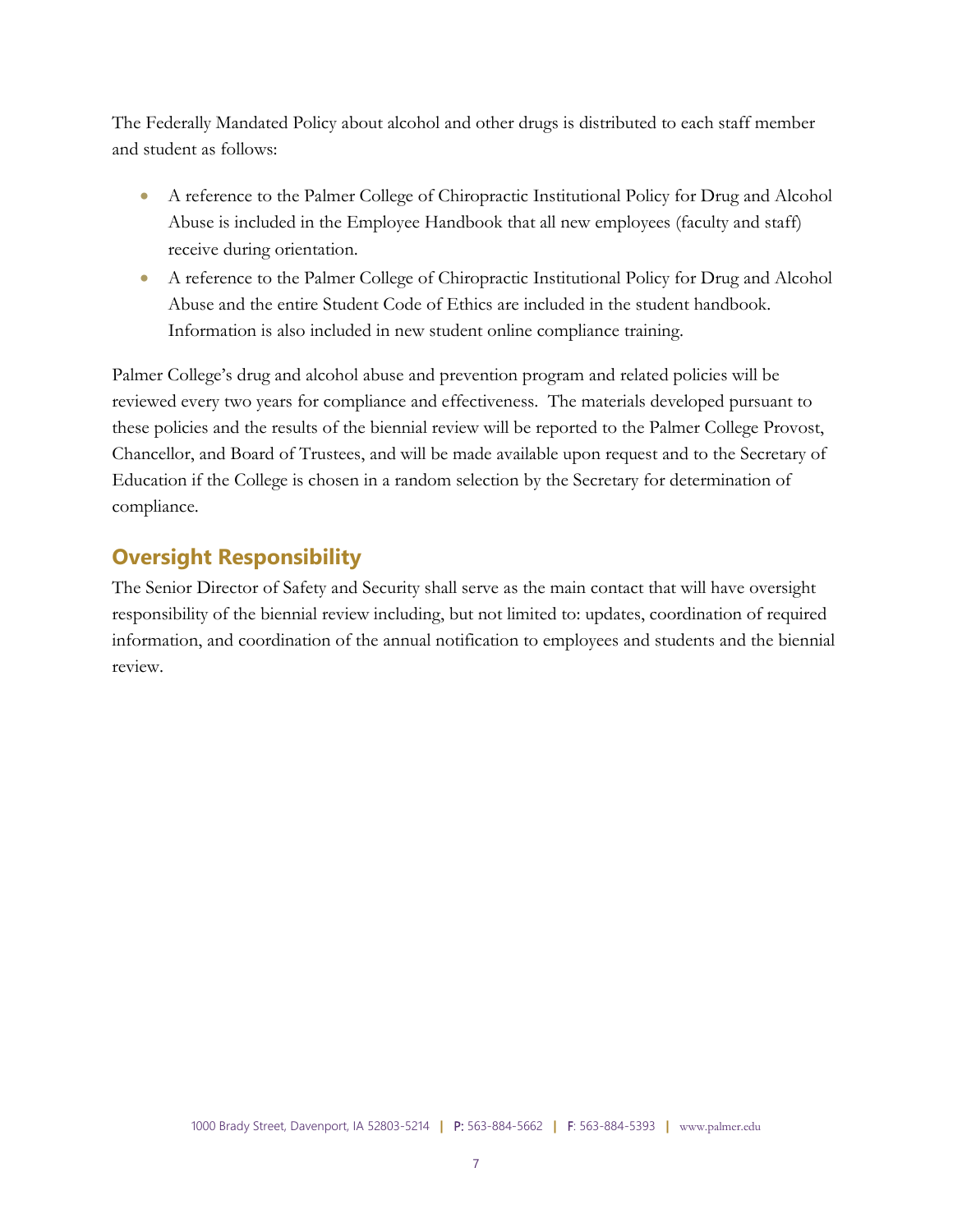## <span id="page-7-0"></span>**CHAPTER 3: PALMER COLLEGE DRUG AND ALCOHOL POLICIES**

## **Institutional Policy: Drug and Alcohol Use**

Palmer College of Chiropractic recognizes the inherent risks to the total College community associated with alcohol and other drug abuse. The College is committed to maintaining an environment conducive to the intellectual and personal development of students and to the safety and welfare of all members of the College community. As such, the College has published educational information and established a policy and associated rules to:

- Foster awareness about and prevent the unlawful possession, use or distribution of illicit drugs and alcohol by all students and employees on College premises or at College related activities or service functions on or off College premises or at non-College activities on College premises that adversely affect the College community and/or the pursuit of its objectives;
- Develop, disseminate, interpret and support the enforcement of College policies and rules that are consistent with local, state and federal law;
- Promote healthy choices concerning the use of alcohol and other drugs, emphasizing the elimination of illegal use, high-risk behavior, harmful use and related violence;
- Promote a safe, healthy and learning-conducive environment and productive workplace; and Provide information about available intervention, evaluation, referral and treatment services.

#### **SCOPE**

This policy applies to the entire College community and third parties.

#### **DEFINITIONS**

N/A

#### **ADMINISTRATIVE RULES**

#### **Use of Drugs or Alcohol**

The College strictly prohibits the unlawful manufacture, sale, distribution, dispensing, possession, solicitation or use of alcohol or controlled substances. Additionally, the College limits the presence, use, consumption, possession, sale, manufacturing, solicitation, or distribution of alcohol by students, employees, or visitors to approved activities. At no time is any individual under legal drinking age or who is operating institution vehicles, machinery or equipment allowed to possess, use, or consume alcohol. At no time is abuse of alcohol permissible.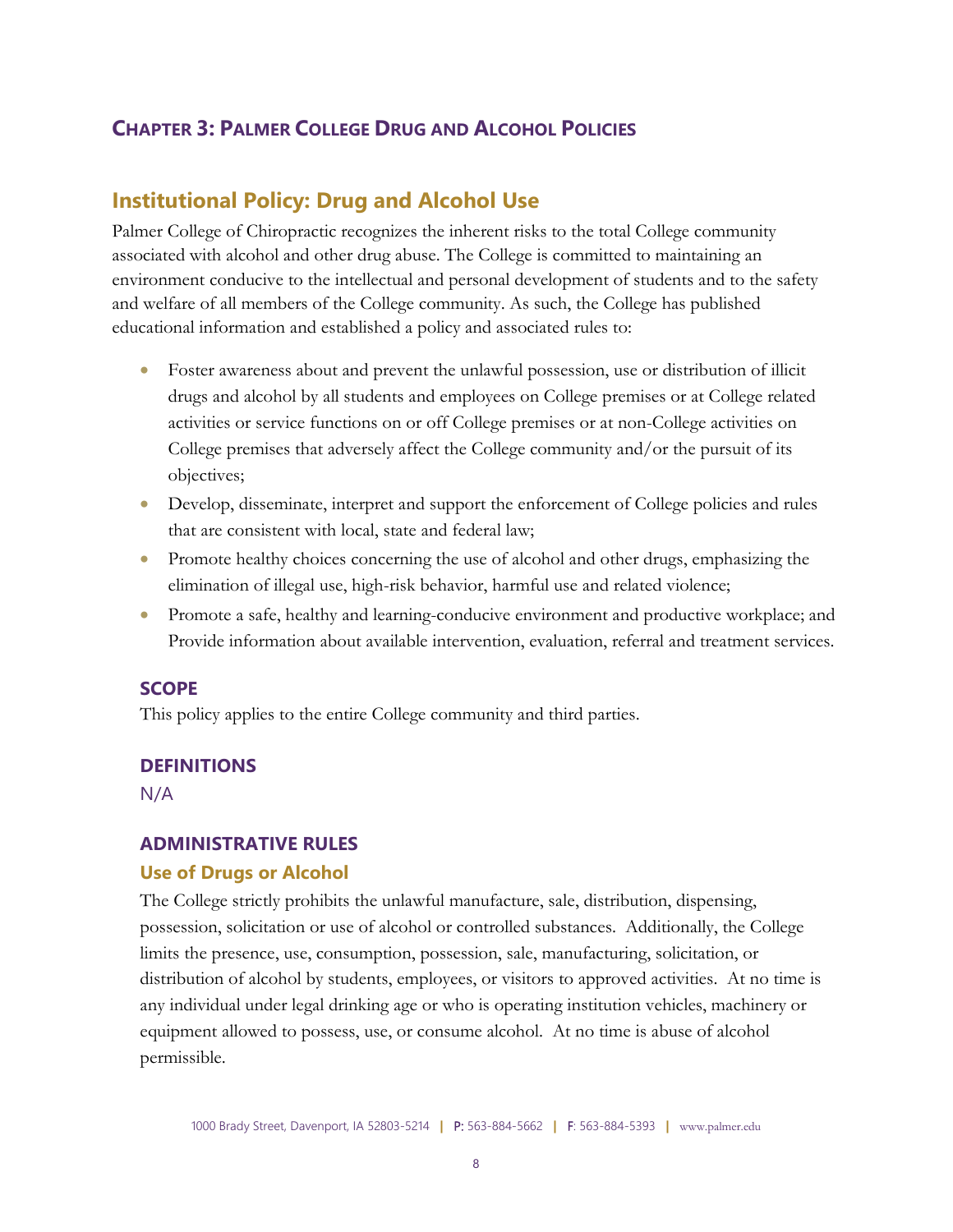#### **Fit for Duty**

All employees and students are to report to work/school in a mentally and physically fit and safe condition. Employees must report to their supervisor any health situation or use of prescription and/or non-prescription medications which may inhibit the ability to perform his/her required job duties. Any employee regarded as unfit for duty for any reason may not be permitted to work or may be temporarily reassigned until it is determined that said employee is free from impairment and fit and able for duty.

Any student reporting to class under the influence or discovered to be under the influence of alcohol or non-prescribed drugs, during the work/school day may be asked to leave the premises.

## **Requirement for Notification**

Any employee who has been convicted of; pled guilty to; did not contest; forfeited bail; or was granted a deferred judgment to any drug or alcohol-related conduct under law or ordinance is to notify the institution in writing through Human Resources within five days of the applicable event. Failure to promptly report such violations may result in disciplinary action up to and including termination of employment.

Any student who has been convicted of; pled guilty to; did not contest; forfeited bail; or was granted a deferred judgment to any drug or alcohol-related conduct under law or ordinance is to notify the institution in writing through the Dean of Student Academic Affairs on the Davenport, Iowa and San Jose, California campuses and through the Director of Student Services on the Port Orange, Florida campus within five days of the applicable event. Failure to promptly report such violations may result in disciplinary action up to and including dismissal.

#### **Education**

The College provides drug and alcohol awareness information to students and employees. This will include the College's policy and associated rules on drug and alcohol abuse, information on the magnitude and dangers of drug and alcohol abuse and the availability of counseling and treatment through student and employee assistance programs. (Refer to the "Related Information" below and Chapter 5: Education).

#### **AMENDMENT OF POLICY**

The College reserves the right to amend this policy from time to time as the interests of the College may require.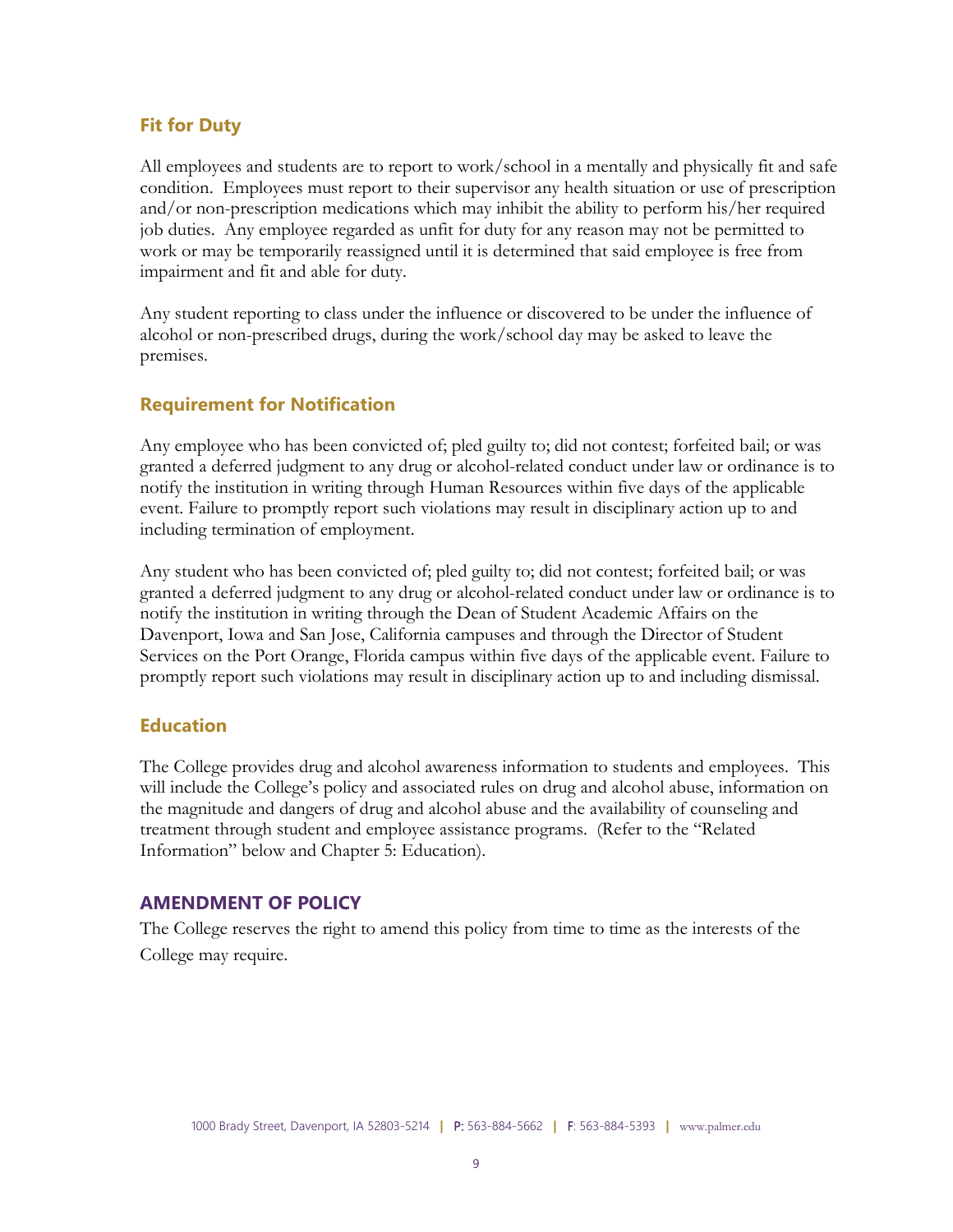## **STANDARD INSTITUTIONAL POLICY PROVISIONS**

Institutional Policies are supplemented by provisions that are applicable to all institutional policies. It is the responsibility of all employees and students to know and comply with these standards.

• Standard Provisions Applicable to All Institutional Policies

#### **Amendment of Policy**

The College reserves the right to amend this policy from time to time as the interests of the College may require.

#### **ASSOCIATED POLICIES, PROCESSES AND/OR PROCEDURES**

This policy may be supplemented by division or department-specific policies, processes, and/or procedures that describe policy implementation practices. Such supplemental procedures may be obtained from, referenced in, and/or linked from, the relevant division or department. It is the responsibility of all employees and students to know and comply with any applicable processes and/or procedures.

#### **POLICIES**

N/A

#### **PROCESSES/PROCEDURES**

- [Annual Security and Fire Safety Report](https://www.palmer.edu/getmedia/cdc5f9ab-8e2d-47b5-af7c-0a58f7a9250d/2020-annual-security-fire-safety-report.pdf)
- [Emergency Operations Plan](https://livepalmer.sharepoint.com/:b:/r/sites/SafetyandSecurity/Shared%20Documents/IP%20Emergency%20Operations%20Plan_Student%20Version.pdf?csf=1&web=1&e=rwOYYF) Students
- [Emergency Operations](https://livepalmer.sharepoint.com/sites/SafetyandSecurity/Shared%20Documents/IP%20Emergency%20Operations%20Plan_Employee%20Version.pdf) Plan Employees

#### **IMPORTANT CONTACTS**

- Davenport Campus Human Resources 1000 Brady Street Davenport, IA 52803 (563)884-5258 [hr.dept.ia@palmer.edu](mailto:hr.dept.ia@palmer.edu)
- West Campus Human Resources 1000 Brady Street
- Davenport Campus Kevin Paustian, D.C., Ed.S. Dean of Academic Affairs Academic Affairs (563) 884-5721 [kevin.paustian@palmer.edu](mailto:kevin.paustian@palmer.edu)
- West Campus Greg Snow, D.C. Dean of Academic Affairs

1000 Brady Street, Davenport, IA 52803-5214 **|** P: 563-884-5662 **|** F: 563-884-5393 **|** www.palmer.edu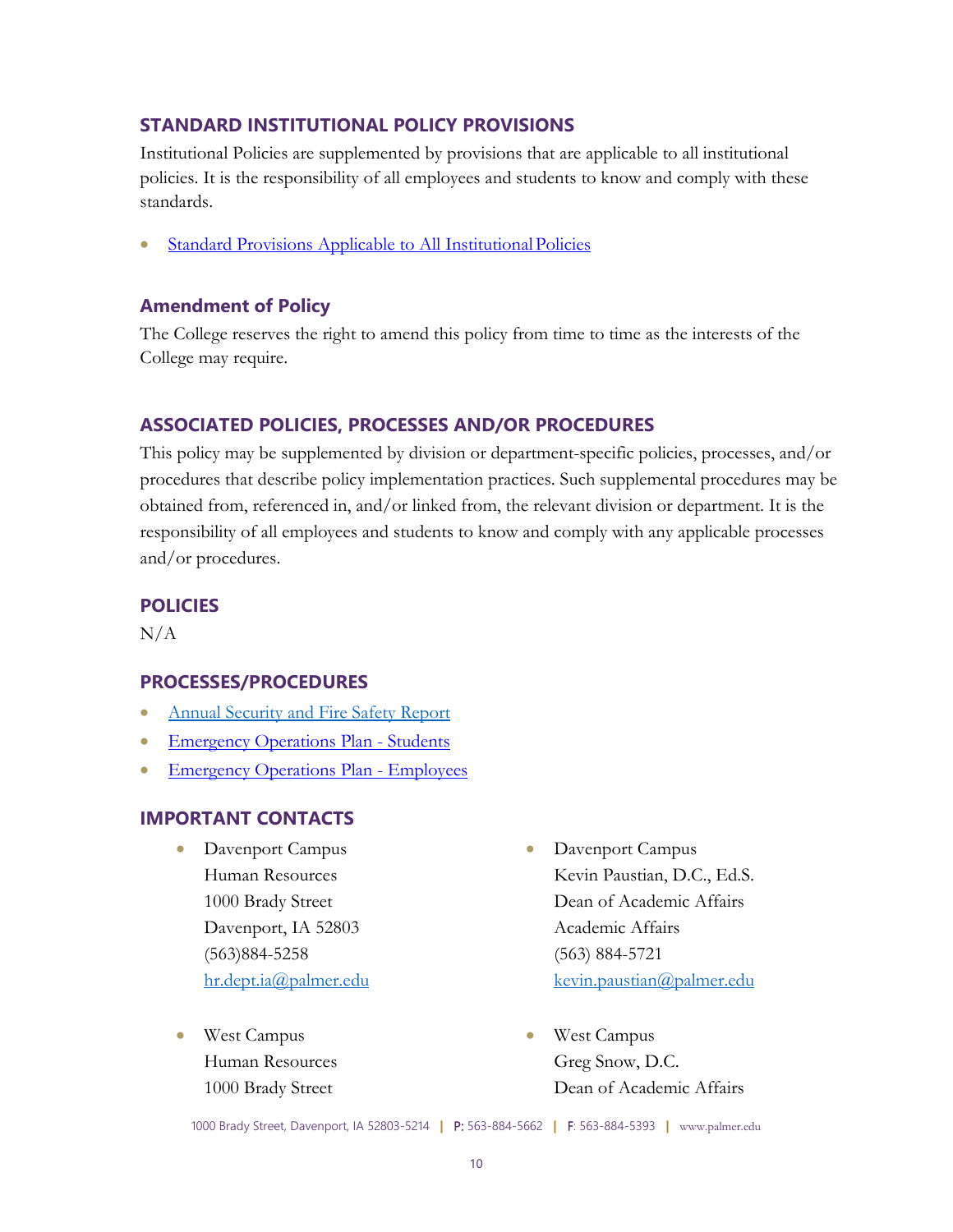Davenport, IA 52803 (563)884-5258 [hr.dept.ia@palmer.edu](mailto:hr.dept.ia@palmer.edu)

• Florida Campus Human Resources 4777 City Center Parkway Port Orange, FL 32129 (386)763-2665 [hr.dept.fl@palmer.edu](mailto:hr.dept.fl@palmer.edu)

Academic Affairs (408) 944-6008 snow g@palmer.edu

- Florida Campus Jason Brewer, M.S. Dean of Students Student Services (386) 763-2781 [jason.brewer@palmer.edu](mailto:jason.brewer@palmer.edu)
- **[Student Academic Support](http://www.palmer.edu/students/academic-success/academic-support-centers/) Centers**
- **[Security](http://www.palmer.edu/students/resources-offices/security/report-crime/)**

## **RELATED INFORMATION**

• [Wellness Services](https://www.palmer.edu/students/academic-success/wellness/) Information

# **Standard Provisions Applicable to All Institutional Policies RESPONSIBILITIES**

It is the responsibility of all employees and students to know and comply with this policy and all applicable laws and public ordinances. Further, employees and students are expected to review the proscribed conduct set forth in this policy, as well as, any associated division or departmentspecific procedures that describe policy implementation practices to ensure a clear understanding of the College's expectations.

## **DISCIPLINARY ACTION**

An employee in violation of this policy may be subject to disciplinary action up to and including termination of employment and/or given the opportunity to participate in rehabilitative services at his or her own expense.

A student in violation of this policy may be subject to disciplinary action up to and including dismissal and/or given the opportunity to participate in rehabilitative services at his or her own expense.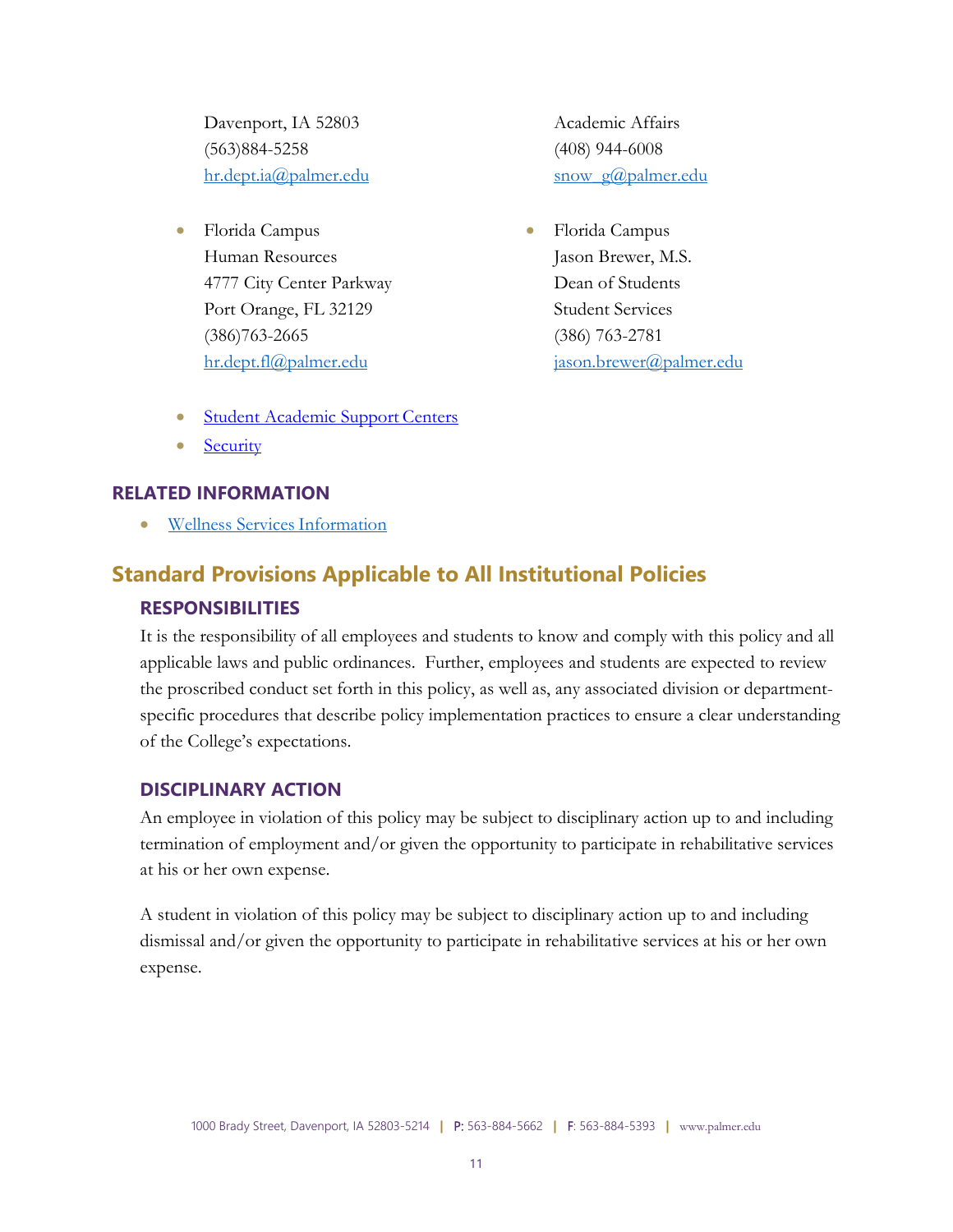#### **REPORTING NONCOMPLIANCE, FILING A REPORT**

#### **Employees and Students**

Employees, students, or any other member of the College community should report allegations of noncompliance with this policy to the Office of Institutional Compliance through one of the designated individuals named below.

#### **College Officials:**

Supervisors, managers, administrators, faculty, and all other College officials who witness; are directly advised of; or become aware of allegations of noncompliance with this policy are to immediately advise one of the designated individuals named below.

Earlye Adams Julien, PHR, M.S. Ed., CQIA Senior Director of Compliance 1000 Brady Street Davenport, IA 52803 (563) 884-5476 [earlye.julien@palmer.edu](mailto:earlye.julien@palmer.edu)

Lori Larsen, B.A., Lead Coordinator Also Serving as Compliance Coordinator 1000 Brady Street Davenport, IA 52803 (563) 884-5246 or (800) 722-2586 [lori.larsen@palmer.edu](mailto:lori.larsen@palmer.edu)

| Palmer College of Chiropractic, West |
|--------------------------------------|
| Campus                               |
| Michael Crump, M.Ed., Director of    |
| Student Services                     |
| Also serving as Compliance           |
| Coordinator                          |
| Office of Student Academic Affairs   |
| 90 E. Tasman Drive                   |
| San Jose, CA 95134                   |
| $(408)$ 944-6122                     |
| michael.crump@palmer.edu             |

Palmer College of Chiropractic, Florida Campus Cheryl Shaw, M.B.A., PHR , Human Resources Manager Also Serving as Compliance Coordinator 4777 City Center Parkway Port Orange, FL 32129-4153 (386) 763-2665 [cheryl.shaw@palmer.edu](mailto:cheryl.shaw@palmer.edu)

#### **CONFIDENTIALITY**

The College shall maintain the confidentiality of the information they receive, except where disclosure is required by law, policy or is necessary to facilitate legitimate College processes, including the investigation and resolution of allegations.

The identity of participants in an investigation shall be maintained in confidence subject to the same limitations above.

1000 Brady Street, Davenport, IA 52803-5214 **|** P: 563-884-5662 **|** F: 563-884-5393 **|** www.palmer.edu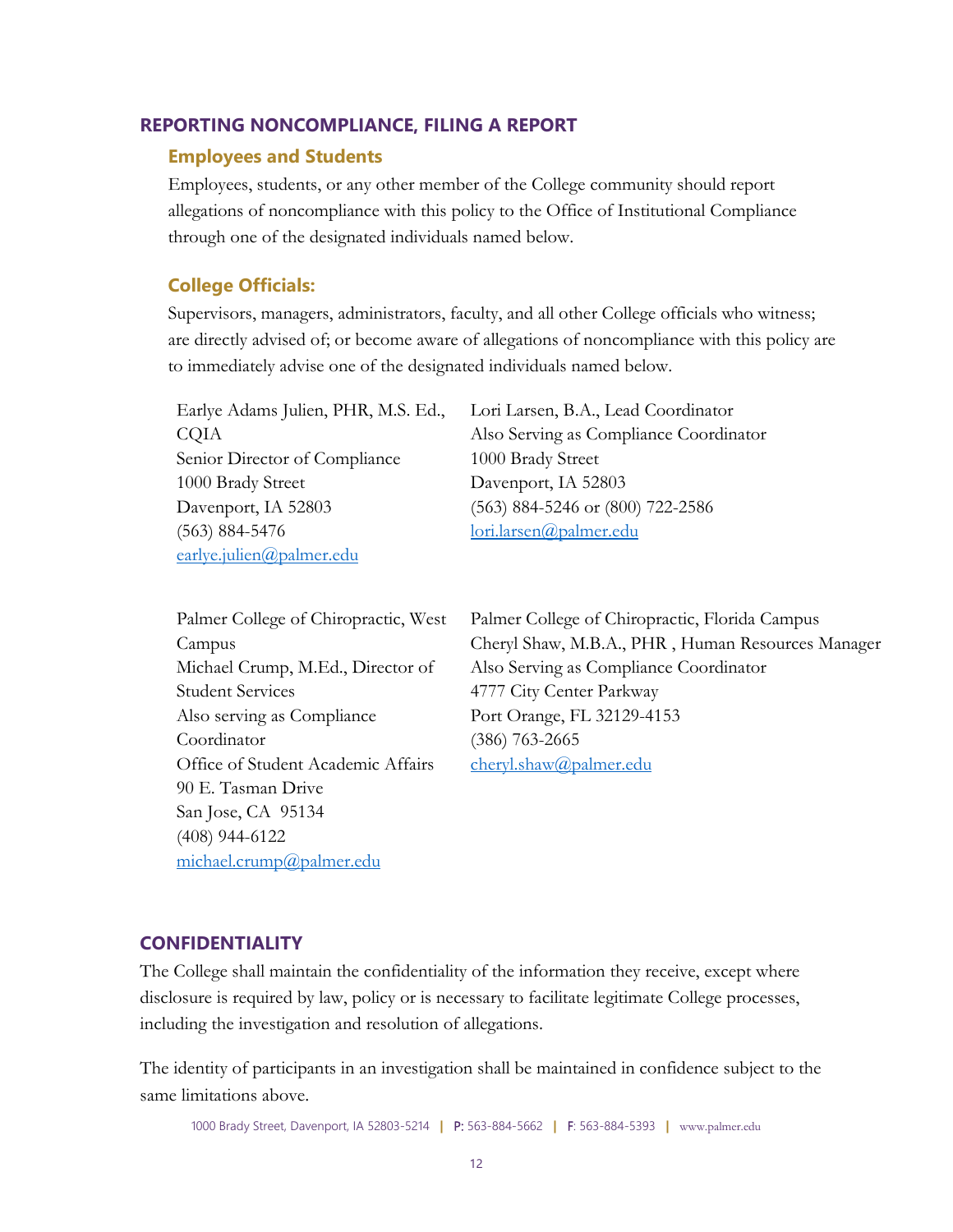Individuals who have reported questionable behavior or who have initiated or participated in the complaint procedures available are advised their identity may be known for reasons beyond the control of college officials or investigators.

#### **REPORT CONTENT AND ANONYMITY**

Because of the inherent difficulty in investigating and resolving allegations that are vague or from unidentified persons, the College encourages individuals to provide full information and identify themselves when making reports of improper conduct. However, should the College receive a generalized or anonymous report; such a report will be reviewed and investigated to the extent feasible.

Anonymous reports may be made online at: [Lighthouse](https://www.lighthouse-services.com/) Services

#### **RETALIATION**

The College strictly prohibits retaliation or reprisal of any kind against an individual who has reported, attempted to report or provided information regarding potential violations of this policy or who has initiated or participated in the complaint procedures available or has otherwise been involved in the process of responding to, investigating or addressing allegations reported to the College.

Any person who attempts either directly, indirectly or through someone acting on another's behalfto intimidate, threaten, retaliate, interfere with, restrain, coerce, discriminate against, violate a College *No Contact Directive* or harass any person for reporting, attempting to report, or pursuing a complaint, or is a witness cooperating in a College investigation will be addressed by the College.

Allegations of retaliation shall constitute separate grounds upon which a complaint may be raised under this policy.

## **REPORTING FALSE CLAIMS**

Any individual who makes a false report or claim under this policy shall be subject to disciplinary action up to and including termination.

## **INVESTIGATIONS**

The College may determine an allegation of noncompliance with this policy requires an investigation. No one other than the appointed investigator will be allowed to conduct an investigation on behalf of the College. The College may impose any appropriate measures on an interim basis where there is a reasonable cause to believe that such action is needed for the health, safety or welfare of members of the College community or to avoid disruption to the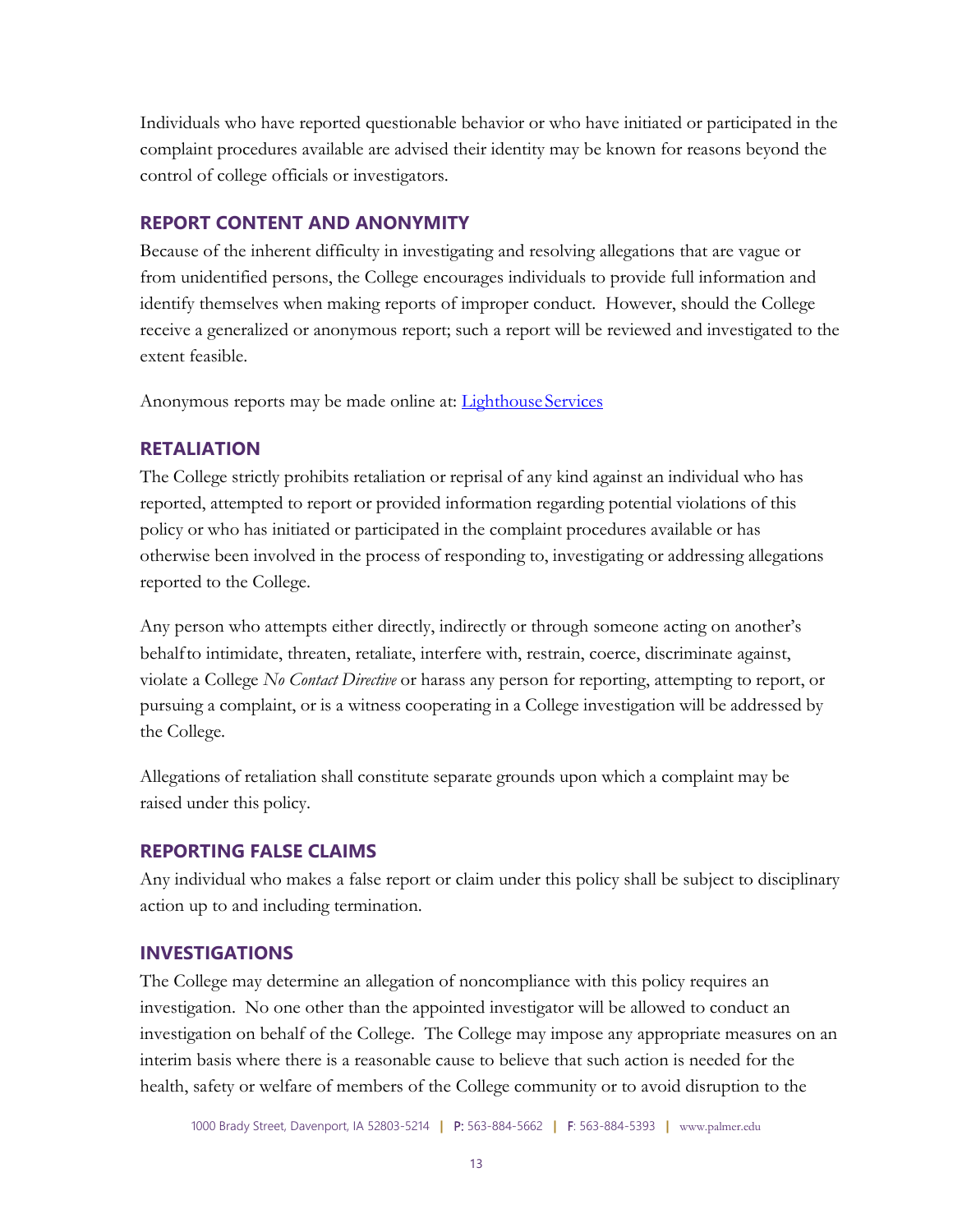work/educational environment. Such measures may include student suspension or employee administrative leave pending the outcome of an investigation.

#### **VIOLATION OF LAW AND COLLEGE POLICIES**

Noncompliance with the College's policies includes any behaviors covered under applicable laws. Individuals engaging in illegal activities may subject themselves to both College discipline and individual criminal penalties under the law.

Disciplinary proceedings may be instituted against an individual whose conduct potentially violates both the criminal law and the College's policies (that is, if both possible violations result from the same factual situation) without regard to the pendency of civil or criminal litigation. Proceedings under this policy may be carried out prior to, simultaneously with, or following a civil or criminal proceeding at the discretion of the Chief of Compliance or designee. Determinations made, or disciplinary actions imposed under this policy shall not be subject to change solely because criminal charges arising out of the same facts giving rise to violation of the College's policies were dismissed, reduced or resolved in favor of or against the criminal law defendant.

When a student or employee is charged by federal, state or local authorities with a violation of law, the College will not request or agree to special consideration for that individual because of his or her status as a student or employee with the College. If the alleged offense is also being addressed under College policy, the College may advise legal authorities of the existence of the College's policies and how such matters are typically handled within the College processes.

#### **AMENDMENT OF POLICY**

The College reserves the right to amend this policy from time to time as the interest of the College may require.

# **Alcohol Use at College Events (Student Clubs and Activities Handbook)**

The College limits the presence, use, consumption, possession, sale, manufacturing, solicitation, or distribution of alcohol by students, employees, or visitors to approved activities.

All student clubs and organizations or employee committees, organizations or other groups are required to obtain written approval to serve alcoholic beverages at any College-sponsored event. Written approval must be obtained at least 20 business days prior to the scheduled event from the following:

- Davenport Campus Vice Chancellor for Student Affairs
- West Campus President
- Florida Campus President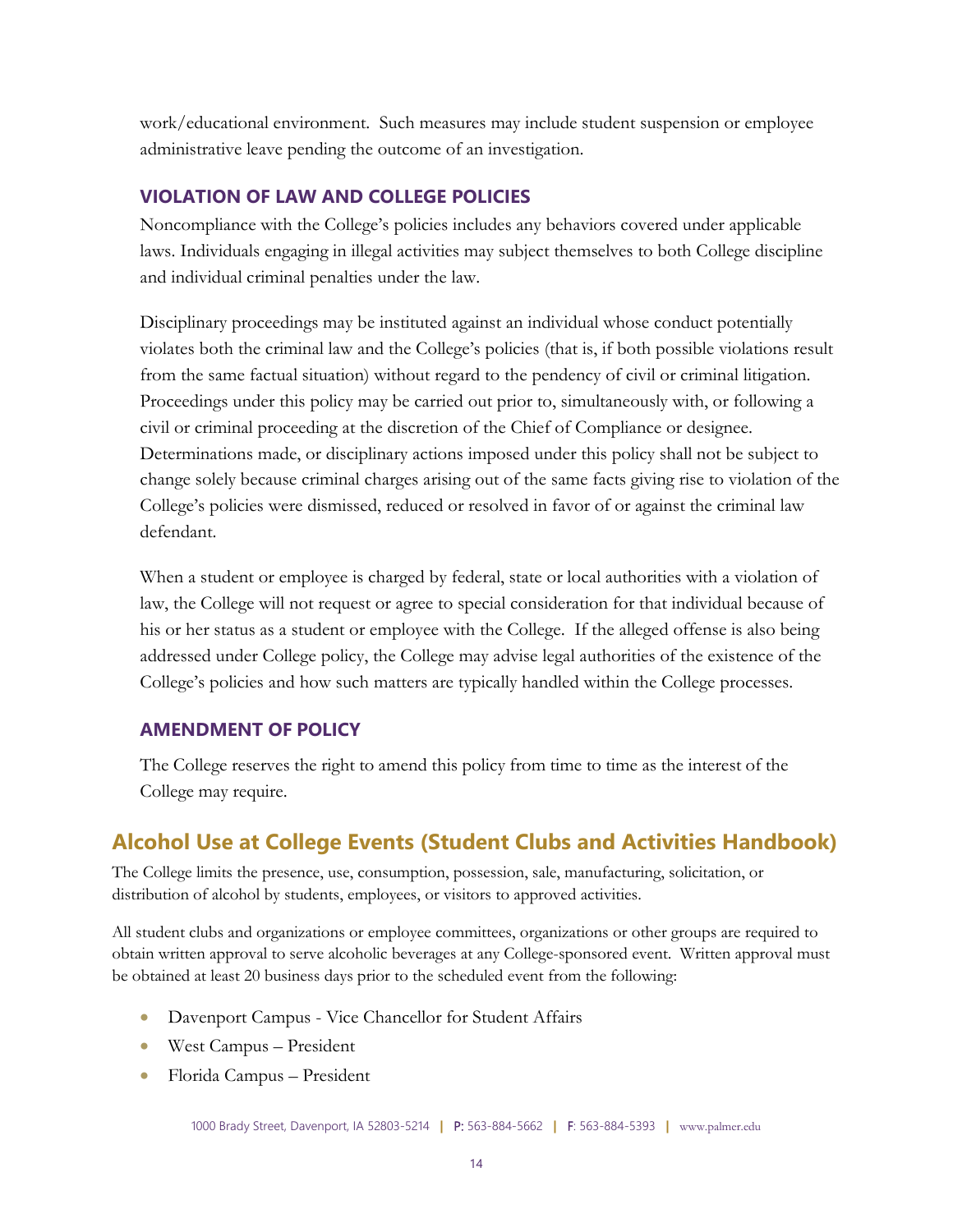**Guidelines:** The following guidelines will govern all student events where alcoholic beverages are available:

- The abuse of alcohol will not be tolerated at any College event.
- All persons are obligated to abide by the laws of the state regarding the use and distribution of alcoholic beverages. Federal, state, and local laws, as well as College procedures, guidelines, and regulations must be observed at all events where alcoholic beverages are served.
- It is unlawful to serve alcoholic beverages to any individual under the legal drinking age of 21.
- It is unlawful for any person under the legal age of 21 to consume alcohol.
- Photographic proof of identification with a birthdate (driver's license, student ID or another photographic ID) is required as proper proof of age for all persons attending any approved College event where alcoholic beverages are served.
- All persons of legal age to consume alcoholic beverages must be identified by a hand stamp (or other method of identification approved by the relevant College official above at all campus events and activities where alcoholic beverages have been approved, to be served.)
- Outside organizations sponsoring events in the Palmer Alumni Auditorium where alcoholic beverages are served, must require proper proof of age, (a photo ID) and utilize an approved method of identifying persons eligible to consume alcoholic beverages; i.e., hand stamps, wristbands, etc.
- Any type of alcoholic beverage used as an award or prize may not be consumed at the event at which the award or prize is presented and may be presented only to a person who is of legal drinking age.
- No person who appears to be intoxicated will be served alcoholic beverages at a College event.
- Alcohol shall not be used in ways that may be harmful to either an individual or the community.
- Alcohol is not to be used to demean or degrade any person.
- The promotion and utilization of alcohol in hazardous drinking activities; i.e., competitive drinking, "chugging," and other activities that employ peer pressure to force or persuade participants to consume alcohol, is prohibited.
- Only a vendor holding a valid license must serve the alcohol. There are no exceptions to this, unless prior written approval is obtained from the relevant College official above.
- Advertising to promote (or even suggest) the availability of alcoholic beverages at a College event is strictly prohibited.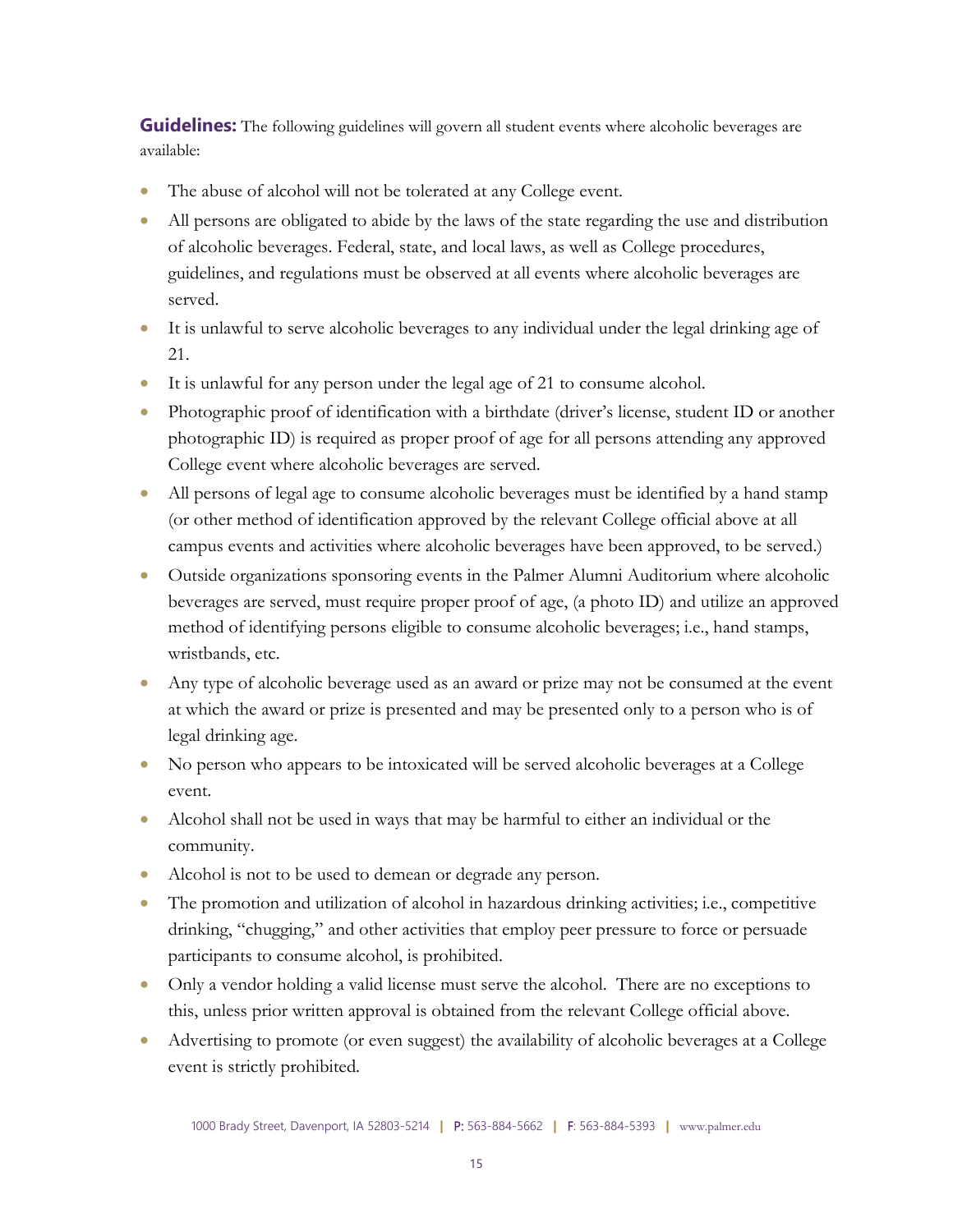- Non-alcoholic beverages of equal quantity will be made available at all functions where alcoholic beverages are served.
- Food must be served at all functions where alcoholic beverages are served. Such food services shall be free or at a nominal fee.
- All sponsors and hosts of events where alcoholic beverages are served are to make arrangements to provide designated driver services or alternative supervised transportation and must either announce or post readily visible signs at the event to inform guests that such services are available.
- At events where alcoholic beverages are served, the host group must make arrangements for appropriate security. Security is to include a member(s) of the host group as well as a faculty and/or staff representative.
- Security professionals or police officers must be employed and on the premises during all events where alcoholic beverages are served. The number of security professionals or police officers required will be based on projected attendance.
- Club and organization funding requests cannot be used to purchase alcohol on or off College premises. This includes any clubs budgeted under Student Services.

Alcohol cannot be purchased and distributed free of charge to members of any club or organization on College premises. There are no exceptions to this unless prior written approval is obtained from the relevant College official above or the event is a College-wide event.

All student clubs and organizations registered by the College and third parties allowed to use College facilities must adhere to these guidelines. Any club or organization found to be in violation of the rules in this document may face suspension or loss of recognition as a College club or organization. Disciplinary action up to and including dismissal may be taken against individuals who are members of a club or organization found to be in violation.

# **Students Convicted of Possession or Sale of Drugs (Federal Student Aid (FSA) Handbook)**

A federal or state drug conviction (but not a local or municipal conviction) can disqualify a student for FSA funds. The student self-certifies in applying for aid that he is eligible; you are not required to confirm this unless you have conflicting information.

Convictions only count against a student for aid eligibility purposes (FAFSA question 23c) if they were for an offense that occurred during a period of enrollment for which the student was receiving federal student aid—they do not count if the offense was not during such a period, unless the student was denied federal benefits for drug trafficking by a federal or state judge (see drug abuse hold sidebar). Also, a conviction that was reversed, set aside, or removed from the student's record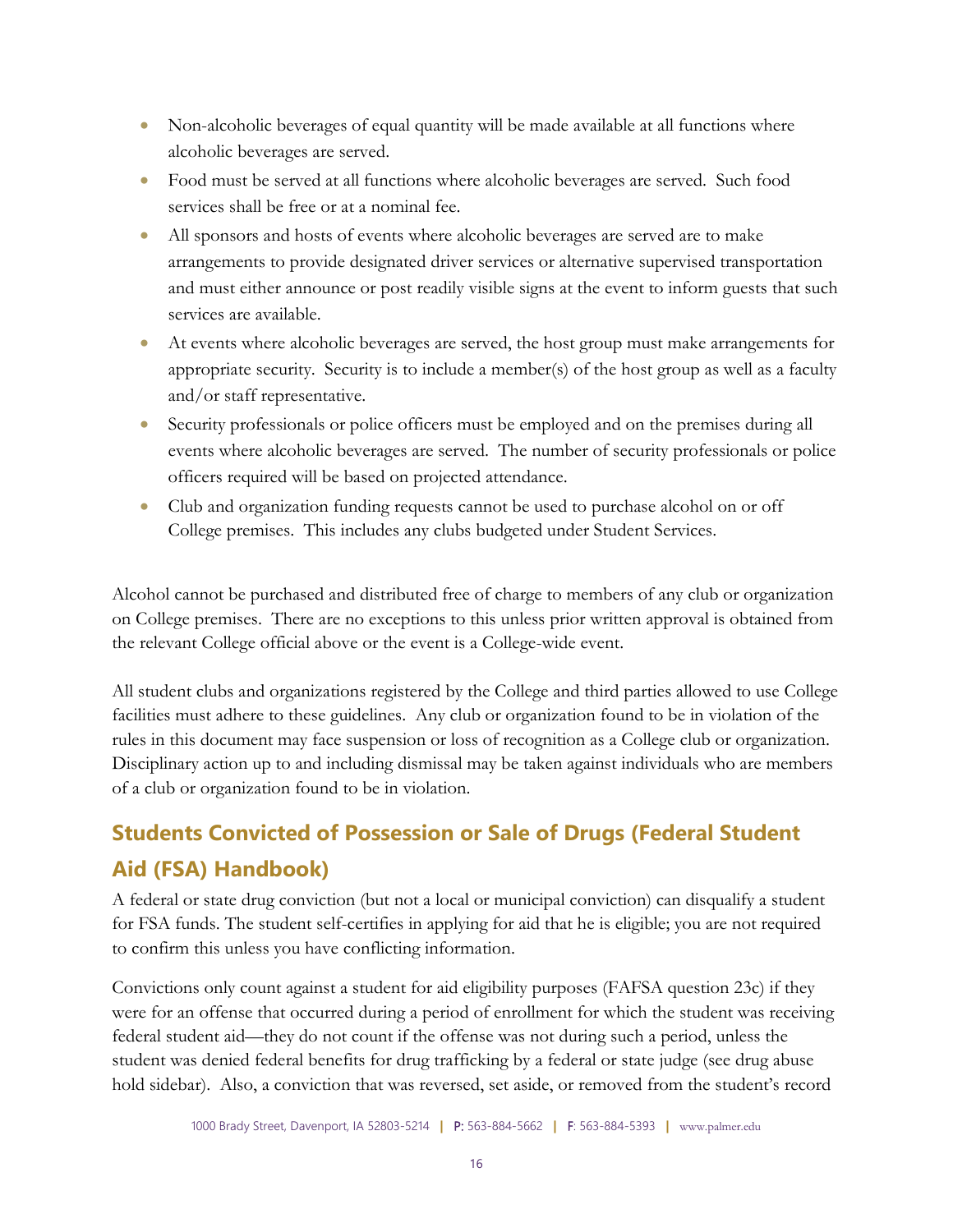does not count, nor does one received when the student was a juvenile, unless the student was tried as an adult.

The chart below illustrates the period of ineligibility for FSA funds, depending on whether the conviction was for sale or possession and whether the student had previous offenses. (A conviction for sale of drugs includes convictions for conspiring to sell drugs.)

|               | <b>Possession of Illegal Drugs</b>                  | <b>Sale of Illegal Drugs</b>       |
|---------------|-----------------------------------------------------|------------------------------------|
| $1st$ Offense | 1 year from date of conviction                      | 2 years from date of<br>conviction |
| $2nd$ Offense | 2 years from date of conviction   Indefinite period |                                    |
| 3+ Offenses   | Indefinite period                                   |                                    |

**TABLE 1: PERIOD OF INELIGIBILITY FOR FSA FUNDS AFTER CONVICTION**

If the student was convicted of both possessing and selling illegal drugs, and the periods of ineligibility are different, the student will be ineligible for the longer period. Schools must provide each student who becomes ineligible for FSA funds due to a drug conviction a clear and conspicuous written notice of his loss of eligibility and the methods whereby he can become eligible again.

A student regains eligibility the day after the period of ineligibility ends (i.e., for a 1st or 2nd offense); or when he or she successfully completes a qualified drug rehabilitation program that includes passing two unannounced drug tests given by such a program. Further drug convictions will make the student ineligible again.

Students denied eligibility for an indefinite period can regain eligibility after completing any of the following 3 options:

- Successfully completing a rehabilitation program, as described below, which includes passing two unannounced drug tests from such a program);
- Having the conviction reversed, set aside, or removed from the student's record so that fewer than two convictions for sale or three convictions for possession remain on the record; or
- Successfully completing two unannounced drug tests which are part of a rehab program (the student does not need to complete the rest of the program).

In such cases, the nature and dates of the remaining convictions will determine when the student regains eligibility. It is the student's responsibility to certify to you that he/she has successfully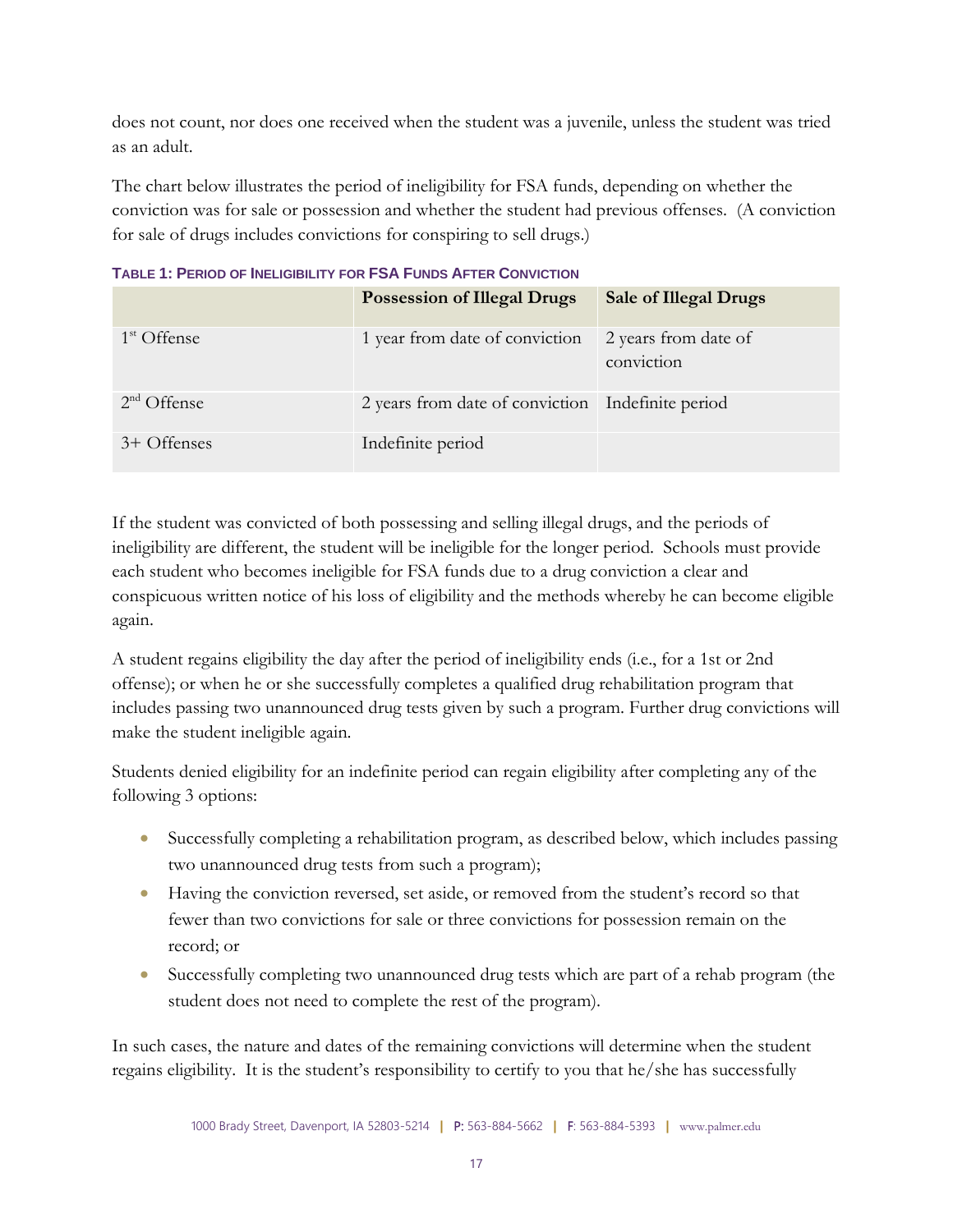completed the rehabilitation program; as with the conviction question on the FAFSA, you are not required to confirm the reported information unless you have conflicting information.

When a student regains eligibility during the award year, you may award Pell Grant, TEACH, and Campus-Based aid for the current payment period and Direct Loans for the period of enrollment.

## **Standards for a qualified drug rehabilitation program.**

A qualified drug rehabilitation program must include at least two un-announced drug tests and satisfy at least one of the following requirements:

- Be qualified to receive funds directly or indirectly from a federal, state, or local government program.
- Be qualified to receive payment directly or indirectly from a federally or state-licensed insurance company.
- Be administered or recognized by a federal, state, or local government agency or court.
- Be administered or recognized by a federally or state-licensed hospital, health clinic, or medical doctor.

If you are counseling a student who will need to enter such a program, be sure to advise the student of these requirements. If a student certifies that he has successfully completed a drug rehabilitation program, but you have reason to believe that the program does not meet the requirements, you must find out if it does before paying the student any FSA funds.

## **Incarcerated Students**

A student is considered to be incarcerated if he/she is serving a criminal sentence in a federal or state penitentiary, prison, jail, reformatory, work farm, or similar correctional institution (whether it is operated by the government or a contractor). A student is not considered to be incarcerated, and is still potentially eligible for Pell, FSEOGs and FWS, but not Direct Loans, if he/she is in a halfway house, juvenile justice facility, a local or county jail, a local or county penitentiary or correctional facility, or is subject to home detention or is sentenced to serve only weekends. You may accept the student's written self-certification that he/she is no longer incarcerated.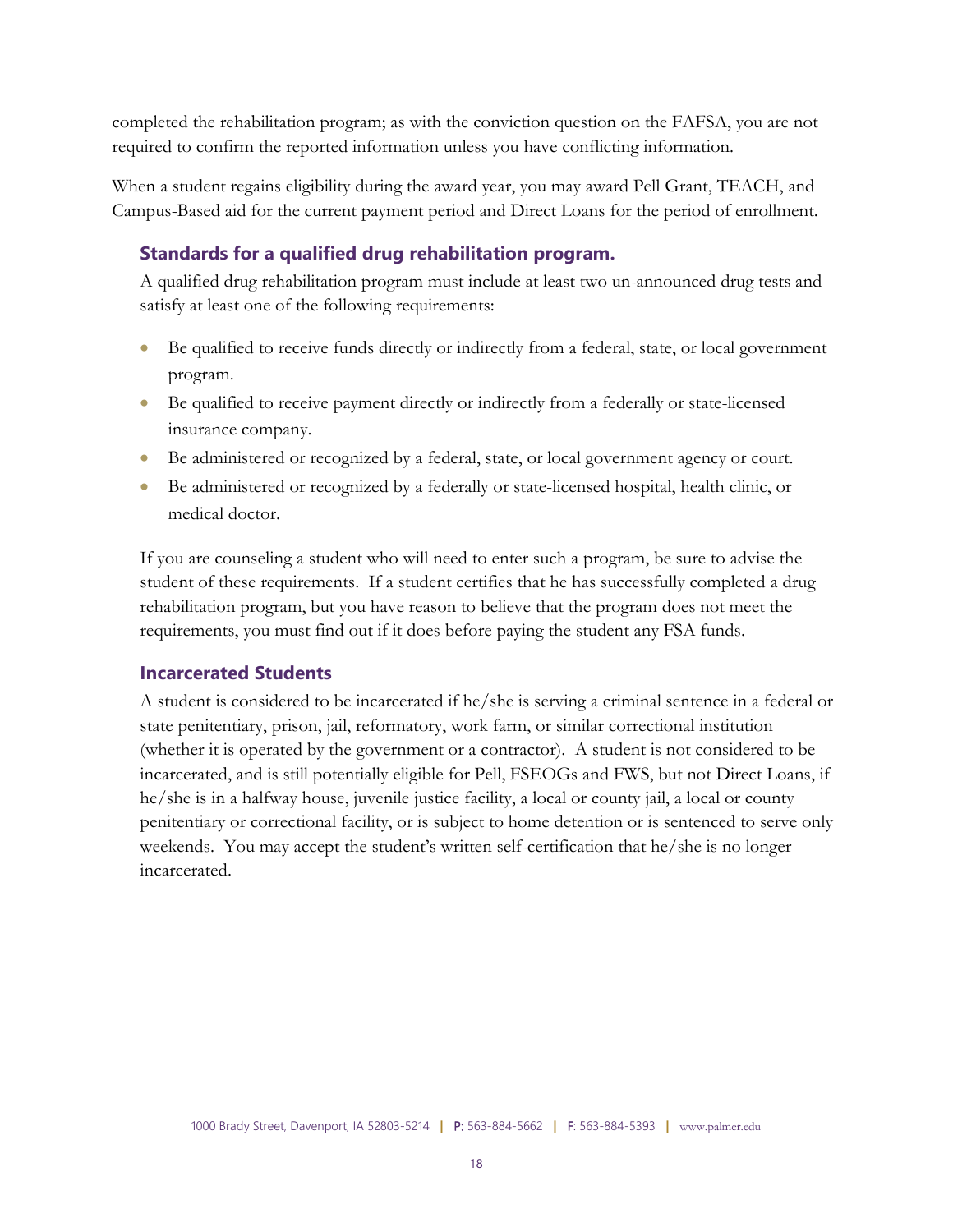# **Excerpts from the Student Code of Ethics (Student Handbook)**

## **Article III: Jurisdiction of the Student Code of Ethics**

The Code shall apply to conduct that occurs on College premises or at College-sponsored or College-related activities or service functions on or off College premises or at non-College activities on or off College premises that adversely affects the College Community and/or the pursuit of its objectives. This includes online activities. Each student shall be responsible for his/her conduct from the time of application for admission through the actual awarding of a degree, even though conduct may occur before classes begin or after classes end, as well as during the academic year and during periods between terms of actual enrollment (and even if their conduct is not discovered until after a degree is awarded). The Code shall apply to a student's conduct even if the student withdraws from school while a disciplinary matter is pending.

The Code shall also apply to behavior occurring online, such as harassment delivered by email, or acts of bullying or discrimination posted in video form or on gossip sites accessed through College computing resources. Students must also be aware that information posted to blogs, webpages, social networking sites such as Twitter and Facebook, or other online postings are in the public sphere, and are not private. These postings can subject the student to a charge of misconduct, if information supporting or constituting misconduct is posted online. The College does not regularly monitor online activities but may take action if and when such information is discovered.

## **Article IV: Violation of Law and Student Code of Ethics**

While the activities covered by the laws of the larger community and those covered by College rules may overlap, it is important to note that the community's laws and the College's rules operate independently and that they do not substitute for each other. The College may pursue enforcement of its own rules whether or not legal proceedings are underway or in prospect, and may use information from third party sources (such as law enforcement agencies and the courts) to determine whether College rules have been broken.

Proceedings may be instituted against a student charged with misconduct that potentially violates both the criminal law and this Code (that is, if both possible violations result from the same factual situation) without regard to the pendency of civil or criminal litigation.

Proceedings under this Code may be carried out prior to, simultaneously with, or following a civil or criminal proceeding at the discretion of the Coordinator.

Determinations made, or sanctions imposed under this Code shall not be subject to change because criminal charges arising out of the same facts giving rise to violation of College rules were dismissed, reduced or resolved in favor of or against the criminal law defendant.

When a student is charged by federal, state, or local authorities with a violation of law, the College will not request or agree to special consideration for that individual because of his or her status as a student.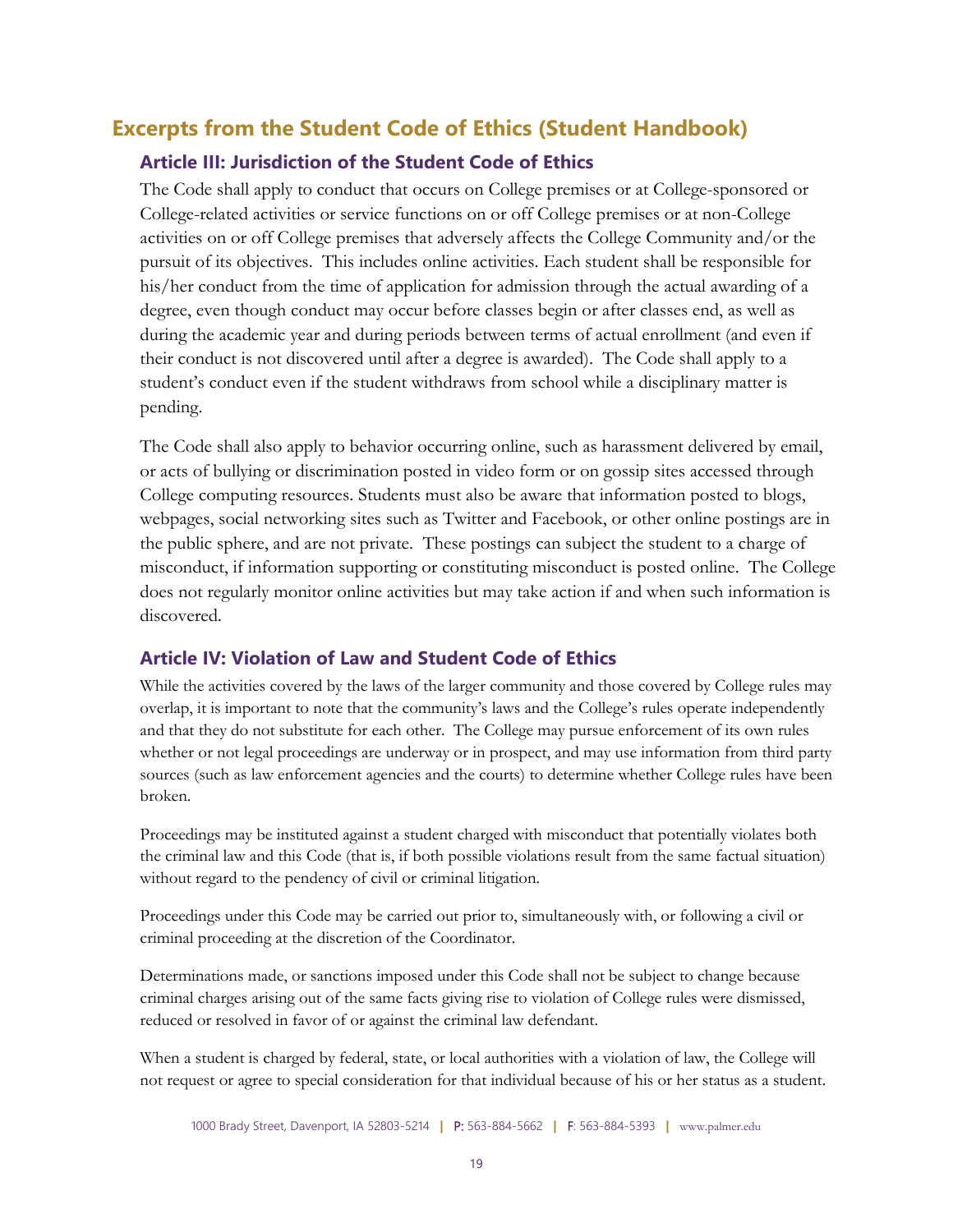If the alleged offense is also being processed under the Code, the College may advise legal authorities of the existence of the Code and of how such matters are typically handled within the College community.

## **Article V: Reporting Violations of Local, State or Federal Law**

Students are expected to abide by local, state, and federal laws. Any student who has been convicted of; pled guilty to; did not contest; forfeited bail; or was granted a deferred judgment to any criminal conduct under law or ordinance is to notify the institution. Such notification should be made in writing to any of the following within five calendar days:

DAVENPORT CAMPUS Kevin Paustian, D.C., Ed.S., Dean of Academic Affairs 1000 Brady Street, Davenport, IA 52803 (563) 884-5721 kevin.paustian@palmer.edu

FLORIDA CAMPUS Jason Brewer, Dean of Students 4777 City Center Parkway, Port Orange, FL 32129 (386) 763-2783 jason.brewer@palmer.edu

WEST CAMPUS Michael Crump, M.Ed., Director of Student Services 90 E. Tasman Drive, San Jose, CA 95134 (408) 944-6122 michael.crump@palmer.edu

This notification requirement excludes only minor traffic violations. Failure to promptly report may result in disciplinary action up to and including dismissal.

The institution may refer any student found in violation of local, state, or federal law for prosecution. Any student referred for prosecution may be subject to legal action in addition to disciplinary action initiated by the institution. Such legal action may include criminal charges that can limit an individual's ability to obtain a license to practice chiropractic in certain states.

## **Article VI: Misconduct – Rules and Regulations (excerpt)**

The headings (such as A. Alcohol and Drugs) appearing in Article VI are for convenience only and are not a part of the Code and do not in any way limit or amplify the term "misconduct." Misconduct may include any of the following, which is not intended to be an exhaustive list:

## **Part I. General**

- A. Alcohol and Drugs
	- 1. Use, possession, manufacturing, or distribution of drugs of abuse including, but not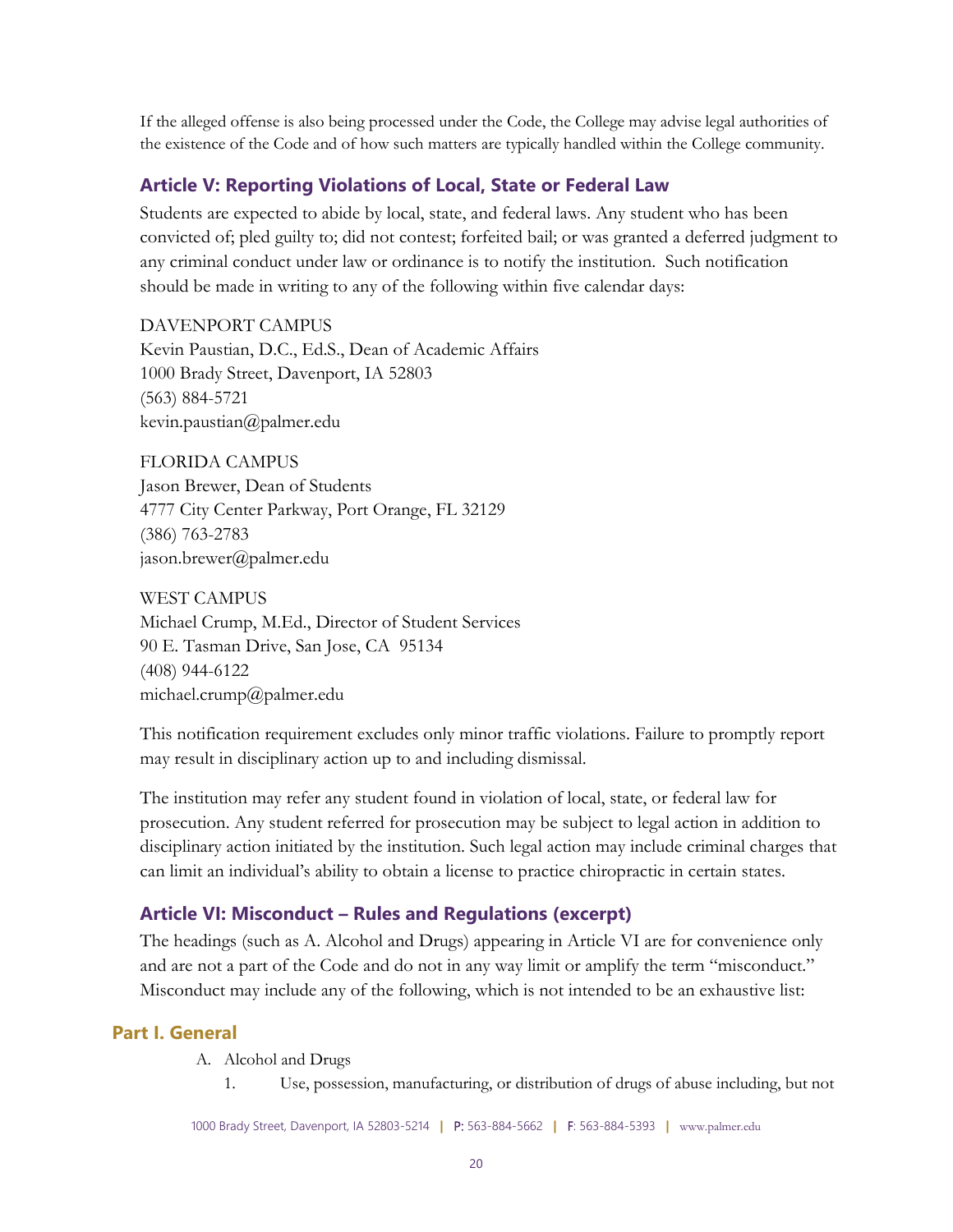limited to, solvents; hallucinogens; narcotics; depressants; stimulants; or other controlled substances except as expressly permitted by law.

2. Use, possession, manufacturing, or distribution of alcoholic beverages, except as expressly permitted by law and College regulations, or public intoxication.

3. Providing alcoholic beverages, in any circumstance, to be used by, possessed by or distributed to any person under twenty-one (21) years of age.

- 4. Driving while under the influence of alcohol or any illegal substances.
- 5. Any other violation of the College's Drug and Alcohol Use Policy.

# **Excerpts from the Staff Handbook for all Campuses**

## **INSTITUTIONAL POLICIES**

Palmer College develops and enforces institutional policies to fully comply with Board policies, applicable laws and govern the operations of the College. Institutional policies provide specific rules and provisions for implementing Board of Trustees policies, aligning operations, communicating policy roles and responsibilities, and setting expectations for operations across the College system.

The following Institutional Policies have been extracted from the Employee Handbook effective July 2017 and can now be found on the 'Office of Institutional Compliance and Quality Assurance' web page. This official repository shall serve as the point of contact for all Institutional Policies, processes and procedures providing a single location for Institutional Policies for the College Community.

(This list is not all-inclusive, as it will be periodically updated. Please refer directly to the below link for the most current list of Institutional Policies.)

- Campus Violence
- Communicable Disease
- Drug and Alcohol Use
- Employment of Relatives and Fraternization
- Equal Opportunity
- Hazing
- Health Insurance Portability and Accountability Act (HIPAA)
- Policy Structure and Administration
- Reasonable Accommodations and/or Academic Adjustments for Students with Disabilities
- Reasonable Accommodations for Employees with Disabilities
- Reasonable Accommodation for the Public
- 1000 Brady Street, Davenport, IA 52803-5214 **|** P: 563-884-5662 **|** F: 563-884-5393 **|** www.palmer.edu • Record Retention and Disposal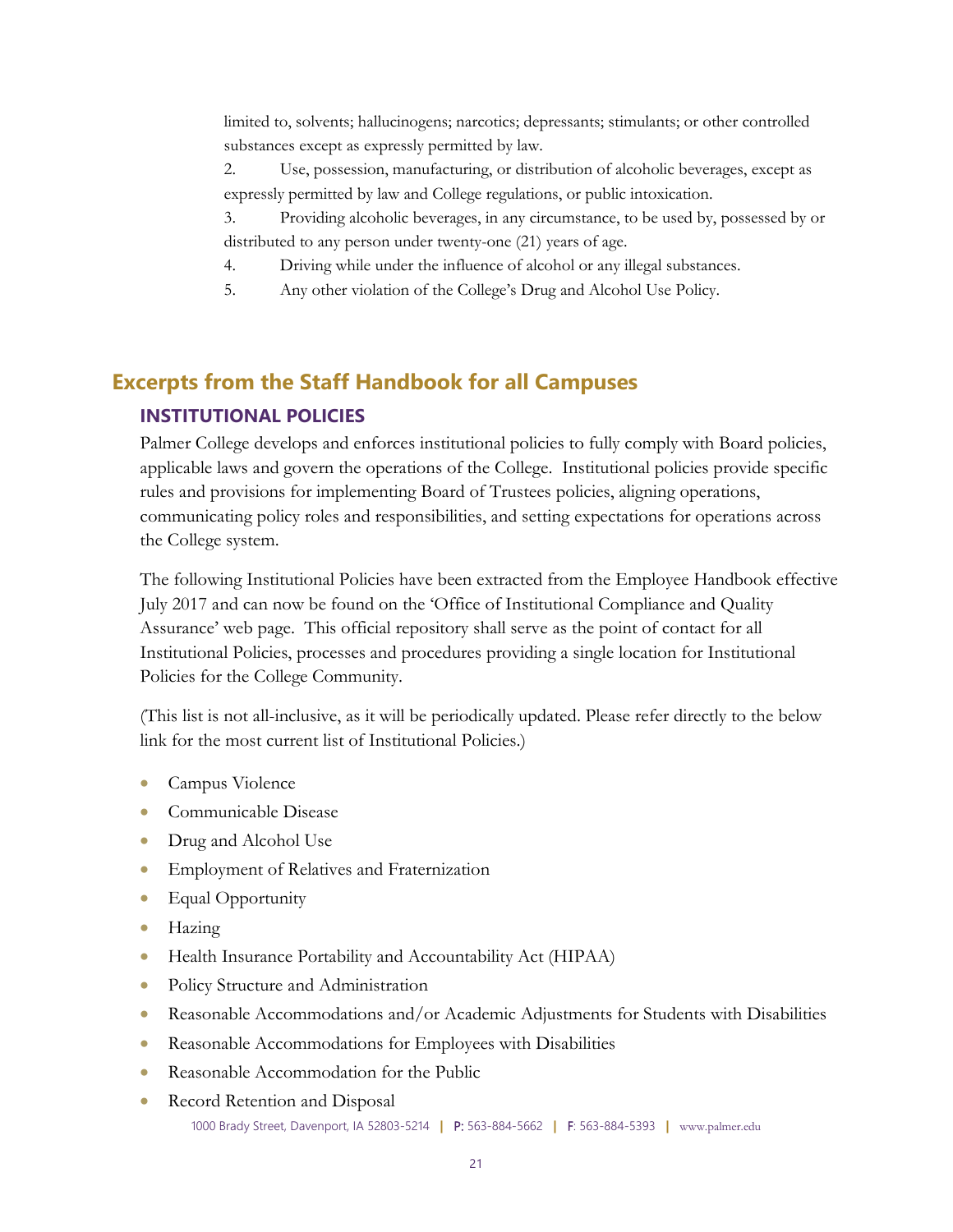- Red Flag (Identity Theft Protection)
- Sexual or Other Unlawful Harassment
- Smoke-Free Environment
- Student Records (FERPA)
- Travel
- Use of Electronic Communication Services
- Weapons
- Whistleblower

## **EMPLOYEE CONDUCT**

Palmer College of Chiropractic expects employees to conduct themselves in a manner that helps to assure a productive work environment and protects the interests and safety of all employees, students and the College. Examples of unacceptable conduct may include, but are not limited to:

- Theft or unauthorized removal or unauthorized possession of College property;
- Unauthorized use of College equipment (including supplies, internet access or personal computers), office space or classrooms for personal gain;
- Falsification or submission of false information on employment application or other records;
- Fighting or threatening violence in the work place;
- Boisterous or disruptive activity in the work place;
- Negligence or improper conduct leading to damage of College, student, patient, and/or coworker owned property;
- Insubordination;
- Disrespectful conduct or conduct tending to bring disrepute to the College;
- Violation of safety or health regulations, rules or practices including safety tag-out procedures;
- Sexual or other unlawful harassment/discrimination;
- Possession of dangerous or unauthorized materials, such as explosives or firearms, in the work place;
- Excessive absenteeism or any absence without notice;
- Improper use of telephones, fax, mail service or other College-owned equipment or vehicles;
- Improper use of College computers, e mail or Internet services/technology;
- Unauthorized disclosure of confidential information;
- Violation of Staff Handbook provisions, University System Board Policy or College practices or procedures;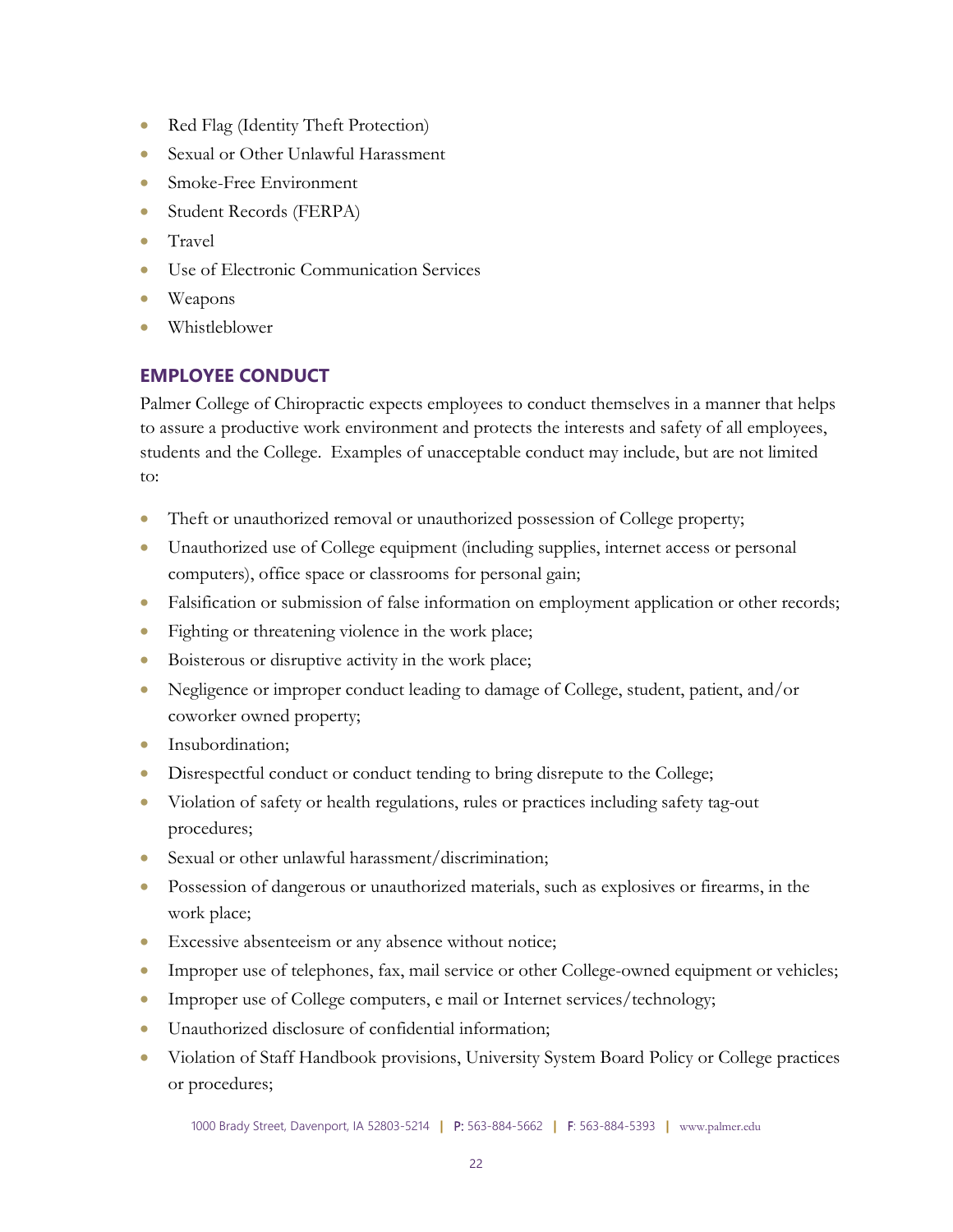- Inappropriate attire, as previously determined in consultation with the supervisor;
- Unsatisfactory performance and/or other unacceptable conduct.

The preceding examples do not constitute all possible employee conduct issues and in no manner create a contractual agreement in the employment relationship.

Employees failing to meet College conduct and/or performance standards or expectations may be subject to corrective action up to and including termination of employment.

## **CORRECTIVE ACTION**

Palmer takes corrective action as appropriate to address unacceptable performance or conduct exhibited by an employee. Such action is taken in consideration of the severity and circumstances of the problem. While the practice of Palmer is to implement corrective action in a progressive fashion, the College reserves the right to take any corrective action deemed appropriate up to and including termination of employment regardless of the existence of prior progressive action.

Corrective action may include but is not limited to the following:

- Verbal Consultation This form of corrective action involves a discussion between the employee and supervisor to clarify expectations, review rules, procedures, and practices, and identify areas of performance and/or behavior, which require improvement. Verbal consultations may be followed by a written memo that is retained for future reference of the discussion, as necessary.
- Written Warning Written warnings specify performance and/or behavior issues that require immediate and on-going correction. Written warnings are reviewed with, acknowledged by the employee, and become part of the official personnel file.
- Suspension Employees with on-going or initially serious performance and/or behavior issues may be suspended from work. Suspensions may be with or without pay. Suspensions with pay are generally referred to as a "decision day." A "decision day" is to provide the employee the opportunity to decide whether they wish to continue employment with Palmer West. An employee is expected to return from a "decision day" with a written improvement plan or resignation letter.
- Termination Employees who have received previous corrective action or whose infractions are severe enough to warrant immediate dismissal may be terminated with or without pay in lieu of notice.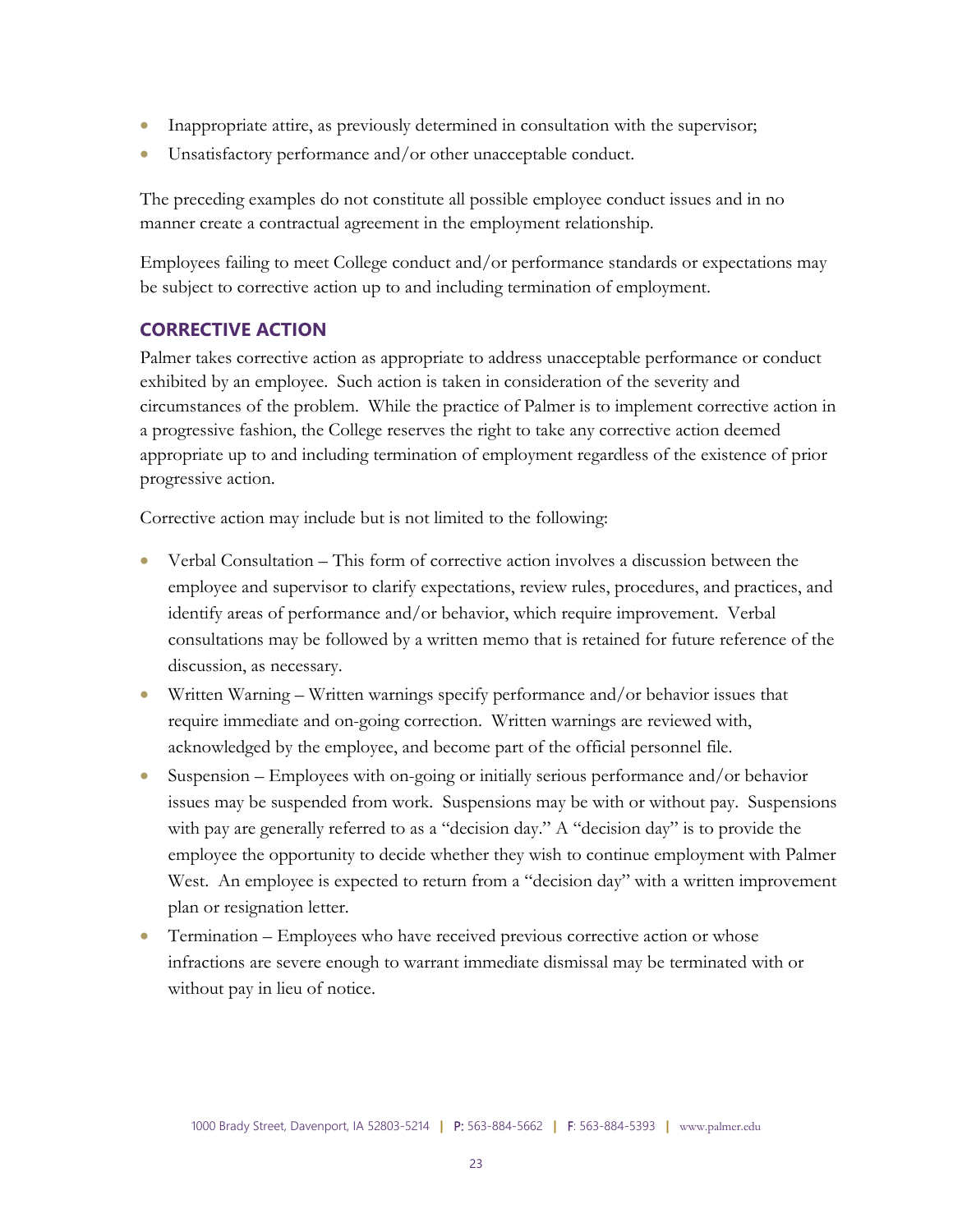#### **PROBLEM RESOLUTION**

In the interest of enhancing positive employee relations, Palmer College of Chiropractic attempts to maintain an objective, equitable and consistent process for the resolution of workrelated problems.

The College provides both informal and formal processes for prompt consideration of staff problems. Reasonable attempts are made to reach mutual understanding and resolution of matters presented by employees. Confidentiality of the individuals and issues involved is maintained to the greatest extent possible. Confidentiality is maintained in a manner consistent with the objectives of preventing future problems, allowing involved individuals to respond to complaints and participate in the resolution process, as well as attempting to resolve issues in the best manner possible.

Many work-related problems are the result of misunderstandings or misconceptions that can be satisfactorily resolved through informal processes. Informal avenues for problem resolution provide staff members the opportunity to discuss concerns with their immediate supervisor and/or individuals progressively through the applicable chain of command. Staff members may also bring their concerns or problems to the attention of Human Resources in an attempt to resolve them informally.

In those situations where the informal resolution process has not been successful and for matters involving a violation, misinterpretation, misapplication or unreasonable application of policy, procedure, rule, practice or regulation regarding the employee's employment conditions, a staff member may submit formal complaints, in writing, to the Senior Director of Human Resources through the Human Resources office. Formal complaints are addressed according to established resolution procedures.

Complaints regarding matters of unlawful discrimination/ harassment are to be submitted to the Senior Director of Human Resources through the Human Resources office. Complaints of this nature are addressed according to separate established resolution procedures.

The College prohibits retaliation or reprisal against an employee who has initiated either informal or formal resolution procedures.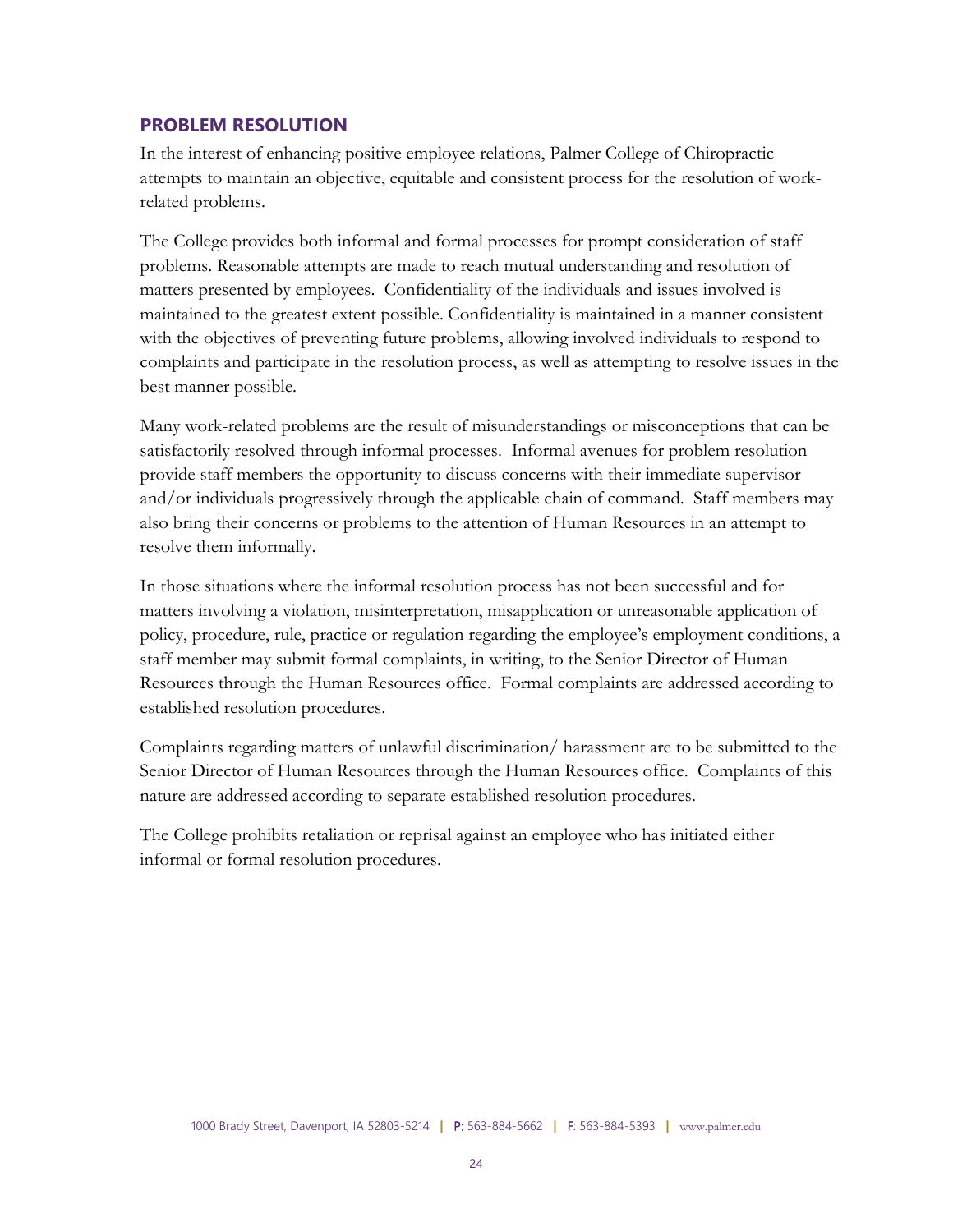## <span id="page-24-0"></span>**CHAPTER 4: THE DANGERS OF DRUG & ALCOHOL USE**

As explained further below, the use of illicit drugs and the abuse of alcohol adversely affect the health of the individual. Such use or abuse also puts the individual at risk for penalties imposed by the College, up to and including suspension or termination. No one is immune to chemical dependency and the only way to prevent addiction to drugs or alcohol is through either total abstinence or controlled use. Before you use drugs or alcohol, learn the facts.

## **Health Risks Associated with the Abuse of Alcohol and Illicit Drugs**

**Alcohol:** Alcohol consumption causes a number of marked changes in behavior. Even low doses significantly impair the judgment and coordination required to drive a car safely, increasing the likelihood that the driver will be involved in an accident. Low to moderate doses of alcohol also increase the incidence of a variety of aggressive acts, including spouse and child abuse. Moderate to high doses of alcohol cause marked impairments in higher mental functions, severely altering a person's ability to learn and remember information. Very high doses cause respiratory depression and death. If combined with other depressants of the central nervous system, much lower doses of alcohol will produce the effects just described.

Repeated use of alcohol can lead to dependence. Sudden stopping of alcohol intake is likely to produce withdrawal symptoms, including severe anxiety, tremors, hallucinations, and convulsions. Alcohol withdrawal can be life threatening. Long-term consumption of large quantities of alcohol, particularly when combined with poor nutrition can also lead to permanent damage to vital organs such as the brain and the liver.

Mothers who drink alcohol during pregnancy may give birth to infants with fetal alcohol syndrome. These infants have irreversible physical abnormalities and mental retardation. In addition, research indicates that children of alcoholic parents are at greater risk of becoming alcoholics than other youngsters.

Following is a list of common symptoms associated with alcohol use. If you have any of these symptoms, or know of someone on campus who does, please talk to the Substance Abuse Counselor about getting help.

- Alcohol odor on breath and clothes
- Slurred speech
- Loss of coordination
- Sleeping more than usual or at odd times
- Physical complaints like morning nausea, headache, "wooly" mouth, fatigue, thirst

1000 Brady Street, Davenport, IA 52803-5214 **|** P: 563-884-5662 **|** F: 563-884-5393 **|** www.palmer.edu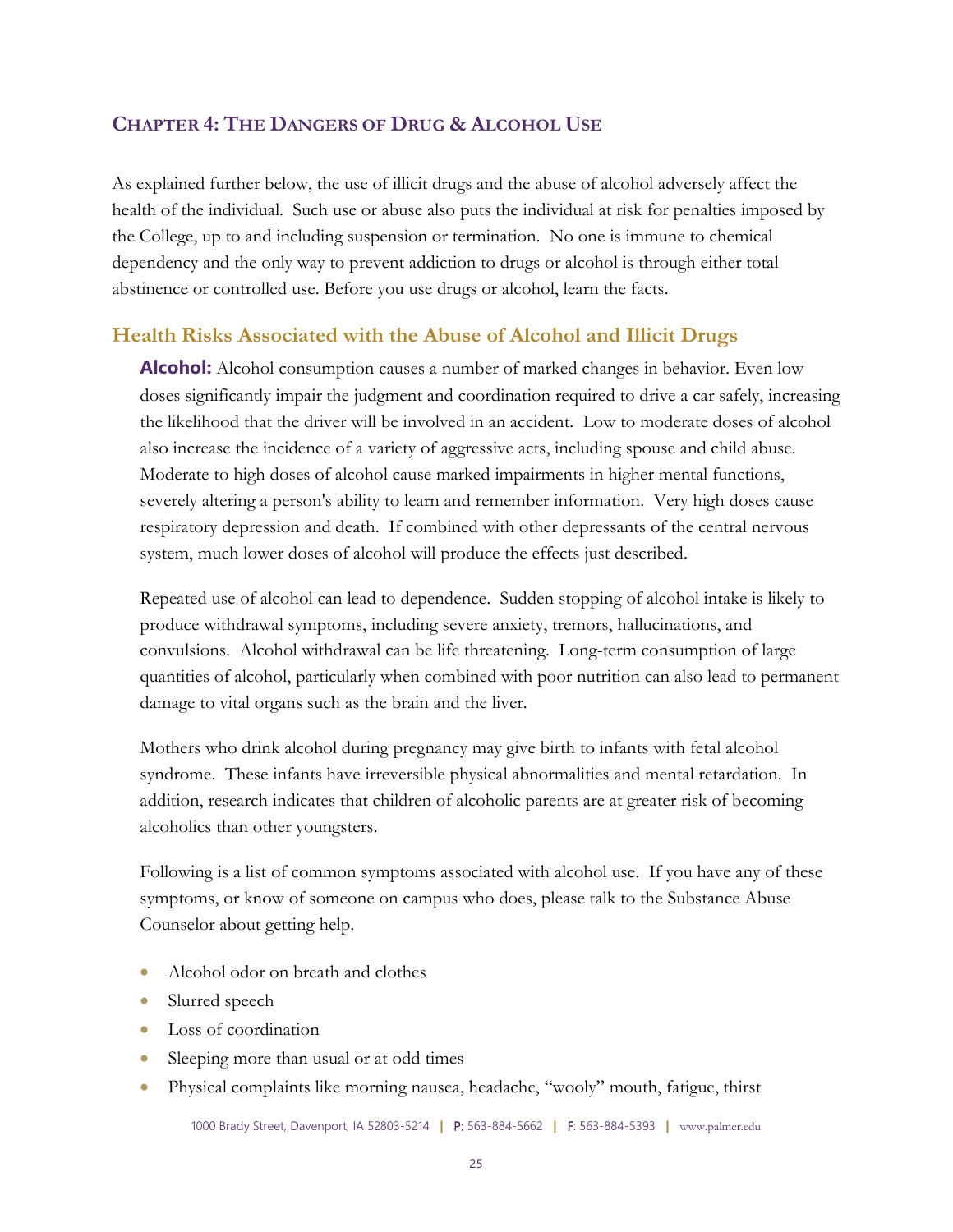• Memory loss

**Illicit Drugs:** The harmful effects of illicit drugs vary from substance to substance. The following is a summary of the effects of a number of such substances by category:

- Narcotics: Repeated use of narcotics, such as opium, morphine, and heroin, results in an increasing tolerance; the user must administer progressively larger doses to attain the desired effect, leading to dependence. Possible effects of the use of narcotics include euphoria, drowsiness, respiratory depression, constricted pupils, and nausea. Effects of overdose include slow and shallow breathing, clammy skin, convulsions, coma, and possible death. Withdrawal may lead to watery eyes, runny nose, yawning, and loss of appetite, irritability, tremors, panic, cramps, nausea, chills, and sweating.
- Depressants: Depressants, including barbiturates (e.g., Phenobarbital and Valium) and chloral hydrate have a potential for abuse associated with both physical and psychological dependence. The effect may vary from person to person and from time to time in the same individual. Low doses produce mild sedation while higher doses, as far as they relieve anxiety or stress, may produce a temporary sense of well-being; they may also produce mood depression and apathy. Higher doses also result in impaired judgment, slurred speech, and loss of motor coordination, disorientation, and the potential for dependence. The effects of overdose include shallow respiration, clammy skin, dilated pupils, weak and rapid pulse, coma, and possible death. Withdrawal may lead to anxiety, insomnia, and possible death.
- Stimulants: Use of stimulants, such as cocaine, methamphetamine and amphetamines, may lead to a temporary sense of exhilaration, an excess of energy, hyperactivity, excessive wakefulness, and a loss of appetite. They may also lead to irritability, anxiety, and apprehension. These effects are greatly intensified with administration by intravenous injection, which may produce a sudden sensation known as a "flash" or "rush". The protracted use of stimulants is followed by a period of depression known as "crashing." Long-term use can lead to brain damage. The effects of overdose include agitation, increase in body temperature, hallucinations, convulsions, and possible death. The effects of withdrawal include apathy, long periods of sleep, irritability, depression, and disorientation.
- Hallucinogens: Hallucinogens, including LSD, peyote, and mescaline, distort the perception of objective reality. They induce a state of excitation of the central nervous system, shown by alterations of mood, usually euphoric, but sometimes seriously depressive. Other effects include hallucinations and poor perception of time and distance. Effects of overdose include longer, more intense "trip" episodes, psychosis, and possible death.
- 1000 Brady Street, Davenport, IA 52803-5214 **|** P: 563-884-5662 **|** F: 563-884-5393 **|** www.palmer.edu • Cannabis: There are three drugs that come from cannabis, or hemp, that are distributed in the United States: Marijuana, hashish, and hashish oil. The effects vary from individual to individual. Marijuana is considered a "gateway" drug that may lead to the use of other illicit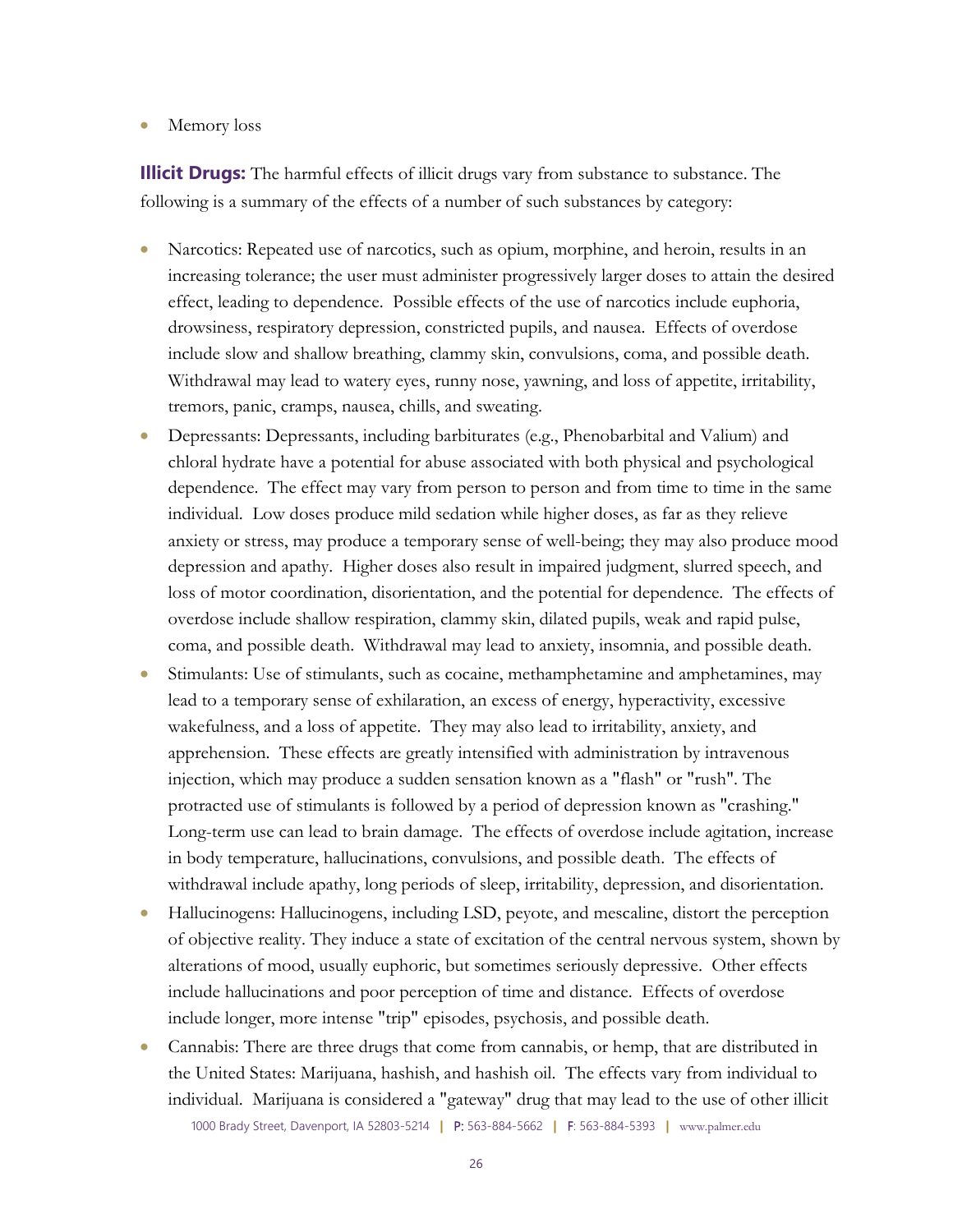drugs. Low doses of these drugs tend to induce restlessness and an increasing sense of wellbeing, followed by a dreamy state of relaxation, and often hunger. Changes in perception may lead to disorientation. Overdose may lead to fatigue, paranoia, and possible psychosis. Withdrawal may lead to insomnia, hyperactivity, and decreased apathy.

Steroids: Anabolic steroids are synthetically produced variants of the naturally occurring male hormone testosterone that are abused in an attempt to promote muscle growth, enhance athletic or other physical performance, and improve physical appearance. Testosterone, nandrolone, stanozolol, methandienone, and boldenone are some of the most frequently abused anabolic steroids. Steroid use can cause dramatic mood swings, increased feelings of hostility, impaired judgment, and increase levels of aggression. When users stop taking steroids, they may experience depression. Anabolic steroid use may also cause psychological dependence and addiction. A wide range of adverse effects is associated with the use or abuse of anabolic steroids. In boys, steroid use can cause early sexual development, acne, and stunted growth. In adolescent girls and women, anabolic steroid use can cause deepening of the voice, increased facial and body hair growth, menstrual irregularities, male pattern baldness, and lengthening of the clitoris. In men, anabolic steroid use can cause shrinkage of the testicles, reduced sperm count, enlargement of the male breast tissue, sterility, and an increased risk of prostate cancer. In both men and women, use can cause high cholesterol levels, which may lead to the risk of coronary artery disease, strokes, and heart attacks. Anabolic steroid use can also cause acne and fluid retention. Oral administration of anabolic steroids can damage the liver. Abusers who inject steroids also run the risk of contracting various infections due to non-sterile injection techniques, sharing of contaminated needles, and using steroids manufactured in non-sterile environments.

Source: U.S. Department of Justice, U.S. Drug Enforcement Administration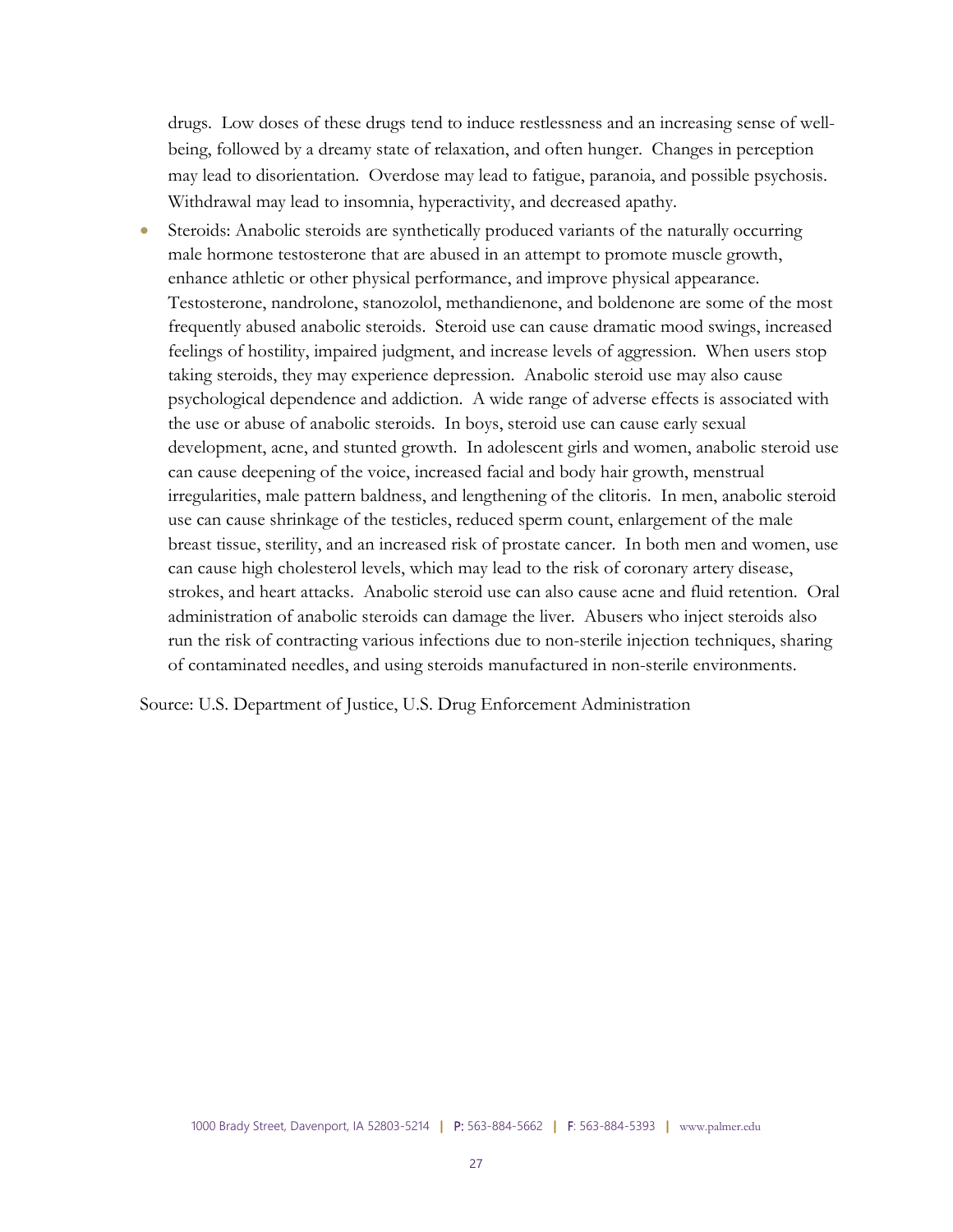## <span id="page-27-0"></span>**CHAPTER 5: EDUCATION**

All new students and employees are required to complete compliance training upon joining Palmer College of Chiropractic. Compliance Training includes multiple modules addressing topics such as alcohol and drug use, risk-reduction strategies, College policies, and available counseling resources. New student and new employee compliance training can be found at the following links:

[New Student Compliance Training](http://www.palmer.edu/uploadedFiles/Pages/Students/Orientation/student-orientation-training-all-campuses.pdf)

#### [New Employee Compliance Training](https://palmercc.safecolleges.com/login)

The College also requires all current students and employees to annually complete compliance training. Annual compliance training consists of topics such as addressing risks associated with alcohol and drug use, risk-reduction strategies, College policies, and available counseling resources. Existing students and employee compliance training can be found at the following links:

[Annual Compliance Training for Students](https://palmerccstudents.safecolleges.com/login)

[Annual Compliance Training for Employees](https://palmercc.safecolleges.com/login)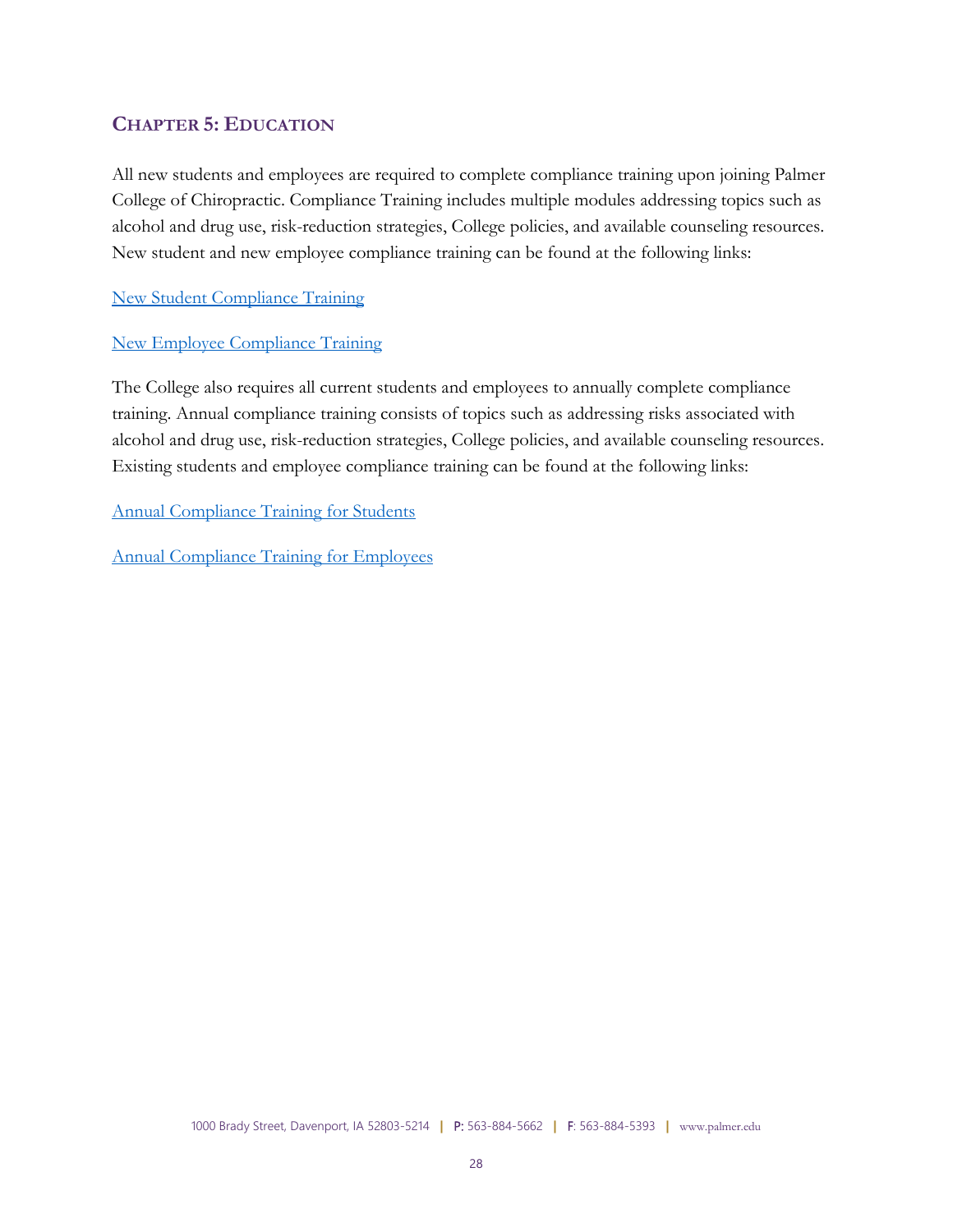#### <span id="page-28-0"></span>**CHAPTER 6: DRUG & ALCOHOL RELATED SERVICES**

#### **Substance Abuse Resources and Assistance**

The College recognizes that substance abuse is a significant public health problem. Further, the College recognizes that drug and alcohol abuse can be successfully treated and is committed to helping employees and students who suffer from these problems, while holding them responsible for their own recovery. Thus, the College offers both employee and student assistance programs for employees, students and their dependents.

Employees and students who recognize they may have a drug-or alcohol-related problem are encouraged to seek help for substance abuse issues before a policy violation and corrective action becomes necessary. Student or employee eligibility for individuals voluntarily requesting assistance in the diagnosis and/or treatment for substance abuse will not be jeopardized by College officials if the student or employee requests diagnosis and/or treatment for his/her substance abuse concerns.

#### **Campus Resources**

• Employee Assistance Program

The Employee Assistance Program (EAP) is an employer-sponsored benefit intended to provide confidential assessment, short-term counseling, referral, and follow-up services that will help employees and immediate family members resolve personal problems, large and small.

ComPsych Guidance Resources, the College's EAP, can be accessed 24 hours a day by calling (800) 272- 7255 or by internet at www.guidanceresources.com. If, upon assessment, the counselor feels that outside assistance is necessary, a subsequent referral will be made. Please contact the Human Resources Department at (563) 884-5276 for a password to access the Web-based benefits.

• Student Wellness Services

The Palmer Student Academic Support Centers complements chiropractic by assisting students in the goal of optimizing their level of functioning and well-being. We encourage and support your need for balance and for your health and well-being. Personal Counseling Referral Program, a free and confidential community-based counseling service, is available for all Palmer students and immediate family members. Palmer students seeking personal counseling resources for assistance with relationship issues, substance abuse, grief and loss, depression, anxiety, or any other mental health issues are encouraged to make an appointment. Go to [www.palmer.edu/students/academic-success/wellness](http://www.palmer.edu/students/academic-success/wellness) for specific instructions for your campus.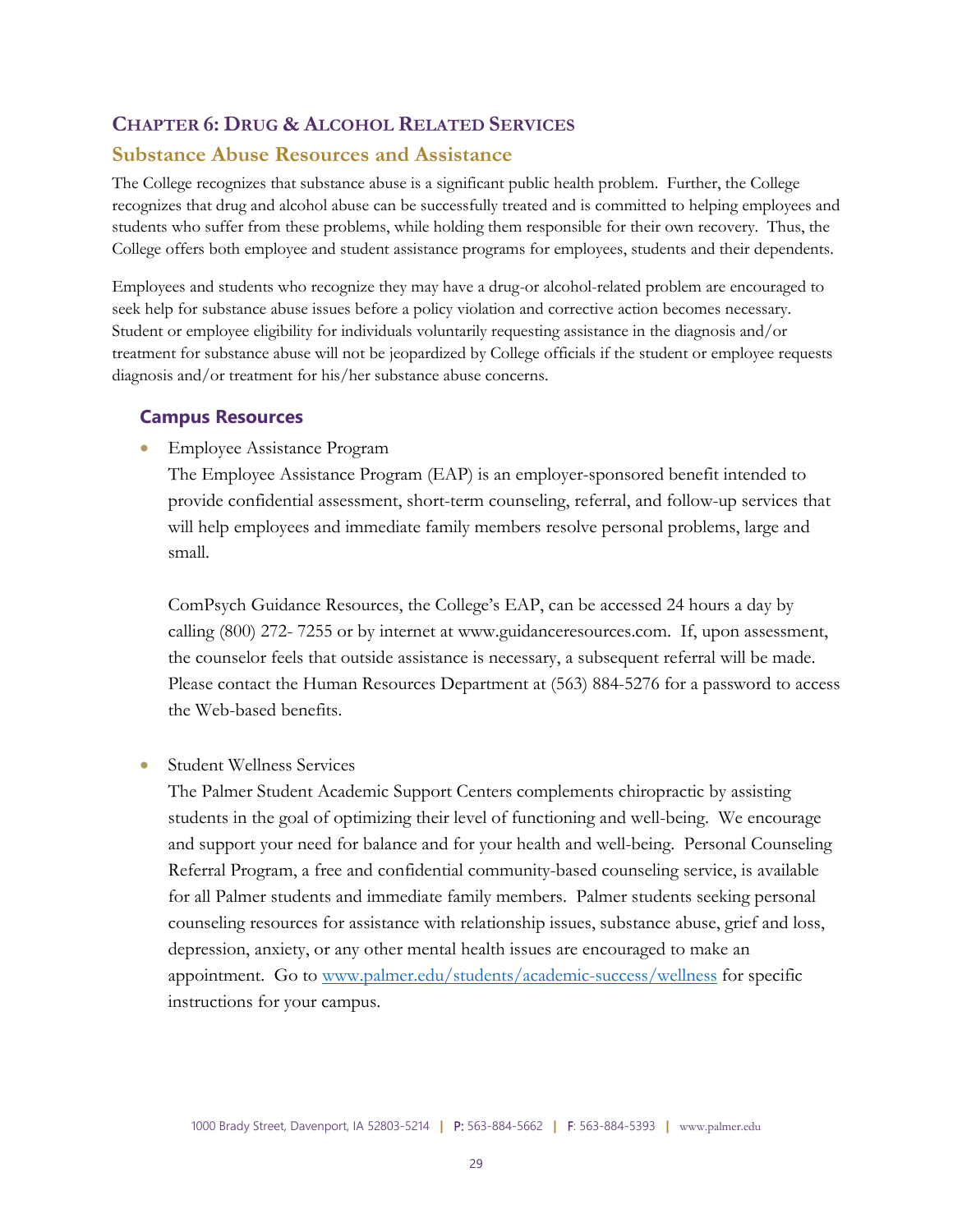| Davenport, Iowa (and Quad City area)                                                                                                                                                                                                |                                                                                                                                                                                                                                                         |
|-------------------------------------------------------------------------------------------------------------------------------------------------------------------------------------------------------------------------------------|---------------------------------------------------------------------------------------------------------------------------------------------------------------------------------------------------------------------------------------------------------|
| Illowa Intergroup of Alcoholics Anonymous<br>$(309)$ 764-1016                                                                                                                                                                       | Al-Anon/Alateen<br>(309) 797-5126 Illinois Quad Cities<br>(563) 323-1521 Iowa Quad Cities 24<br>Hour Answering Line                                                                                                                                     |
| Center for Alcohol and Drug Services, Country Oaks<br>Adult Residential, Detoxification, Halfway House, Family<br><b>Resource Center</b><br>12160 Utah Avenue<br>Davenport, Iowa 52804<br>$(563)$ 326-1150                          | Center for Alcohol and Drug Services,<br>Fairmount<br>Evaluation, Adult Outpatient Services,<br>Adult Continuing Care, Drinking<br>Driver's Classes, Family Resource<br>Center<br>1523 South Fairmont Street<br>Davenport, IA 52802<br>$(563)$ 322-2667 |
| Center for Alcohol and Drug Services, Rock Island<br>Evaluation, Adult Outpatient Services, Methadone<br>Services, Continuing Care, DUI Services<br>4230 11 <sup>th</sup> Street<br>Rock Island, Illinois 61201<br>$(309)$ 788-4571 | Family Counseling & Psychology<br>Center<br>Rock Island Office (DUI Services,<br>Drug & Alcohol Treatment)<br>303 18 <sup>th</sup> Street<br>Rock Island, Illinois 61201<br>$(309)$ 788-6374                                                            |
| Narcotics Anonymous<br>1706 Brady Street<br>Davenport, Iowa 52803<br>$(563)$ 324-5655<br>$(800)$ 897-6242                                                                                                                           | Riverside Alcohol and Drug Services<br>UnityPoint Health, Trinity Rock Island<br>2701 17th Street<br>Rock Island, IL 61201<br>$(309)$ 779-3000                                                                                                          |
| Robert Young Center for Community Mental Health<br>4600 3rd Street<br>Rock Island, Illinois 61201<br>Access Center (309) 779-2031<br>24/7 Crisis Intervention (309) 779-2999                                                        | Rock Island County Council on<br>Addictions (RICCA)<br>1607 John Deere Road<br>East Moline, IL 61244<br>$(309)$ 792-0292                                                                                                                                |
| Vera French Community Mental Health Center<br>1441 West Central Park Avenue,<br>Davenport, IA 52802<br>$(563)$ 383-1900                                                                                                             |                                                                                                                                                                                                                                                         |

# **Community Resources for substance abuse**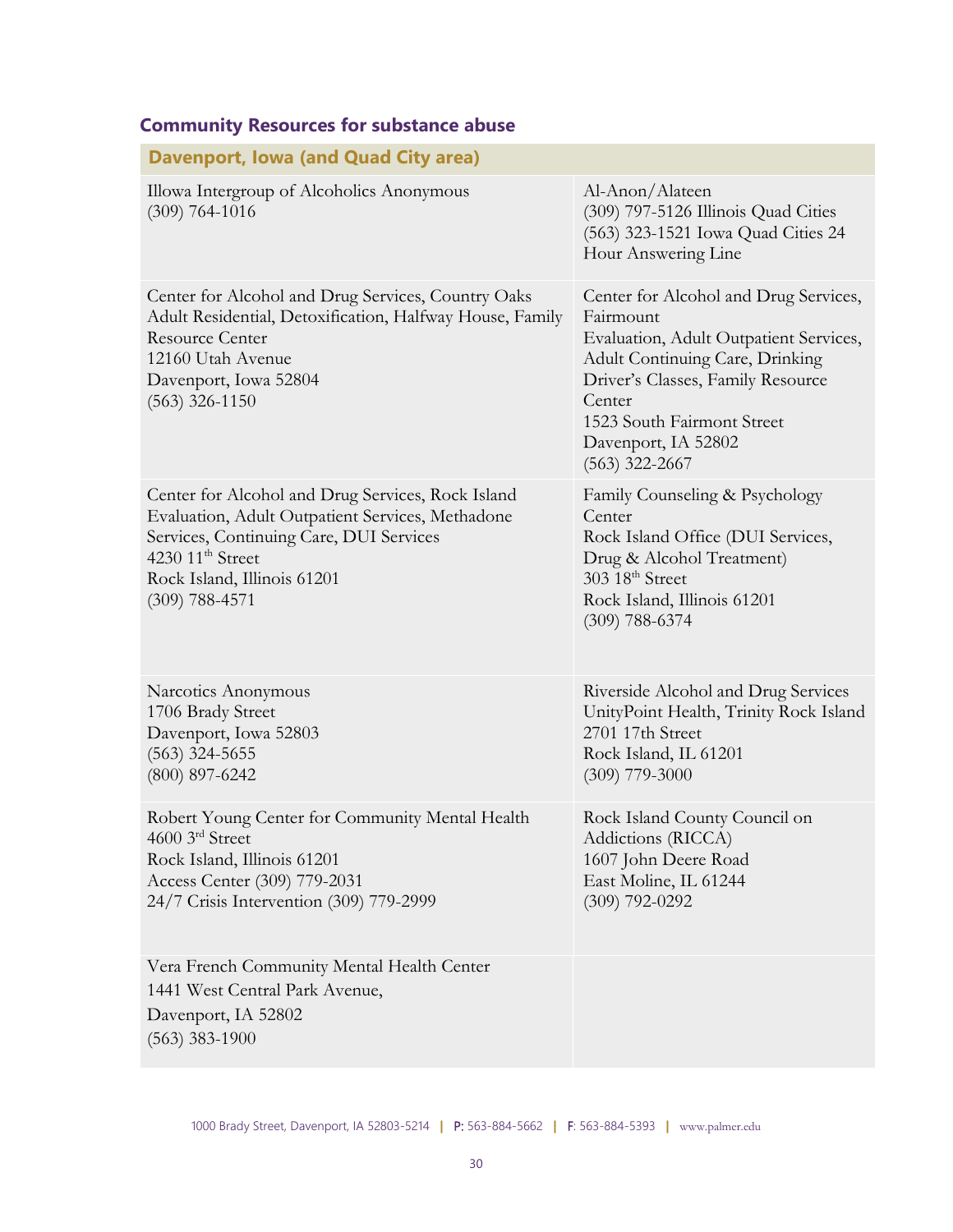| <u>san sose, cambinia (soath bay arca).</u>                                                               |                                                                                                                                                                                                                                                                                                                                       |
|-----------------------------------------------------------------------------------------------------------|---------------------------------------------------------------------------------------------------------------------------------------------------------------------------------------------------------------------------------------------------------------------------------------------------------------------------------------|
| Alcoholics Anonymous Santa Clara County<br>$(408)$ 374-8511<br>24-hour hotline and to find local meetings | Al-Anon Information Service (Mid-Peninsula)<br>$(650)$ 592-7935<br>Santa Clara Valley Al-Anon Family Groups (408)<br>379-9375                                                                                                                                                                                                         |
| Cocaine Anonymous (408) 496-9107                                                                          | Family & Children's Services<br>950 West Julian Street<br>San Jose, California 95126<br>Main number: (408) 292-9353                                                                                                                                                                                                                   |
| Marijuana Anonymous (800) 766-6779                                                                        | Narcotics Anonymous Helpline (408) 998-4200                                                                                                                                                                                                                                                                                           |
| Santa Clara County Department of Alcohol<br>and Drug Abuse Resources (800) 488-9919                       | Substance Abuse and Mental Health Services<br>Administration (SAMHSA) National Helpline<br>27/7 free confidential service for those facing<br>mental health and/or substance use disorders.<br>This service provides referrals to local treatment<br>facilities, support groups, and community-based<br>organizations. (800) 662-4357 |

# **San Jose, California (South Bay area):**

## **Port Orange, Florida (and surrounding area)**

Alcoholics Anonymous, Volusia County Intergroup 1635 Ridgewood Avenue, Suite 107 South Daytona, Florida 32119 (386) 756-2930 or (888) 756-2930 [http://www.aadaytona.org](http://www.aadaytona.org/)

Break the Cycle 724 South Beach Street, Suite 3 Daytona Beach, Florida 32114 (386) 333-9622 <http://breakthecycle12.com/>

Florida Al-Anon (800) 508-2512 <http://www.nfdist4afg.org/>

Club Yana Southern Outreach Services 111 Howes Street Port Orange, Florida 32127 (386) 761-3533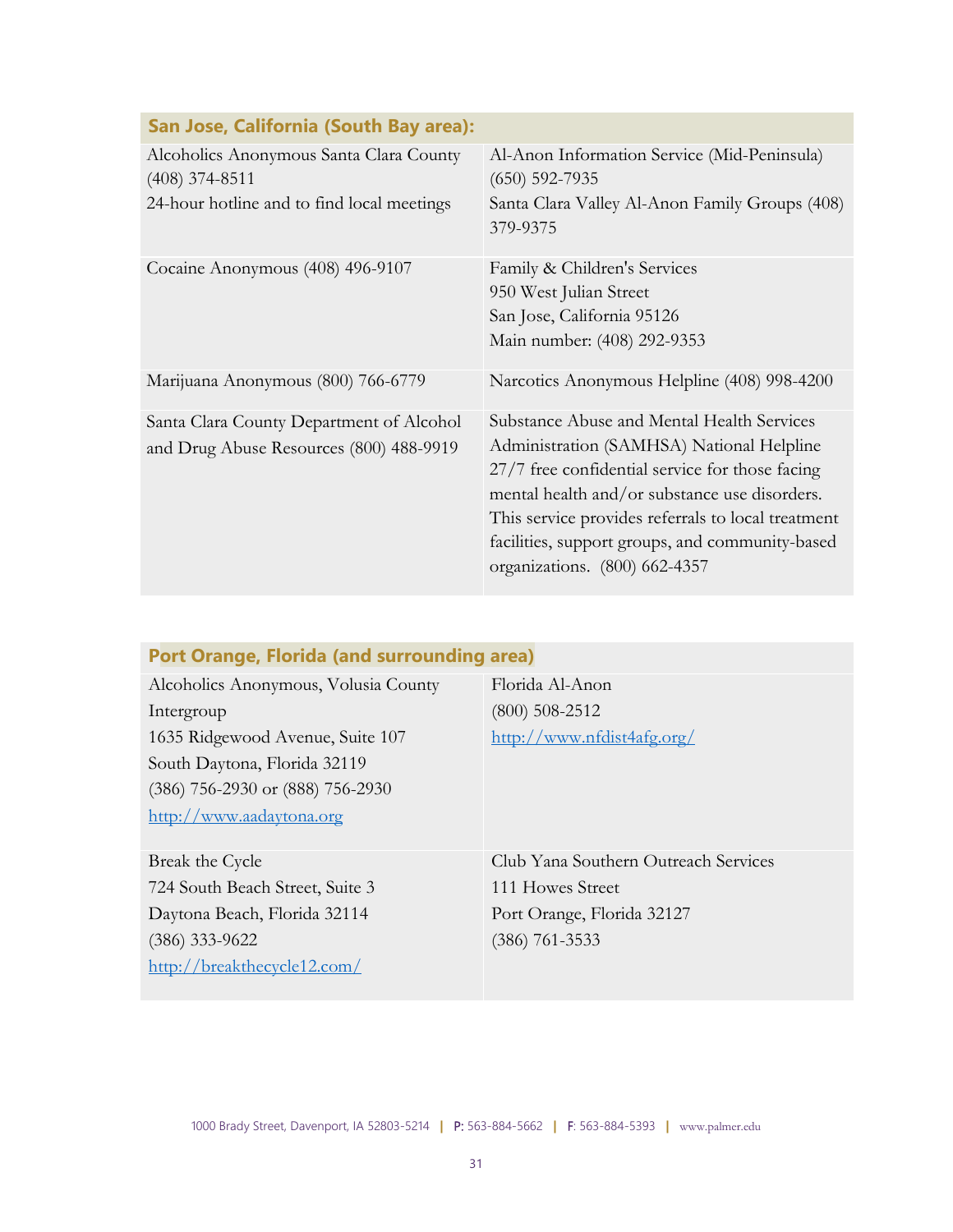| Daytona Methadone Treatment Center     | Haven Recovery Center                       |
|----------------------------------------|---------------------------------------------|
| 1823 Business Park Boulevard           | 540 North Ridgewood Avenue                  |
| Daytona Beach, Florida 32114           | Daytona Beach, Florida 32114                |
| $(386)$ 254-1931                       | $(386)$ 258-5050                            |
|                                        | http://www.havenrecoverycenter.org          |
|                                        |                                             |
| Hearthstone Fellowship Foundation      | Narcotics Anonymous (386) 831-1660 Stewart- |
| 814 North Beach Street                 | Marchman-Act Behavioral Healthcare (SMA)    |
| Daytona Beach, Florida 32114           | 24/7 Access Center (800) 539-4228           |
| $(386)$ 238-1348                       | http://www.smabehavioral.org                |
| http://hearthstonefoundation.org       |                                             |
|                                        |                                             |
| Daytona Beach Area Helpline (844) 344- |                                             |
| 3155                                   |                                             |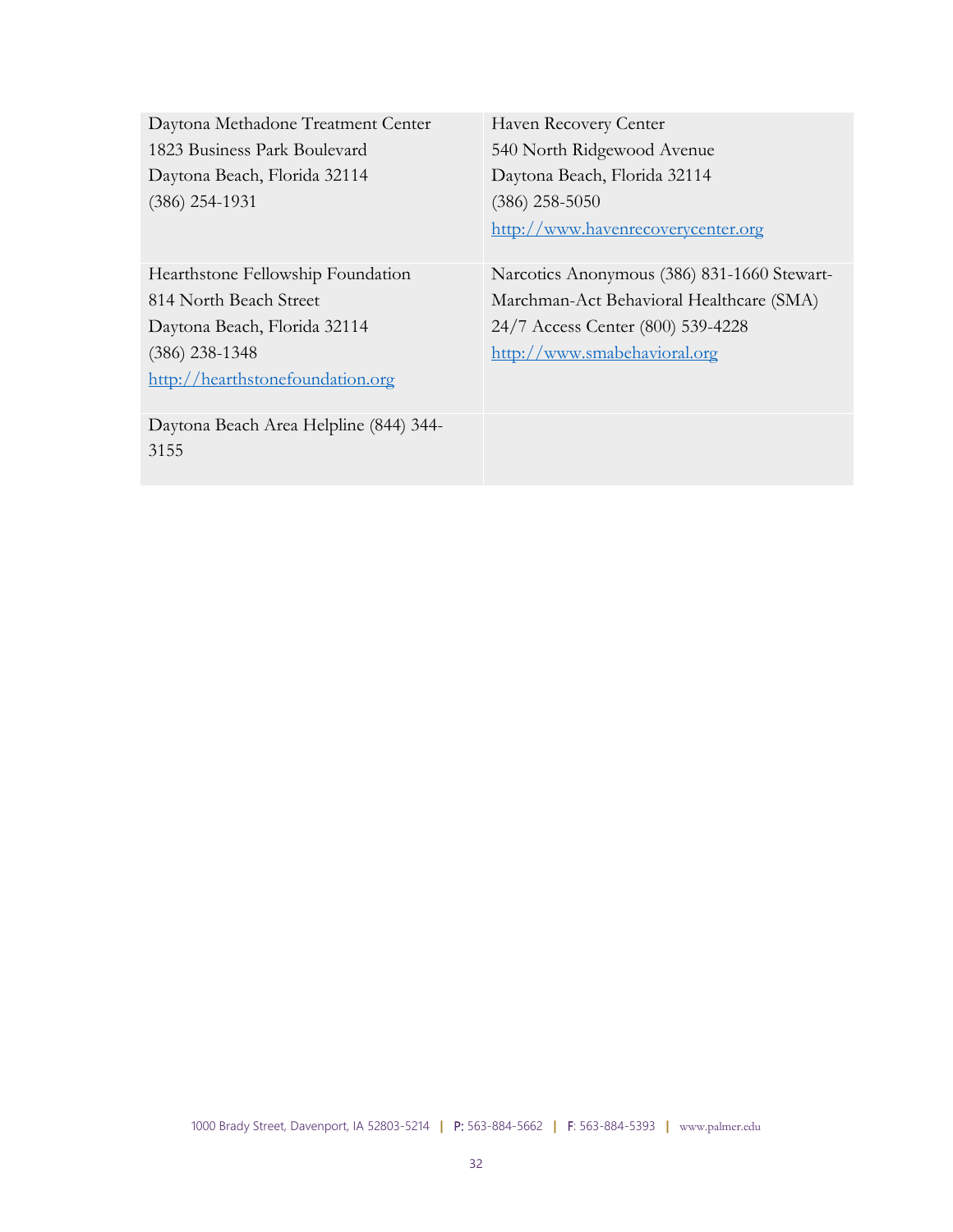# <span id="page-32-0"></span>**CHAPTER 7: CAMPUS STATISTICS**

#### **TABLE 2: DAVENPORT STATISTICS FOR 2018-2019**

|              |                    | <b>YEAR</b> | ON-<br><b>CAMPUS</b> | <b>NON-CAMPUS</b><br><b>PROPERTY</b> | <b>PUBLIC</b><br><b>PROPERTY</b><br><b>NEAR CAMPUS</b> | <b>TOTALS</b> |
|--------------|--------------------|-------------|----------------------|--------------------------------------|--------------------------------------------------------|---------------|
|              | <b>LIQUOR LAWS</b> | 2018        | $\Omega$             | $\Omega$                             |                                                        | $\Omega$      |
| Arrest       |                    | 2019        | $\theta$             | $\Omega$                             | $\theta$                                               | $\theta$      |
|              | <b>DRUG LAWS</b>   | 2018        | $\Omega$             | $\theta$                             | $\theta$                                               | $\Omega$      |
|              |                    | 2019        | $\Omega$             | $\Omega$                             | $\theta$                                               | $\Omega$      |
|              | <b>LIQUOR LAWS</b> | 2018        | $\Omega$             | $\Omega$                             | $\theta$                                               | $\Omega$      |
| Disciplinary |                    | 2019        | $\Omega$             | $\theta$                             | $\theta$                                               | $\Omega$      |
|              | <b>DRUG LAWS</b>   | 2018        | $\Omega$             | $\theta$                             | $\theta$                                               | $\Omega$      |
|              |                    | 2019        | $\Omega$             | $\Omega$                             | $\theta$                                               | $\Omega$      |

#### **TABLE 3: WEST STATISTICS FOR 2018-2019**

|               |                    | <b>YEAR</b> | ON-<br><b>CAMPUS</b> | <b>NON-CAMPUS</b><br><b>PROPERTY</b> | <b>PUBLIC</b><br><b>PROPERTY</b><br><b>NEAR CAMPUS</b> | <b>TOTALS</b>    |
|---------------|--------------------|-------------|----------------------|--------------------------------------|--------------------------------------------------------|------------------|
|               | <b>LIQUOR LAWS</b> | 2018        | $\Omega$             | $\Omega$                             |                                                        |                  |
| <b>hrrest</b> |                    | 2019        | $\theta$             | $\Omega$                             | $\theta$                                               | $\theta$         |
|               | <b>DRUG LAWS</b>   | 2018        | $\Omega$             | $\theta$                             | $\Omega$                                               | $\Omega$         |
|               |                    | 2019        | $\theta$             | $\theta$                             | $\theta$                                               | $\theta$         |
|               | <b>LIQUOR LAWS</b> | 2018        | $\overline{0}$       | $\theta$                             | $\theta$                                               | $\left( \right)$ |
|               |                    | 2019        | $\theta$             | $\theta$                             | $\Omega$                                               | $\theta$         |
| Disciplinary  | <b>DRUG LAWS</b>   | 2018        | $\Omega$             | $\Omega$                             | $\Omega$                                               | $\Omega$         |
|               |                    | 2019        | $\theta$             | $\theta$                             | $\Omega$                                               |                  |

#### **TABLE 4: FLORIDA STATISTICS FOR 2018-2019**

|              |                    | <b>YEAR</b> | ON-<br><b>CAMPUS</b> | <b>NON-CAMPUS</b><br><b>PROPERTY</b> | <b>PUBLIC</b><br><b>PROPERTY</b> | <b>TOTALS</b>  |
|--------------|--------------------|-------------|----------------------|--------------------------------------|----------------------------------|----------------|
|              |                    |             |                      |                                      | <b>NEAR CAMPUS</b>               |                |
|              | <b>LIQUOR LAWS</b> | 2018        | $\Omega$             | $\Omega$                             | $\left( \right)$                 | $\theta$       |
| Arrest       |                    | 2019        | $\Omega$             | $\Omega$                             | $\theta$                         | $\Omega$       |
|              | <b>DRUG LAWS</b>   | 2018        | $\Omega$             | $\Omega$                             | $\theta$                         | $\theta$       |
|              |                    | 2019        | $\Omega$             | $\Omega$                             | $\theta$                         | $\overline{0}$ |
|              | <b>LIQUOR LAWS</b> | 2018        | $\Omega$             | $\Omega$                             | $\theta$                         | $\theta$       |
| Disciplinary |                    | 2019        | $\Omega$             | $\Omega$                             | $\theta$                         | $\Omega$       |
|              | <b>DRUG LAWS</b>   | 2018        | $\Omega$             | $\Omega$                             | $\theta$                         | $\Omega$       |
|              |                    | 2019        | $\theta$             | $\Omega$                             | $\theta$                         | $\theta$       |

1000 Brady Street, Davenport, IA 52803-5214 **|** P: 563-884-5662 **|** F: 563-884-5393 **|** www.palmer.edu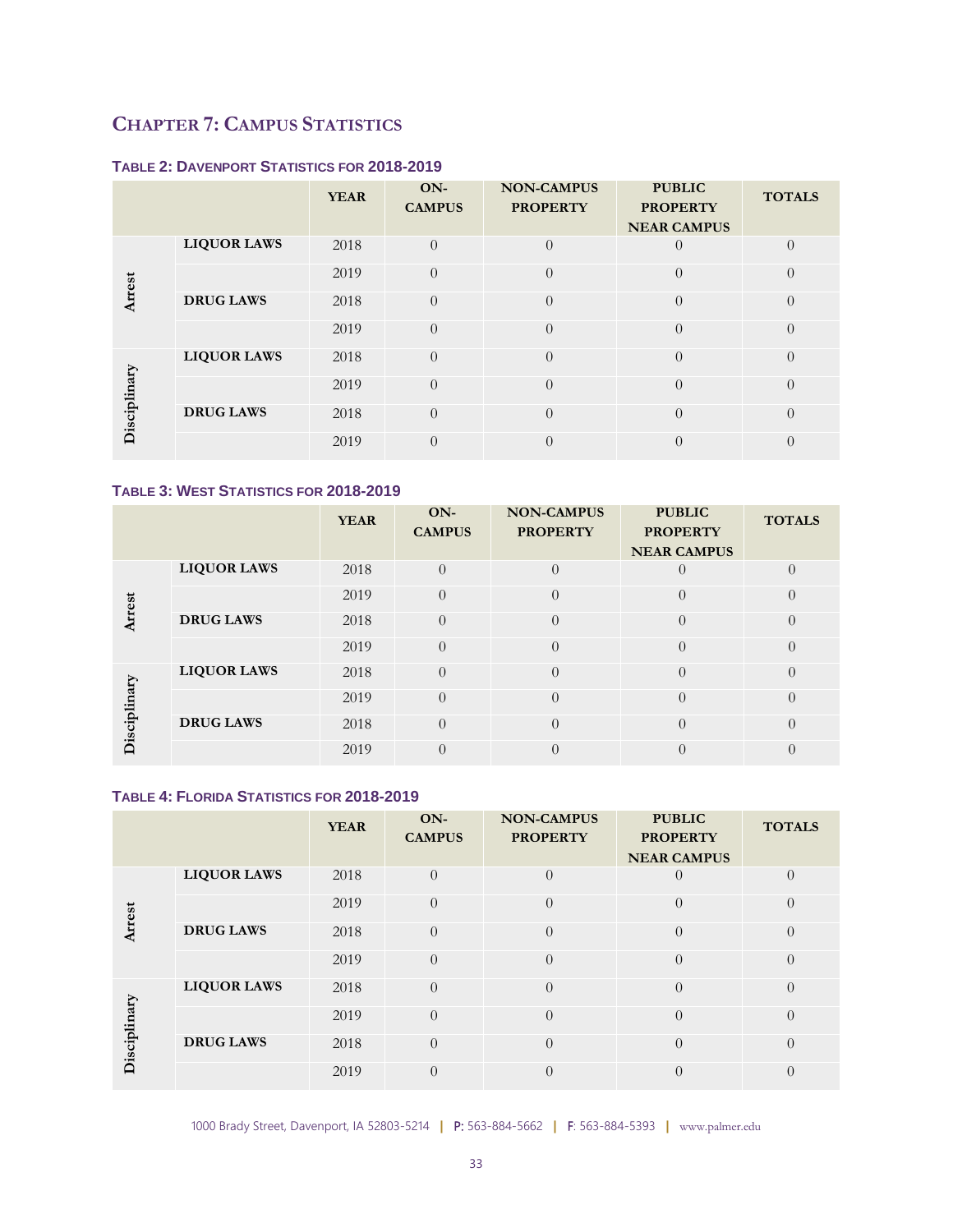# <span id="page-33-0"></span>**CHAPTER 8: FEDERAL STATUTES GOVERNING ALCOHOL AND ILLICIT DRUGS**

| Drug/Schedule                                                                                          | Quantity                                           | Penalty                                                                                                                                                                                                                                                                                                                                                             | Quantity                                                       | Penalties                                                                                                                                                              |  |
|--------------------------------------------------------------------------------------------------------|----------------------------------------------------|---------------------------------------------------------------------------------------------------------------------------------------------------------------------------------------------------------------------------------------------------------------------------------------------------------------------------------------------------------------------|----------------------------------------------------------------|------------------------------------------------------------------------------------------------------------------------------------------------------------------------|--|
| Cocaine<br>(Schedule II)                                                                               | 500-4999<br>grams mixture                          | First Offense: Not less<br>than 5 yrs. and not more<br>than 40 yrs. If death or                                                                                                                                                                                                                                                                                     | 5<br>kilograms or more<br>mixture                              | First Offense: Not less<br>than 10 yrs. and not more<br>than life. If death or                                                                                         |  |
| Cocaine Base<br>(Schedule II)                                                                          | 28-279<br>grams mixture                            | serious bodily injury, not<br>less than 20 yrs. or more<br>than life.                                                                                                                                                                                                                                                                                               | 280<br>grams or more<br>mixture                                | serious bodily injury, not<br>less than 20 yrs. or more<br>than life.                                                                                                  |  |
| Fentanyl<br>(Schedule II)                                                                              | 40-399<br>grams mixture                            | Fine of not more than \$5<br>million if an individual,<br>\$25 million if not an                                                                                                                                                                                                                                                                                    | 400<br>grams or more<br>mixture                                | Fine of not more than \$10<br>million if an individual,<br>\$50 million if not an                                                                                      |  |
| Fentanyl Analogue<br>(Schedule I)                                                                      | 10-99<br>grams mixture                             | individual.<br><b>Second Offense: Not less</b>                                                                                                                                                                                                                                                                                                                      | 100<br>grams or more<br>mixture                                | individual.<br><b>Second Offense: Not less</b>                                                                                                                         |  |
| Heroin<br>(Schedule I)                                                                                 | 100-999<br>grams mixture                           | than 10 yrs. and not more<br>than life. If death or<br>serious bodily injury, life                                                                                                                                                                                                                                                                                  | $\mathbf{1}$<br>kilogram or more<br>mixture                    | than 20 yrs., and not more<br>than life. If death or serious<br>bodily injury, life                                                                                    |  |
| <b>LSD</b><br>(Schedule II)                                                                            | $1 - 9$<br>grams mixture                           | imprisonment. Fine of not<br>more than \$8 million if an<br>individual, \$50 million if                                                                                                                                                                                                                                                                             | 10<br>grams or more<br>mixture                                 | imprisonment. Fine of not<br>more than \$20 million if an<br>individual, \$75 million if not<br>an individual.                                                         |  |
| Methamphetamine<br>(Schedule II)                                                                       | $5-49$<br>grams pure or<br>50-499<br>grams mixture | not an individual.                                                                                                                                                                                                                                                                                                                                                  | 50<br>grams or more, pure<br>or 500 grams or<br>more mixture   | 2 or More Prior Offenses:<br>Life imprisonment. Fine of                                                                                                                |  |
| PCP<br>(Schedule II)                                                                                   | 10-99<br>grams pure or<br>100-999<br>grams mixture |                                                                                                                                                                                                                                                                                                                                                                     | 100<br>grams or more, pure<br>or 1 kilogram or<br>more mixture | not more than \$20 million<br>if an individual, \$75 million<br>if not an individual.                                                                                  |  |
|                                                                                                        |                                                    | <b>PENALTIES</b>                                                                                                                                                                                                                                                                                                                                                    |                                                                |                                                                                                                                                                        |  |
| Other Schedule I &<br>II Drugs (and any<br>drug product<br>containing Gamma<br>Hydroxybutyric<br>Acid) | Any amount                                         | First Offense: Not more than 20 yrs. If death or serious bodily injury, not less<br>than 20 yrs. or more than Life. Fine \$1 million if an individual, \$5 million if<br>not an individual. Second Offense: Not more than 30 yrs. If death or serious<br>bodily injury, life imprisonment. Fine \$2 million if an individual, \$10 million if<br>not an individual. |                                                                |                                                                                                                                                                        |  |
| Flunitrazepam<br>(Schedule IV)                                                                         | 1 Gram                                             |                                                                                                                                                                                                                                                                                                                                                                     |                                                                |                                                                                                                                                                        |  |
| Other Schedule III                                                                                     | Any amount                                         | First Offense: Not more than 10 years. If death or serious injury, not more<br>than 15 yrs. Fine not more than \$500,000 if an individual, \$2.5 million if not an<br>individual. Second Offense: Not more than 20 yrs. If death or serious injury,<br>not more than 30 yrs. Fine not more than \$1 million if an individual, \$5 million<br>if not an individual.  |                                                                |                                                                                                                                                                        |  |
| All other Schedule<br>IV drugs                                                                         | Any amount                                         |                                                                                                                                                                                                                                                                                                                                                                     |                                                                | First Offense: Not more than 5 yrs. Fine not more than \$250,000 if an individual,<br>\$1 million if not an individual. Second Offense: Not more than 10 yrs. Fine not |  |
| Flunitrazepam<br>(Schedule IV)                                                                         | Other than 1<br>gram or more                       | more than \$500,000 if an individual, \$2 million if other than an individual.                                                                                                                                                                                                                                                                                      |                                                                |                                                                                                                                                                        |  |
| Any Schedule V<br>Drugs                                                                                | Any<br>amount                                      | First Offense: Not more than 1 yr. Fine not more than \$100,000 if an<br>individual, \$250,000 if not an individual. Second Offense: Not more than 4<br>yrs. Fine not more than \$200,000 if an individual, \$500,000 if not an<br>individual.                                                                                                                      |                                                                |                                                                                                                                                                        |  |

#### **FIGURE 1: FEDERAL DRUG TRAFFICKING PENALTIES**

1000 Brady Street, Davenport, IA 52803-5214 **|** P: 563-884-5662 **|** F: 563-884-5393 **|** www.palmer.edu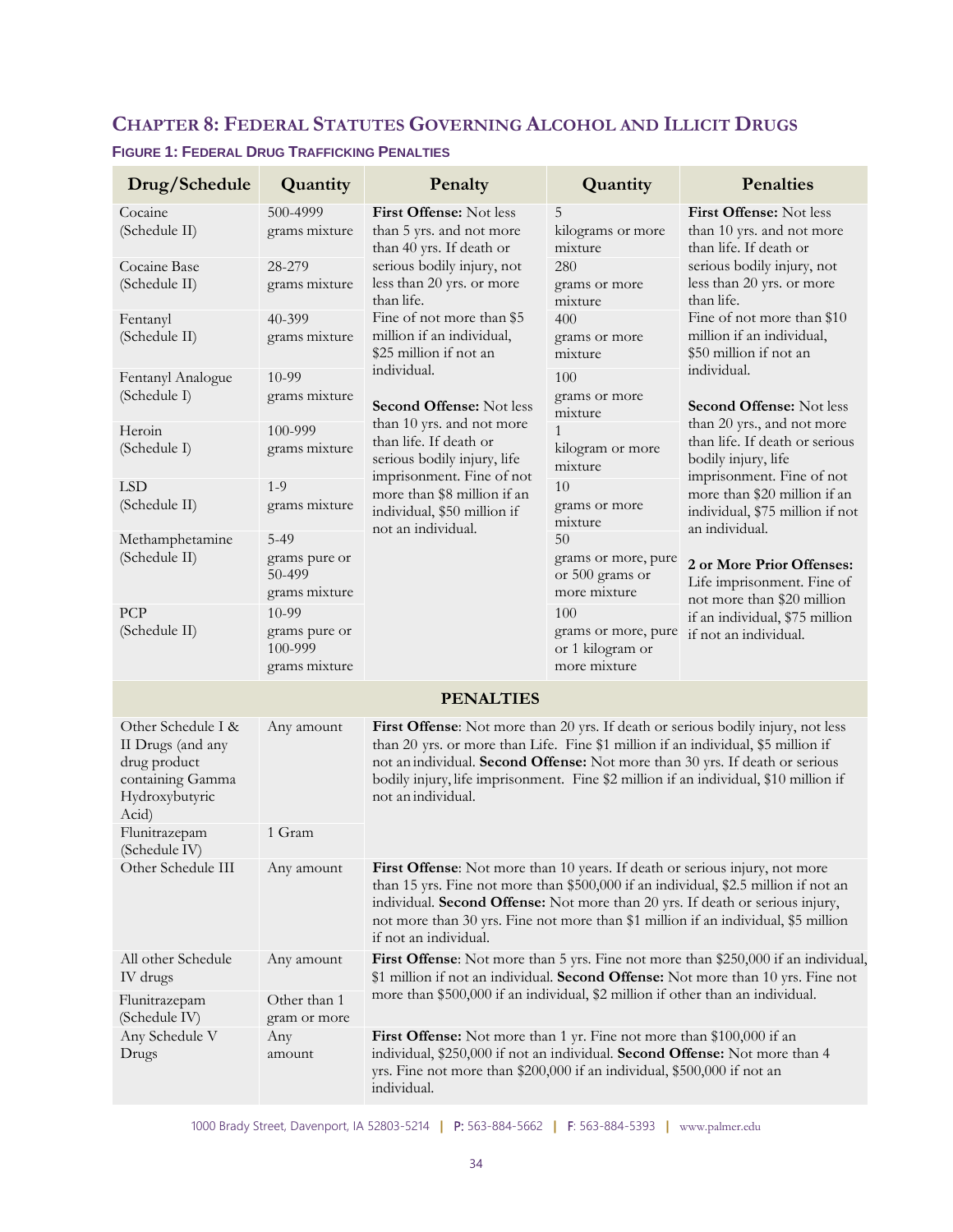| Drug                        | Quantity                                                                                                             | 1st Offense                                                                                                                                                                                                                                                     | 2nd Offense *                                                                                                                                                                                                                          |
|-----------------------------|----------------------------------------------------------------------------------------------------------------------|-----------------------------------------------------------------------------------------------------------------------------------------------------------------------------------------------------------------------------------------------------------------|----------------------------------------------------------------------------------------------------------------------------------------------------------------------------------------------------------------------------------------|
| Marijuana<br>(Schedule I)   | 1,000 kilograms or<br>more marijuana mixture<br>or 1,000 or more<br>marijuana plants                                 | <b>First Offense:</b> Not less<br>than 10 yrs. or more than<br>life. If death or serious<br>bodily injury, not less than<br>20 yrs., or more than life.<br>Fine not more than \$10<br>million if an individual, \$50<br>million if other than an<br>individual. | <b>Second Offense: Not less</b><br>than 20 yrs. or more than<br>life. If death or serious<br>bodily injury, life<br>imprisonment. Fine not<br>more than \$20 million if an<br>individual, \$75 million if<br>other than an individual. |
| Marijuana<br>(Schedule I)   | 100 to 999 kilograms<br>marijuana<br>mixture or 100 to 999<br>marijuana plants                                       | <b>First Offense:</b> Not less than<br>5 yrs. or more than 40 yrs. If<br>death or serious bodily injury,<br>not less than 20 yrs. or more<br>than life. Fine not more than<br>\$5 million if an individual,<br>\$25 million if other than an<br>individual.     | <b>Second Offense: Not</b><br>less than 10 yrs. or more<br>than life. If death or<br>serious bodily injury, life<br>imprisonment. Fine not<br>more than \$20 million if<br>an individual, \$75 million<br>if other than an individual. |
| Marijuana<br>(Schedule I)   | More than 10 kilograms<br>hashish; 50 to 99 kilograms<br>marijuana mixture,<br>50 to 99 marijuana<br>plants          | <b>First Offense:</b> Not more<br>than 20 yrs. If death or<br>serious bodily injury, not<br>less than 20 yrs. or more<br>than life. Fine \$1 million if<br>an individual, \$5 million if<br>other than an individual.                                           | <b>Second Offense:</b> Not more<br>than 30 yrs. If death or<br>serious bodily injury, life<br>imprisonment. Fine \$2<br>million if an individual, \$10<br>million if other than an<br>individual.                                      |
| Marijuana                   | less than 50 kilograms<br>marijuana (but does not<br>include 50 or more<br>marijuana plants regardless<br>of weight) | <b>First Offense:</b> Not more<br>than 5 yrs. Fine not more<br>than \$250,000, \$1 million if<br>other than an individual.                                                                                                                                      | <b>Second Offense:</b> Not more<br>than 10 yrs. Fine \$500,000 if<br>an individual, \$2 million if<br>other than individual.                                                                                                           |
| Hashish<br>(Schedule I)     | 10 kilograms or less                                                                                                 |                                                                                                                                                                                                                                                                 |                                                                                                                                                                                                                                        |
| Hashish Oil<br>(Schedule I) | 1 kilogram or less                                                                                                   |                                                                                                                                                                                                                                                                 |                                                                                                                                                                                                                                        |

#### **FIGURE 2: FEDERAL TRAFFICKING PENALTIES - MARIJUANA**

\* The minimum sentence for a violation after two or more prior convictions for a felony drug offense have become final is a mandatory term of life imprisonment without release and a fine up to \$20 million if an individual and \$75 million if other than an individual.

Source: Drugs of Abuse: A DEA Resource Guide/2020 Edition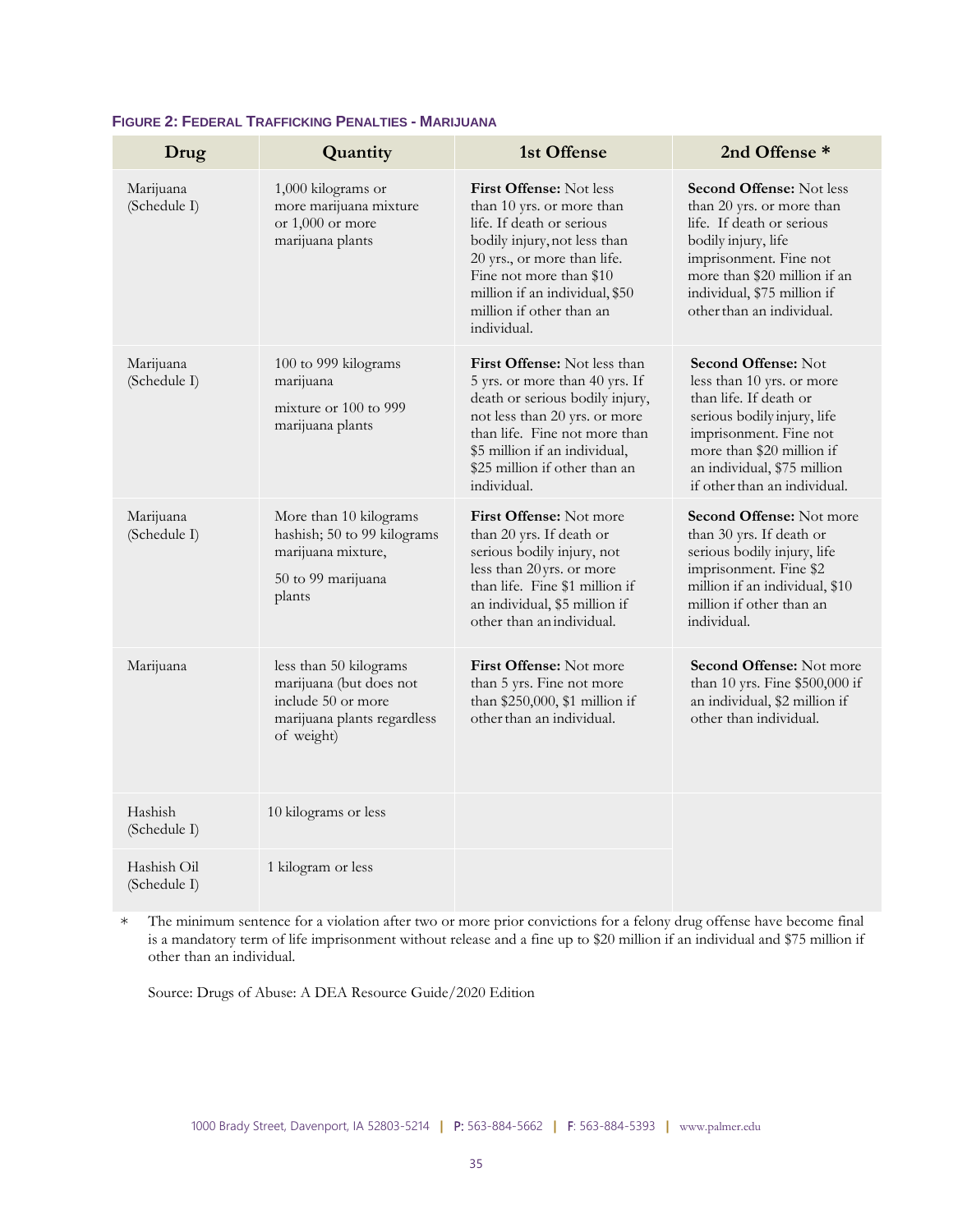## **Federal Alcohol Laws**

Congress has the power to regulate importing and taxing alcoholic beverages. Also, the primary Federal law governing alcohol policy is the 21st Amendment, which repealed national prohibition. It also gives the individual states control over:

- Whether to allow sale of alcohol in the state
- Whether to allow importing alcohol into the state
- How to distribute alcohol throughout the state
- Possession of alcohol in the state

Even with this flexibility for the states, Congress retains the power to promote certain alcohol policies, such as the minimum legal drinking age. The Federal Uniform Drinking Age Act of 1984 sets the minimum legal drinking age to 21 and every state abides by that standard. According to this Act, the Federal government can withhold 10% of Federal funding for highways from states that do not prohibit people under age 21 from buying or publicly possessing any alcoholic beverage. While every state abides by this standard, state law varies on specifics about possession and exceptions to the law, such as allowing people under 21 to drink with their parents. Source: National Institute on Alcohol Abuse and Alcoholism, Alcohol Policy.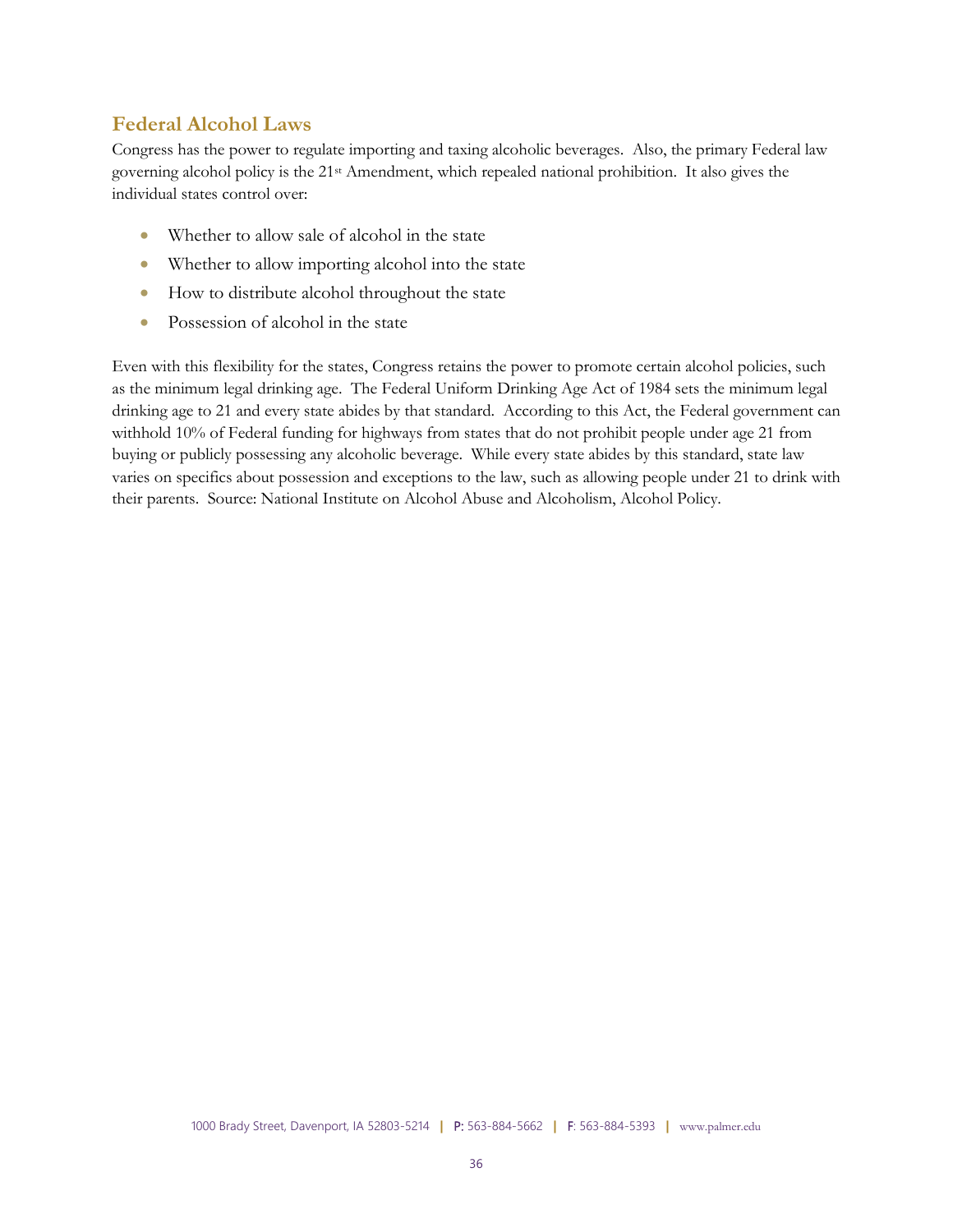# <span id="page-36-0"></span>**CHAPTER 9: STATUTES GOVERNING ALCOHOL AND ILLICIT DRUGS: DAVENPORT CAMPUS**

#### **State of Iowa Statutes on Alcohol Use**

Students and employees at the Palmer College of Chiropractic campus at Davenport, Iowa, who use alcoholic beverages, are subject to the alcoholic beverage laws of the State of Iowa, contained in Chapter 123 of the Code of Iowa, which are as follows:

- Purchase, Consumption, or Possession of Alcohol by a Minor: An individual less than 21 years of age may not purchase or attempt to purchase nor legally consume alcoholic beverages (including wine and beer) in public. A violation of the above is a simple misdemeanor punishable by a fine of \$200.00 for the first offense. Second and subsequent offenses are serious misdemeanors punishable by a fine of \$500.00 and suspension of driving privileges for a period not to exceed one year. However, if the person is less than 18 years of age, the violation shall be referred to the Juvenile Justice System under Iowa Code Chapter 232. No person shall sell, give or otherwise supply alcoholic beverages to any individual less than 21 years of age. A violation by a person of legal age is a serious misdemeanor punishable by a minimal fine of \$500.00. If the result of supplying alcoholic beverages to a minor results in serious injury or death, the supplier of the alcoholic beverage commits an aggregated misdemeanor of class "D" felony, respectively.
- Public Intoxication: An individual shall not use or consume alcoholic beverages (including wine or beer) in any public place not covered by a liquor license. A person shall not be intoxicated (or pretend to be intoxicated) in a any public place. A person violating this provision is guilty of a simple misdemeanor with imprisonment not to exceed 30 days or a fine of at least \$65.00, not to exceed \$625.00; or both.
- Sale of Alcoholic Beverages without a License: The sale or resale of alcoholic beverages is prohibited by Iowa law unless the seller possesses a valid license or permit.
- Driving while Intoxicated: A person commits the offense of operating while intoxicated if the person operates a motor vehicle in this State either while under the influence of an alcoholic beverage or other drug or a combination of such substances or while having an alcohol concentration of .10 or more. A first offense is a serious misdemeanor and is punishable by all of the following: jail for up to one year, a fine up to \$1,250.00, revocation of driving privileges and license for a minimum of 180 days, and assignment to substance abuse evaluation and treatment, a course for drinking drivers, and reality education substance abuse preventative program. A second offense, an aggregated misdemeanor, is punishable by up to two years in prison. A minimum of seven days in jail must be served. A fine of not less than \$1,875.00 nor more than \$6,250.00. A third and each subsequent offense, a Class "D" felony is punishable by imprisonment up to five years. A minimum of 30 days in jail

1000 Brady Street, Davenport, IA 52803-5214 **|** P: 563-884-5662 **|** F: 563-884-5393 **|** www.palmer.edu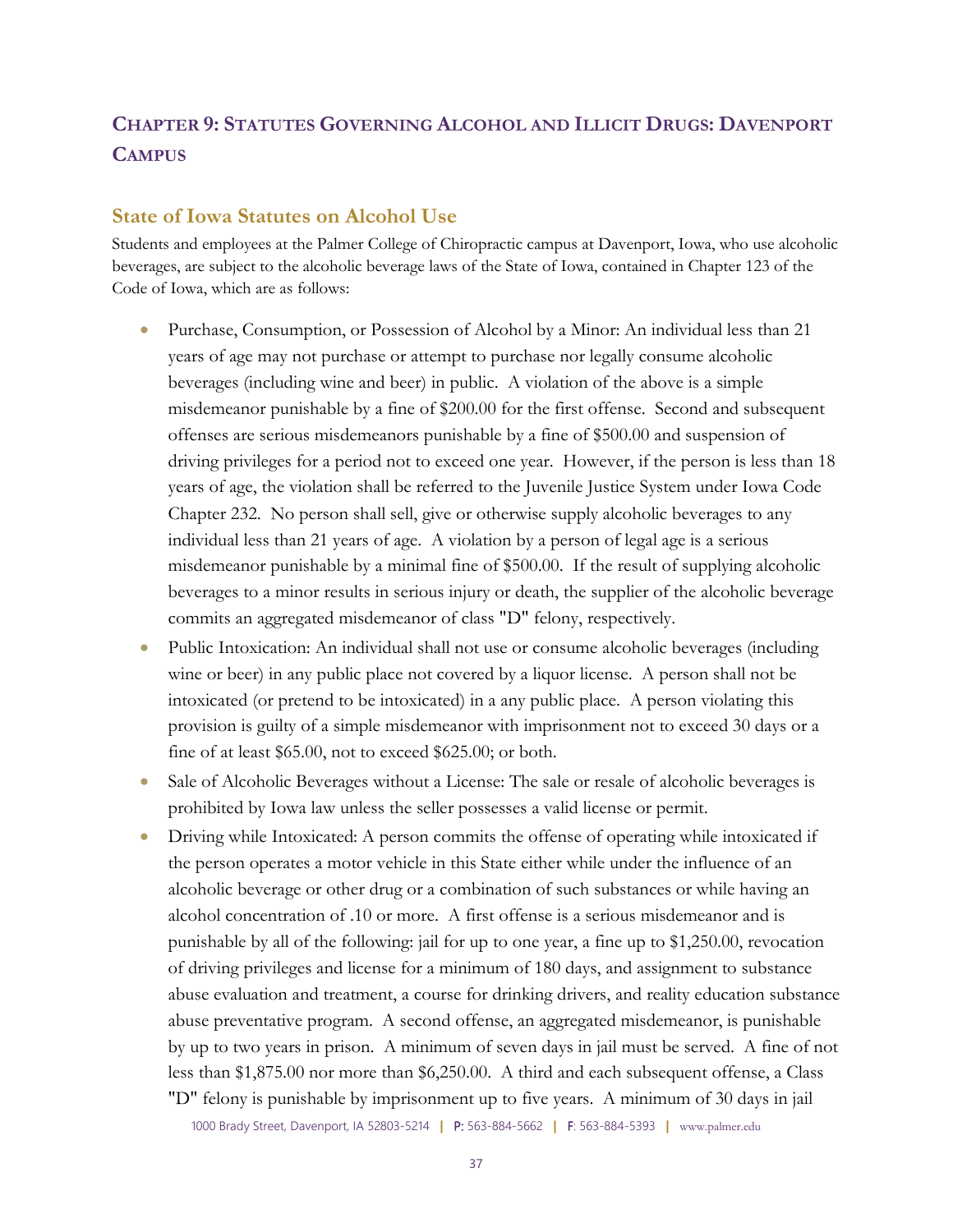must be served. A fine of not less than \$3,125.00 nor more than \$9,375.00. In addition to the above, a person who is under the age of 21 shall not operate a motor vehicle while having an alcohol concentration of .02 or more. A minor violating this provision faces revocation of driving privilege and license. A court may also order an offender to attend a course for drinking drivers and, for second or more offenses, may order a substance abuse evaluation.

- Open Container Laws: It is illegal for a person to transport, carry, possess, or have any alcohol within the passenger area of a motor vehicle except in the original container and with the seal unbroken.
- Dram Shop Act: Any person who is injured by an intoxicated person or resulting from the intoxication of a person, has a right of action for all damages sustained against any licensee or permittee, who sold and served any beer, wine, or intoxicating liquor to the intoxicated person when the licensee or permittee knew or should have known the person was intoxicated, or who sold to and served the person to a point where the licensee or permittee knew or should have known the person would become intoxicated.

## **State of Iowa Statutes on Controlled Substances**

- Chapter 204 of the Code of Iowa Uniform Controlled Substances Act. Controlled substances are categorized in schedules, one through five. Various substances classified as narcotics, hallucinogens, depressants, stimulants, solvents or other chemicals are specified in each schedule.
- Manufacture, distribution, dispense and administration of controlled substances (including counterfeit substances) are governed by state registration. Any person who participates in these activities without state registration is subject to criminal penalty. The manufacture, delivery, and possession with intent to deliver a controlled substance is a prohibited act. A person violating this act with a Schedule 1 or 2 controlled substance (specifically narcotic drugs and cocaine) is guilty of a class "C" felony.
- Violations of other Schedule 1, 2 or 3 substances is considered a class "D" felony. Violations of Schedule 4 or 5 substances is considered a serious misdemeanor.
- Simple possession of any controlled substance, unless obtained with a valid practitioner's prescription, is considered a serious misdemeanor. Possession of the controlled substance marijuana can result in imprisonment in the county jail for not more than six months or a fine for not more than \$1,000, or both.
- A person over age 18 who illegally distributes Schedule 1 and 2 substances (narcotics and cocaine) to persons under age 18, is guilty of a class "B" felony and must serve a minimum of five years in prison before parole. Distribution of other Schedule 1, 2 or 3 substances to persons under age 18, is considered a class "C" felony.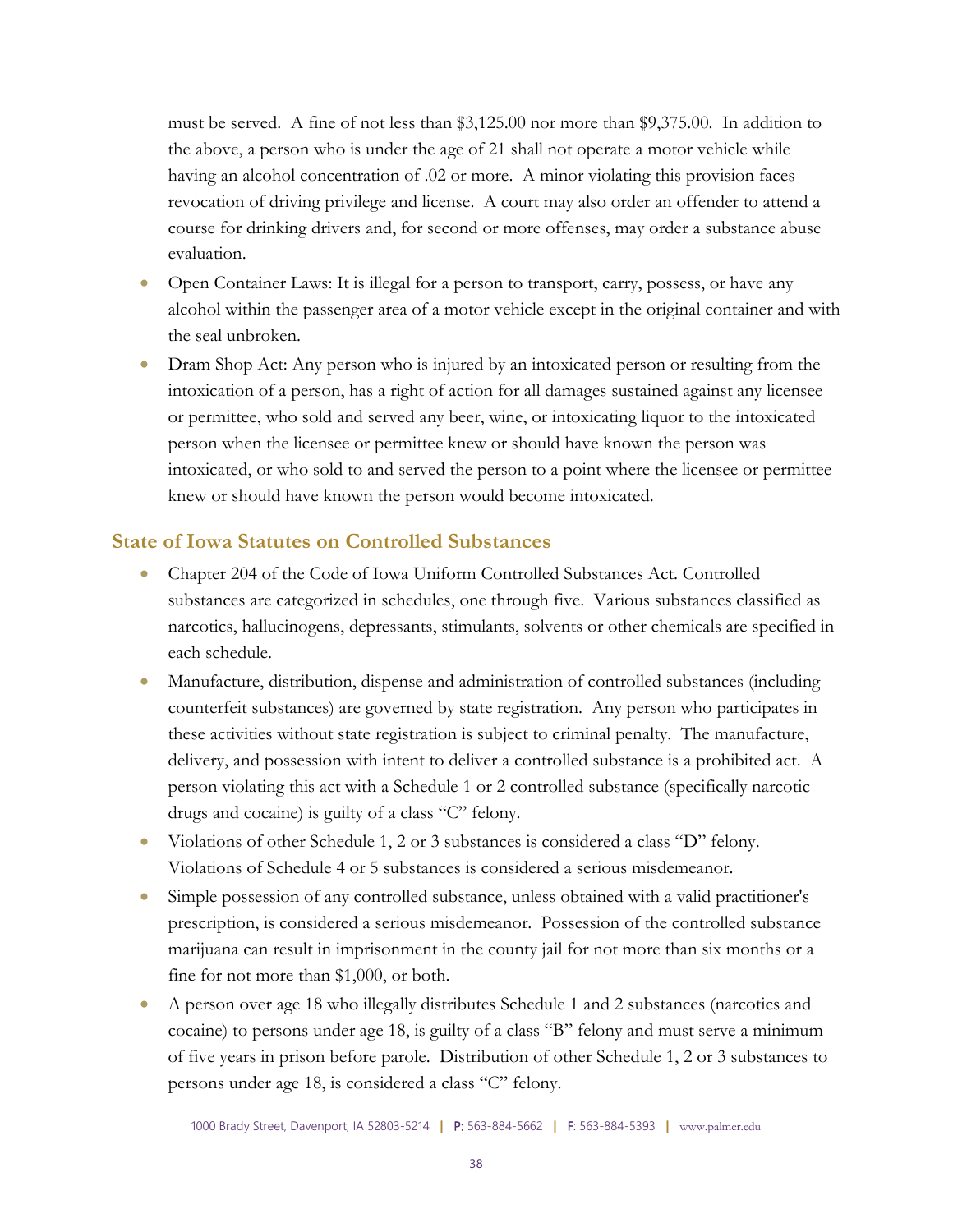- Persons who sponsor, promote or assist the sponsorship of gatherings (concerts, etc.) designed with the intent to distribute, use or possess controlled substances, in violation under chapter 204, and are subject to penalties of a class "D" felony.
- When a person is charged with any of the criminal offenses described above, and is found to be addicted to, dependent upon or a chronic abuser of controlled substances, the person can be ordered for commitment to a licensed drug rehabilitation facility. The offender must make arrangements to pay for the rehabilitation services. After maximum services have been offered, the offender must report to the court for the disposition of criminal charges.

## **City of Davenport, Iowa**

• The Davenport City Code states that a person who is in possession of drug paraphernalia with intent to plant, harvest, process or consume illegal controlled substance, is in violation of the law. This violation constitutes a misdemeanor with a fine of up to one hundred dollars or imprisoned in the county jail for not more than 30 days.

## **Scott County, Iowa**

- The Scott County Board of Supervisors enacted Social Host regulations. It is unlawful for a host of an event when the person knows or reasonably should know that an underage person has consumed an alcoholic beverage or possessed an alcoholic beverage with the intent to consume it, and the person fails to take reasonable steps to prevent the possession or consumption by the underage person. A social host who hosts such an event, gathering, or party does not have to be present at the time the prohibited act occurs. A first offence results in a \$500 civil penalty. The second offense is a \$750 civil penalty. A third offence is a \$1000 civil penalty, in addition the County may seek reimbursement for enforcement services provided by emergency responders related to the event.
- The Scott County Board of Supervisors enacted a Drug Paraphernalia Ordinance. Commission, to include possession with intent to use, manufacture, deliver, advertise for sale, or any of the other acts named in the ordinance will constitute a violation of the code. Anyone found guilty any of the provisions of the ordinance will receive a simple misdemeanor and be subject to imprisonment not exceeding 30 days, or a fine not exceeding \$100 for each individual violation.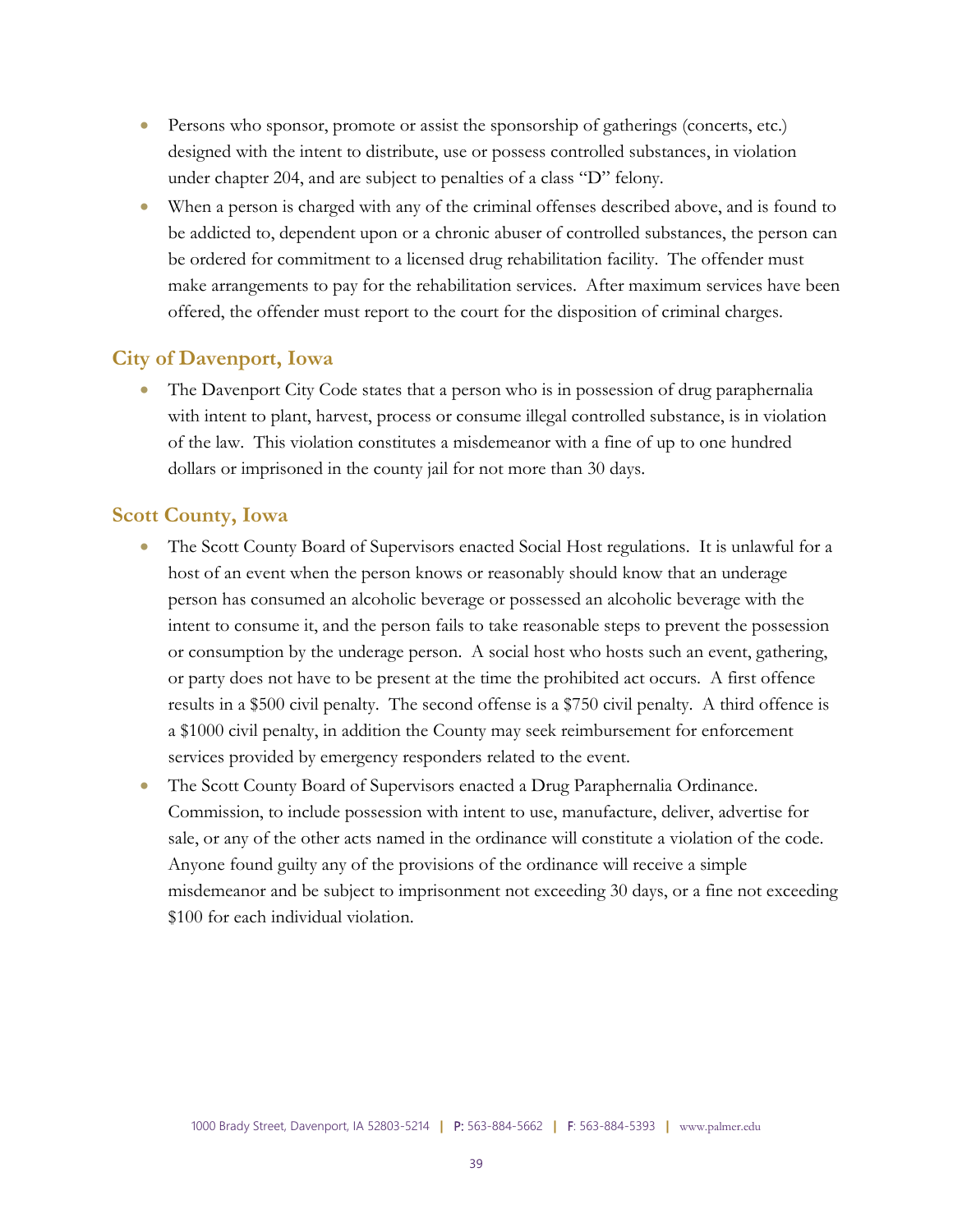# <span id="page-39-0"></span>**CHAPTER 10: STATUTES GOVERNING ALCOHOL AND ILLICIT DRUGS: WEST CAMPUS**

# **State of California Statutes on Alcohol Use**

- The Alcoholic Beverage Act was enacted in 1953. This Act is intended to protect the safety, welfare, health, peace and morals of Californians, eliminate the unlicensed and unlawful manufacture, sale and disposal of alcoholic beverages and promote temperance in the consumption and use of alcoholic beverages. (Bus. and Prof. Code 23001) A person convicted of a violation of the Alcohol and Beverage Control Act is guilty of a misdemeanor or felony depending on the violation.
- Legal drinking age: 21
- Sale or Gift to a Minor: Any person who sells, furnishes, gives; or causes to be sold, furnished, or given away, any alcoholic beverage to any person under the age of 21 years is guilty of a misdemeanor.
- Use or Purchase by a Minor: Any person under the age of 21 years who purchases any alcoholic beverage in any on-sale premise, is guilty of a misdemeanor. Any person under the age of 21 years who attempts to purchase any alcoholic beverage from a licensee, or the licensee's agent or employee, is guilty of an infraction and shall be punished by a fine.
- Gift or Sale to an Intoxicated Person: No person may sell or give alcoholic beverages to an intoxicated person. Every person who sells, furnishes, gives or causes to be sold, furnished or given, any alcoholic beverage to any obviously intoxicated person is guilty of a misdemeanor.
- Driving Under the Influence (DUI): Penalties First Conviction
	- o License suspended for six months.
	- o County jail, not less than 96 hours, nor more than six months.
	- o Fine: Not less than \$390, nor more than \$1,000.
	- o Attend county alcohol program at least 30 hours/probation.
	- o Remember: You will be handcuffed, placed in a police car, and placed behind bars.
- Second Conviction (within seven years of first conviction)
	- o License revoked for one year.
	- o County jail, not less than 90 days, nor more than one year.
	- o Fine: Not less than \$390, nor more than \$1,000.
	- o Participate in 18 months of D.U.I. programs.
	- o Probation
- Third Conviction (within seven years of first conviction)
	- o License suspended for two years.
	- o Possibility of imprisonment for a term of 2 4 years.
	- 1000 Brady Street, Davenport, IA 52803-5214 **|** P: 563-884-5662 **|** F: 563-884-5393 **|** www.palmer.edu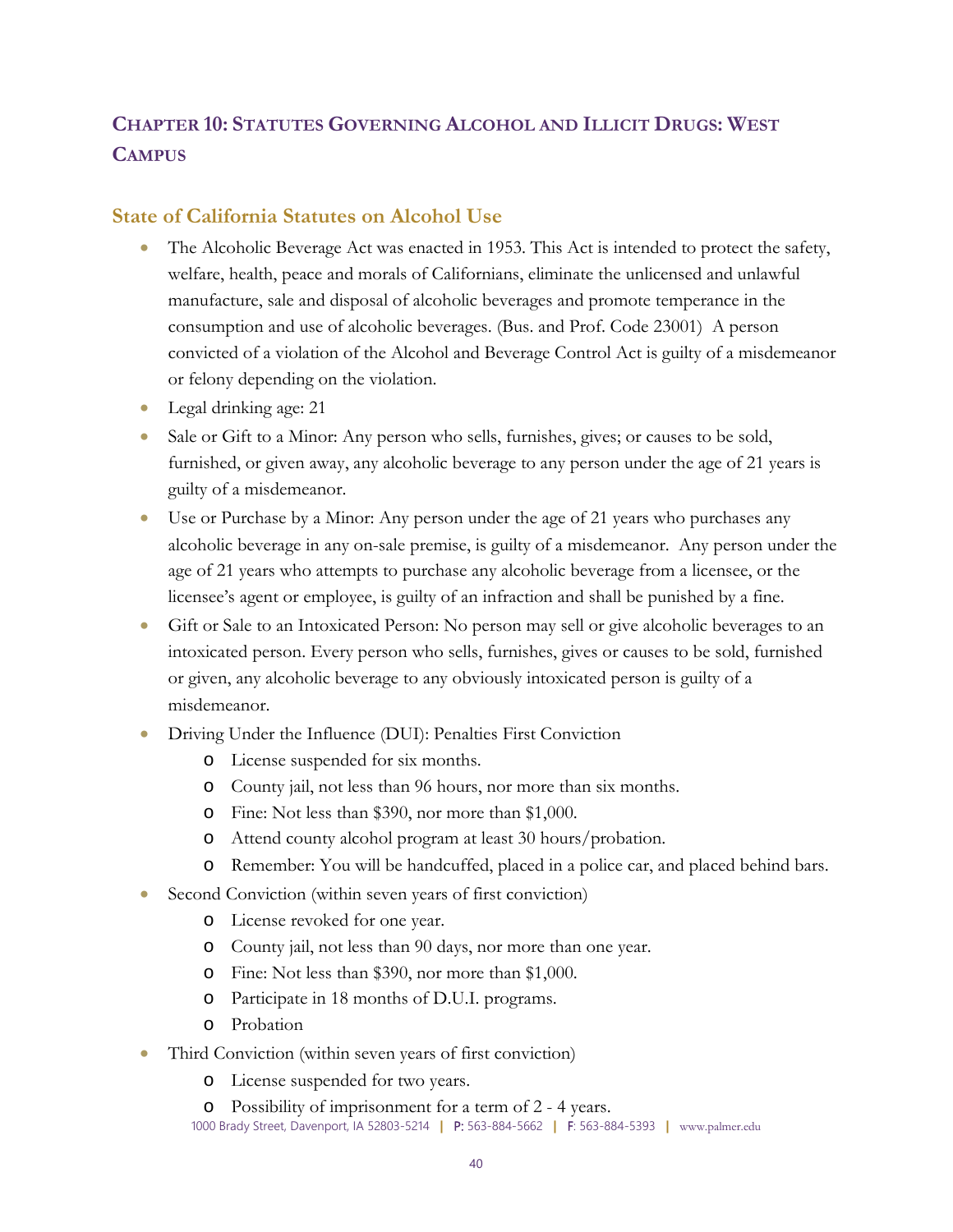- o Fine: Not less than \$1,015, nor more than \$5,000.
- o Probation; parole.

## **State of California Statutes on Controlled Substances**

• The Uniform Controlled Substances Act may be found in the Health and Safety Code, Section 11000 - 11651. Controlled substances are divided into five "Schedules" and the substances under each Schedule may be found in Sections 11053 - 11058. Penalties for possession and sale of controlled substances in California may be found in Sections 11350 - 11351. The Uniform Controlled Substances Act is available for review in Student Services for detailed descriptions of the laws governing the possession, sale, manufacturing, distribution, and trafficking of "controlled substances" in California.

# **City of San Jose, California**

- Chapter 10.12 OFFENSES AGAINST PUBLIC DECENCY
	- o 10.12.010 Drinking on street.
	- o Except as otherwise permitted under this municipal code, no person shall drink any alcoholic or other intoxicating beverage in the City of San José:
		- On any public street, sidewalk, alley or highway; or
		- In a parking facility or off-street parking establishment as defined in Chapter 20.200 of this Code including the adjacent walkways or landscaped areas.
- Chapter 6.88 MEDICAL MARIJUANA, see full text at: [https://library.municode.com/ca/san\\_jose/codes/code\\_of\\_ordinances?nodeId=TIT6BULI](https://library.municode.com/ca/san_jose/codes/code_of_ordinances?nodeId=TIT6BULIRE_CH6.88MENDICA_PT2DE_6.88.230MA) [RE\\_CH6.88MENDICA\\_PT2DE\\_6.88.230MA](https://library.municode.com/ca/san_jose/codes/code_of_ordinances?nodeId=TIT6BULIRE_CH6.88MENDICA_PT2DE_6.88.230MA)

## **Santa Clara County, California**

- Division B26 MEDICINAL MARIJUANA DISPENSARIES [https://library.municode.com/ca/santa\\_clara\\_county/codes/code\\_of\\_ordinances?nodeId=](https://library.municode.com/ca/santa_clara_county/codes/code_of_ordinances?nodeId=TITBRE_DIVB26MEMADI) [TITBRE\\_DIVB26MEMADI](https://library.municode.com/ca/santa_clara_county/codes/code_of_ordinances?nodeId=TITBRE_DIVB26MEMADI)
- Division B26.5 MEDICINAL MARIJUANA CULTIVATION [https://www.sccgov.org/sites/opa/newsroom/Documents/Personal%20and%20Medical%](https://www.sccgov.org/sites/opa/newsroom/Documents/Personal%20and%20Medical%20Cannabis%20Cultivation%20ORDINANCE%20NO.%20NS-300.913.pdf) [20Cannabis%20Cultivation%20ORDINANCE%20NO.%20NS-300.913.pdf](https://www.sccgov.org/sites/opa/newsroom/Documents/Personal%20and%20Medical%20Cannabis%20Cultivation%20ORDINANCE%20NO.%20NS-300.913.pdf)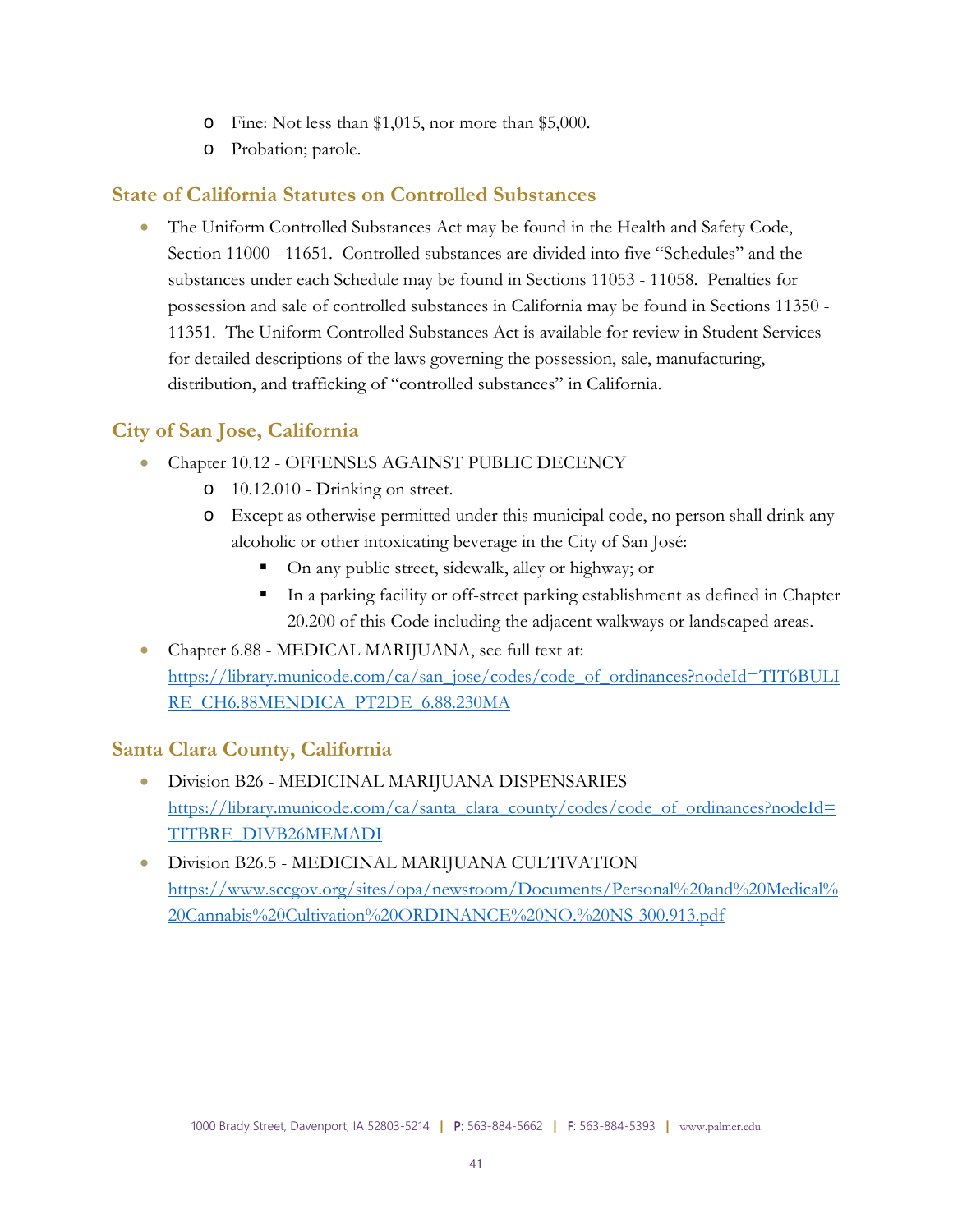# <span id="page-41-0"></span>**CHAPTER 11: STATUTES GOVERNING ALCOHOL AND ILLICIT DRUGS: FLORIDA CAMPUS**

## **State of Florida Statutes on Alcohol Use**

- FSS 562.11 (1) It is unlawful for any person under the age of 21 years to have in his/her possession an alcoholic beverage. The penalty for violating this section can include a period of imprisonment not exceeding 60 days and a fine of \$500.
- FSS 562.11 (2) It is unlawful for any person to misrepresent or misstate his age or the age of any other person for the purpose of inducing anyone to sell, give or serve any alcohol beverage to a person under 21 years of age. The penalty for violating this section can include a period of imprisonment not exceeding 60 days and a fine of \$500.
- FSS 316.193 A person is guilty of the offense of driving under the influence of alcohol if he/she is driving or in actual physical control of a vehicle and has a blood alcohol level of 0.08 or more. The penalty for the first offense can include six months imprisonment, impoundment of vehicle, \$500 fine, one year of probation and suspension of driver's license. The penalties for repeat violations and offenses involving vehicle accidents are considerably more severe.
- FSS 322.2616 As of January 1997, it is illegal for someone under 21 years of age to drive or be in actual physical control of a motor vehicle while having a measurable breath level of 0.02 or higher. The legal consequences can include a fine as well as a suspension of driving privileges for six months.
- FSS 316.1936 It is unlawful for any person to possess an open container of an alcoholic beverage while operating a vehicle or while traveling as a passenger in any vehicle. The penalty for violating this section can include a fine of \$500.

## **State of Florida Statutes on Controlled Substances**

• FSS 893.13 (1) It is unlawful for any person to possess, sell, manufacture, or deliver any controlled substances. An exhaustive list of controlled substances is detailed within FSS 893.03. This list includes, but it is not limited to: Cannabis, Mescaline, Marijuana, Psilocybin, Cocaine, PCP, Heroin, Ecstasy, LSD, Rohypnol, Peyote, GHB.

Many common prescription medications are considered controlled substances and the mere possession of such a substance without a valid prescription is a violation of this statute. Depending on the substance, quantity and associated behavior, the penalties for violating this statute range from probation to life imprisonment.

<sup>1000</sup> Brady Street, Davenport, IA 52803-5214 **|** P: 563-884-5662 **|** F: 563-884-5393 **|** www.palmer.edu According to Section 893.13 (1) Florida Statutes, effective October 1, 1990, "it is unlawful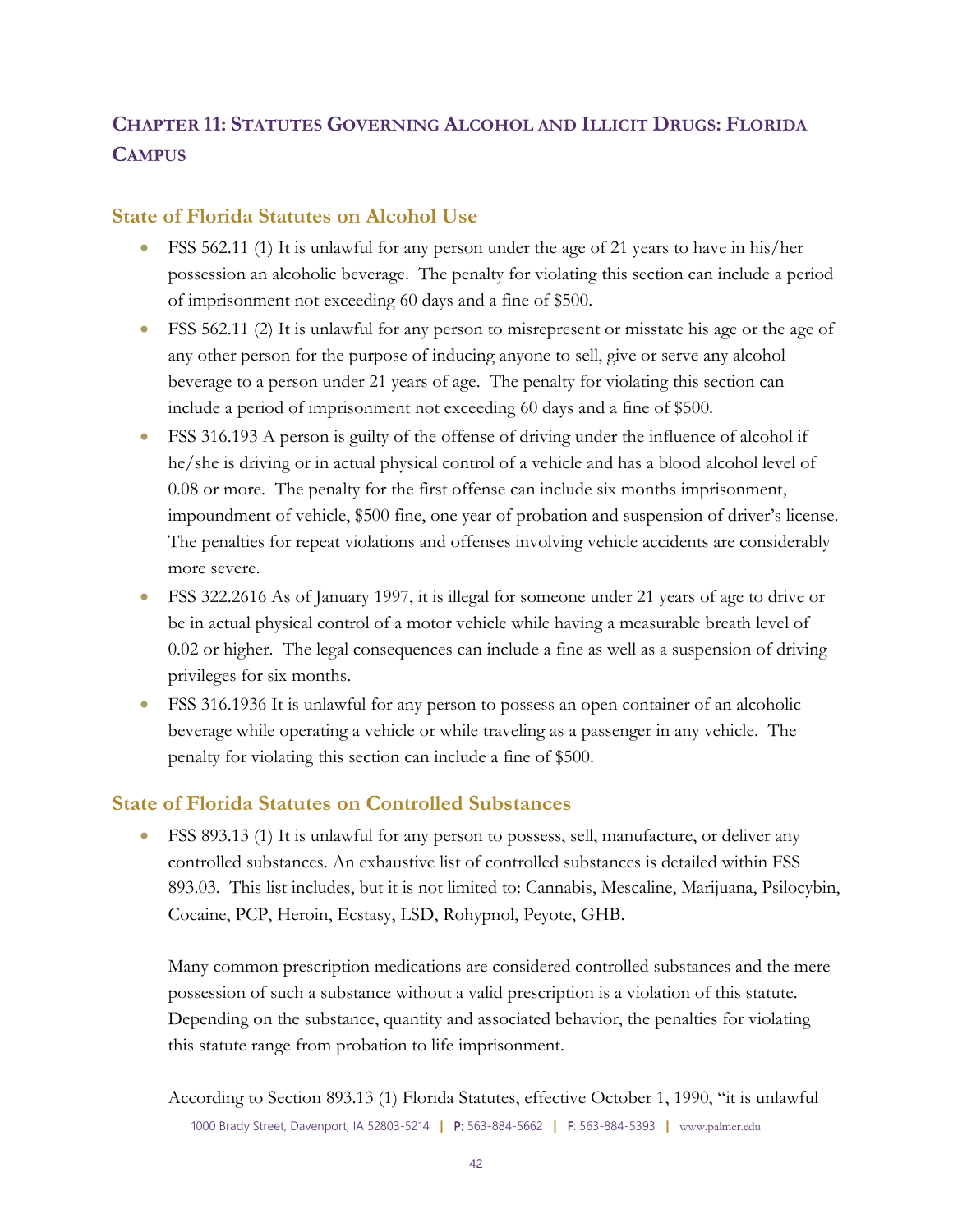for any person to sell, purchase, manufacture or deliver a controlled substance in, on, or within 1000 feet of the real property comprising a public or private college, university or other post-secondary educational institution. Individuals who violate this law commit a felony in the first degree and shall be sentenced to a minimum term of imprisonment for three calendar years and shall not be eligible for parole or release under the Control Release Authority pursuant to s. 947.146 or statutory gain-time under s. 944.275 prior to serving such minimum sentence."

- FSS 893.147 It is unlawful for any person to use, or to possess with intent to use, any drug paraphernalia. The penalty for violating this section can include a term of imprisonment not exceeding one year along with a \$1,000 fine.
- FSS 569.11 It is unlawful for any person under the age of 18 years to possess tobacco products and misrepresenting age to purchase tobacco products. The penalty for violating this section can include but is not limited to 16 hours of community service or a \$25 fine; and, required attendance to a school approved anti-tobacco program, if locally available.
- FSS 569.101 It is unlawful for any person to sell, deliver, barter, or furnish or give tobacco products to persons under 18 years of age. The penalty for violating this section can include but is not limited to the same sanctions defined under F.S.S. 569.

## **City of Port Orange and Volusia County, Florida**

- Chapter 6 ALCOHOLIC BEVERAGES, Sec. 6-3. Drinking in public
	- (a) General prohibition. It shall be unlawful for any person to possess any open container of alcoholic beverage or to consume any alcoholic beverage on the streets, sidewalks or thoroughfares, or on any public property, including, but not limited to, any public building, facility, park, playground, recreational facility, right-of-way, parking lot, and any other property owned or controlled by the City of Port Orange, unless expressly permitted in compliance with provisions of this section. This prohibition shall not apply to and no permit shall be required for possession or consumption of an alcoholic beverage at the following properties:
		- (1) The municipal golf course;
		- (2) The premises located at Riverside Pavilion and legally described in a lease agreement between the city and an organization which is incorporated and active as a corporation not for profit pursuant to F.S. ch. 617;
		- (3) The Palmer College of Chiropractic, Florida campus located on City Center Parkway as described in that certain referenced lease agreement recorded in Official Records Book 4944 at Page 1791 of the Public Records of Volusia County, Florida; and
		- (4) Upon any public property in the city utilized for functions held by the city, Florida League of Cities, Volusia League of Cities, Volusia Council of Governments or other governmental entities.

1000 Brady Street, Davenport, IA 52803-5214 **|** P: 563-884-5662 **|** F: 563-884-5393 **|** www.palmer.edu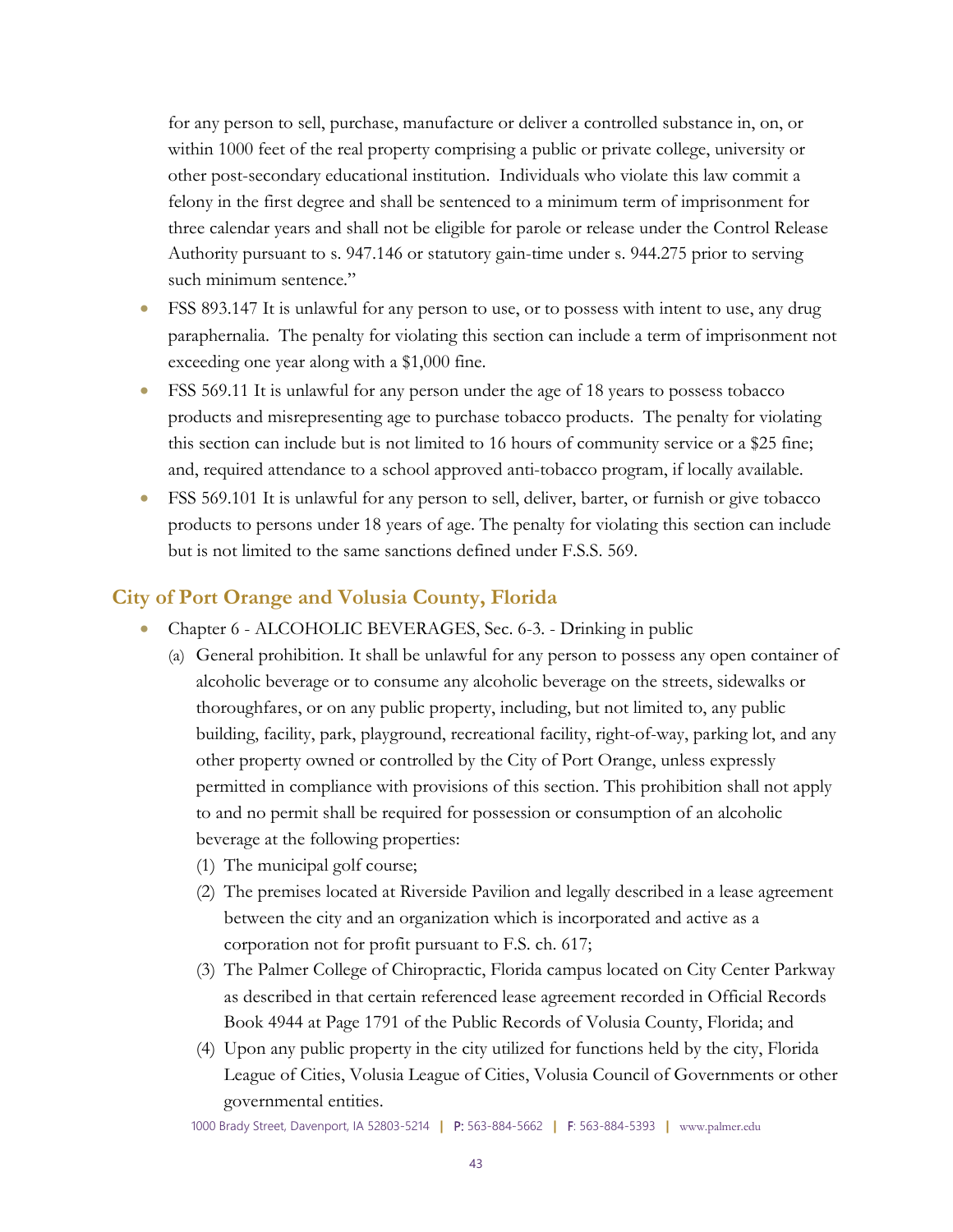(b) Definitions. For the purposes of this section, the following words, terms and phrases shall have the meaning ascribed to them in this section, except where the context clearly indicates a different meaning:

Alcoholic beverage means any beverage which contains more than one percent of alcohol by weight.

Beverage law means the laws and regulations of the State of Florida concerning alcoholic beverages, consisting of F.S. chs. 561—565, 567, and 568, as amended, and the Florida administrative regulations implementing the statutes, as amended.

Private social event means any event held by an individual or organization on property owned or controlled by the city at which the general public is not invited to attend. This includes, but is not limited to, the following types of events: dinners, dances, weddings, banquets and receptions.

Public social event means any event held by an organization or group of organizations on property owned or controlled by the city at which the general public is invited to attend.

(c) Permit application.

(1) Private social event. An application to hold a private social event at which any alcoholic beverage is to be consumed or possessed shall be made in writing to the director of parks and recreation, or the director's designee, using such form and including such information as deemed necessary to determine compliance with the requirements of this section and the beverage laws. The application shall be submitted at least 60 calendar days before the event commences to allow for sufficient staff review. At a minimum, the application shall include the following:

a. The applicant's name, proposed location and description of the event, and days and hours proposed.

b. Method of dispensation, size of containers in which alcohol will be dispensed, and measures taken by the applicant to prevent underage alcohol consumption and prevent excessive alcohol consumption.

c. Executed indemnification and hold harmless agreement on form provided by city.

d. The alcohol permit fee as established by resolution of the city council.

(2) Public social event. An application to hold a public social event at which any alcoholic beverage is to be sold, consumed or possessed shall be made in writing to the director of parks and recreation, or director's designee, using such form and including such information as deemed necessary to determine compliance with the requirements of this section. The application shall be submitted at least 60 calendar days before the event commences to allow for sufficient staff review. At a minimum, the application shall include the following: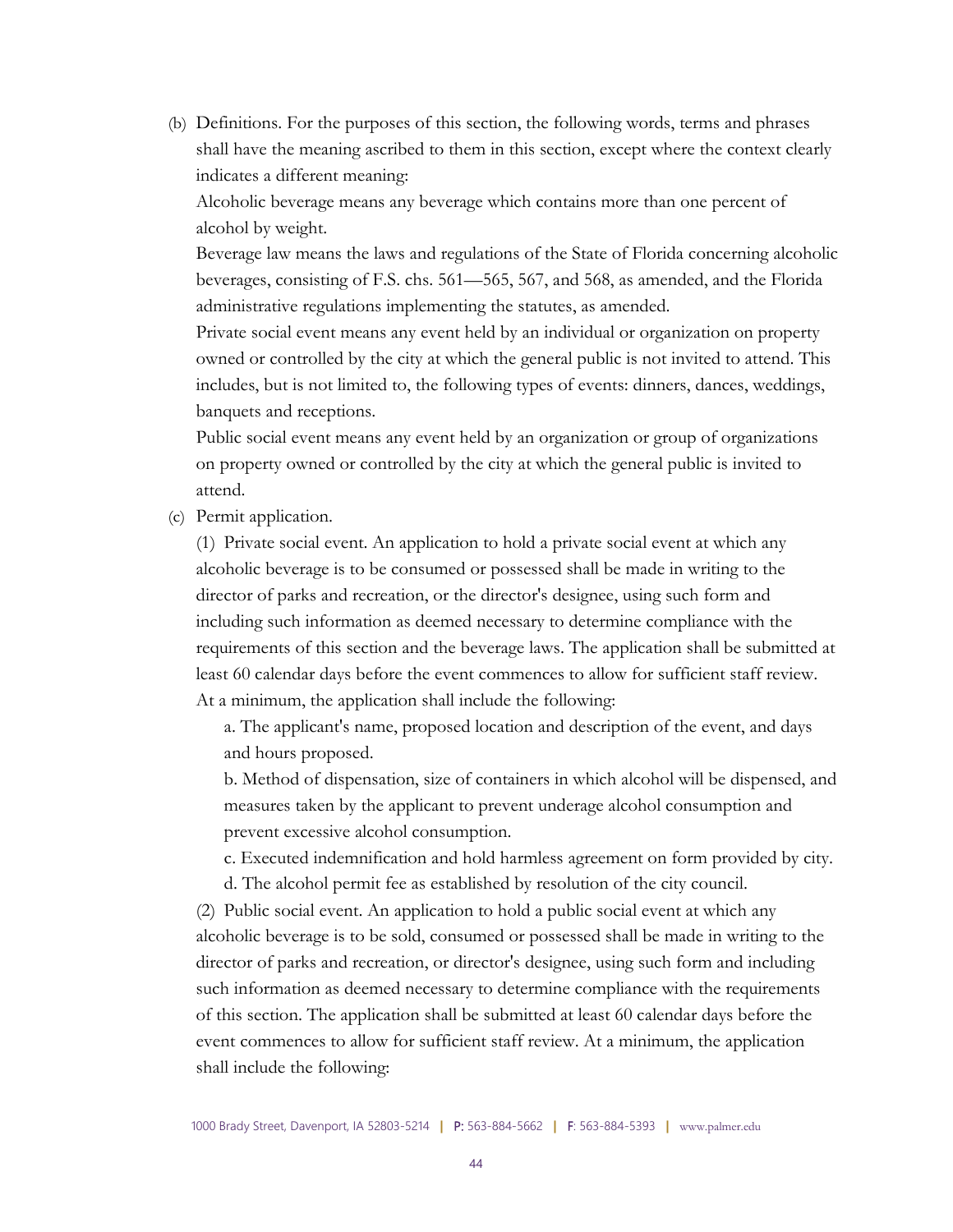a. The applicant's name, proposed location and description of the event, and days and hours proposed.

b. A site plan specifying the location and contour of the event area, pedestrian access, the number and location of merchant display areas designated, barricades, special signage and other devices necessary to maintain public safety and indicating traffic and parking patterns.

c. Outline of alcohol dispensing plan detailing the number of dispensing stations, method of dispensation, size of containers in which alcohol will be dispensed, cost per unit of alcohol dispensed, times at which alcohol will be dispensed, and measures taken by the applicant to prevent underage alcohol consumption and prevent excessive alcohol consumption.

d. The alcohol permit fee as established by resolution of the city council.

(d) Application review criteria. The director of parks and recreation, or the director's designee, shall review the application submitted for completeness. The director of parks and recreation, or the director's designee, is hereby authorized to reject any application, which is not complete, or which is not received by the specified deadline, or which is not accompanied by the requisite permit fee. All applications shall be subject to facility availability and shall be processed on a first come, first served basis. Completed applications for alcohol permits shall be reviewed to determine the anticipated impact on public health, safety or welfare and for compliance with this section and the beverage laws. An application may be denied if it is determined that any of the following are true: (1) The proposed event cannot be conducted in such a manner as to ensure the public health, safety or welfare consistent with the provisions of this section, or the event could be conducted in such manner as to ensure public health, safety or welfare only with certain conditions attached and the applicant refuses to accept such conditions as conditions of a permit.

(2) The applicant previously failed to clean up the site of the proposed special event, other property owned by the applicant, or properties adjacent to such site or such other property, of garbage, waste, trash or debris associated with a previous special event, and at the time of application such conditions have been remedied by the city, but the applicant has failed to fully reimburse the city for the costs of such remedy. (3) The applicant has previously violated this section or had an alcohol permit revoked

within the last five years.

(e) Application review process. A completed application shall be processed as follows: The director of parks and recreation, or the director's designee, shall ensure that the application is reviewed by all affected city departments. The director of parks and recreation may approve or deny such application or may attach such conditions to an approval based on the review criteria set forth herein. Appeals from the decision of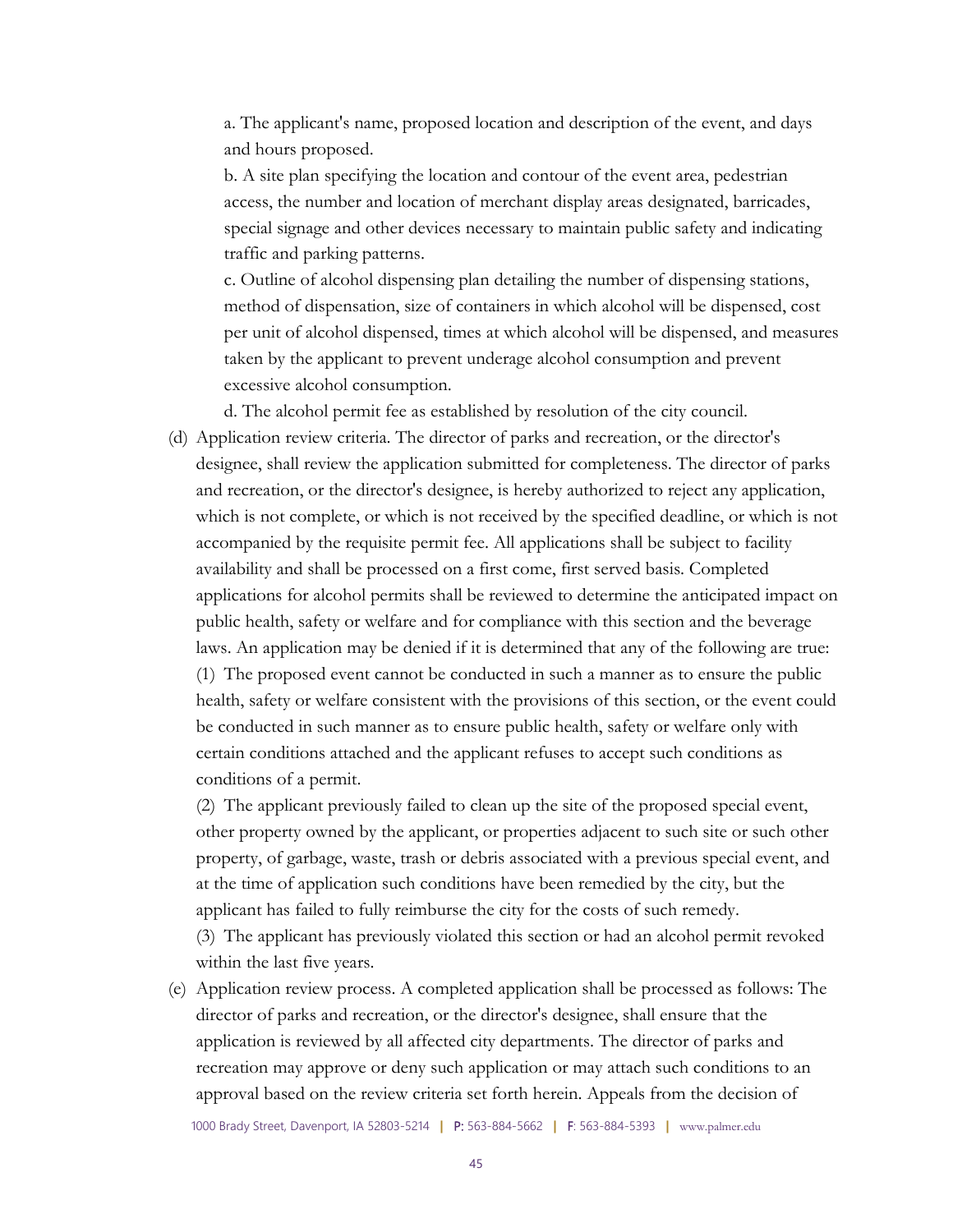director of parks and recreation, or the director's designee, shall be made to the city manager. The city manager's determination whether to grant or deny an application for a local special event shall be final.

(f) Permit conditions.

(1) Every alcohol permit issued pursuant to this section shall contain the following conditions:

a. The permit holder shall comply with all applicable city ordinances.

b. The permit holder shall be responsible for compliance with all other applicable federal, state, and local rules, regulations, codes, and ordinances, and specifically the beverage laws.

c. The permit holder shall provide proof of insurance and maintain said insurance in an amount deemed necessary by the risk manager to protect the city against potential liability, if applicable, prior to commencing the event.

(2) Every alcohol permit for a public social event pursuant to this section shall include the following conditions as additional conditions which shall be met prior to commencing the event:

a. The permit holder shall provide proof of a one-, two- or three-day alcoholic beverages permit issued by the Florida Department of Business and Professional Regulation, Division of Alcohol Beverages and Tobacco in accordance with the beverage laws.

b. The permit holder shall execute a temporary license agreement which includes indemnity and hold harmless provisions on a form provided by the city.

c. The permit holder shall submit all marketing and advertising materials promoting alcohol sales on city property to the director of parks and recreation for review and approval prior to distribution.

(3) The director of parks and recreation shall have the authority to impose additional condition(s) on any alcohol permit issued pursuant to this section if deemed necessary to ensure the public health, safety, or welfare.

(g) Permit revocation. An alcohol permit may be revoked if determined by the director of parks and recreation that any of the following violations have occurred:

(1) One or more city ordinance violations, state law violations, or beverage law violations have taken place during the event.

(2) The director of parks and recreation has determined that an intervening public health, safety or welfare issue has occurred that requires the permit to be revoked.

(3) The permit holder has failed to comply with one or more permit conditions. Once a permit has been revoked, the permit holder shall immediately discontinue the sale, consumption or possession of alcohol, and shall not reconvene without the express written authorization of the director of parks and recreation.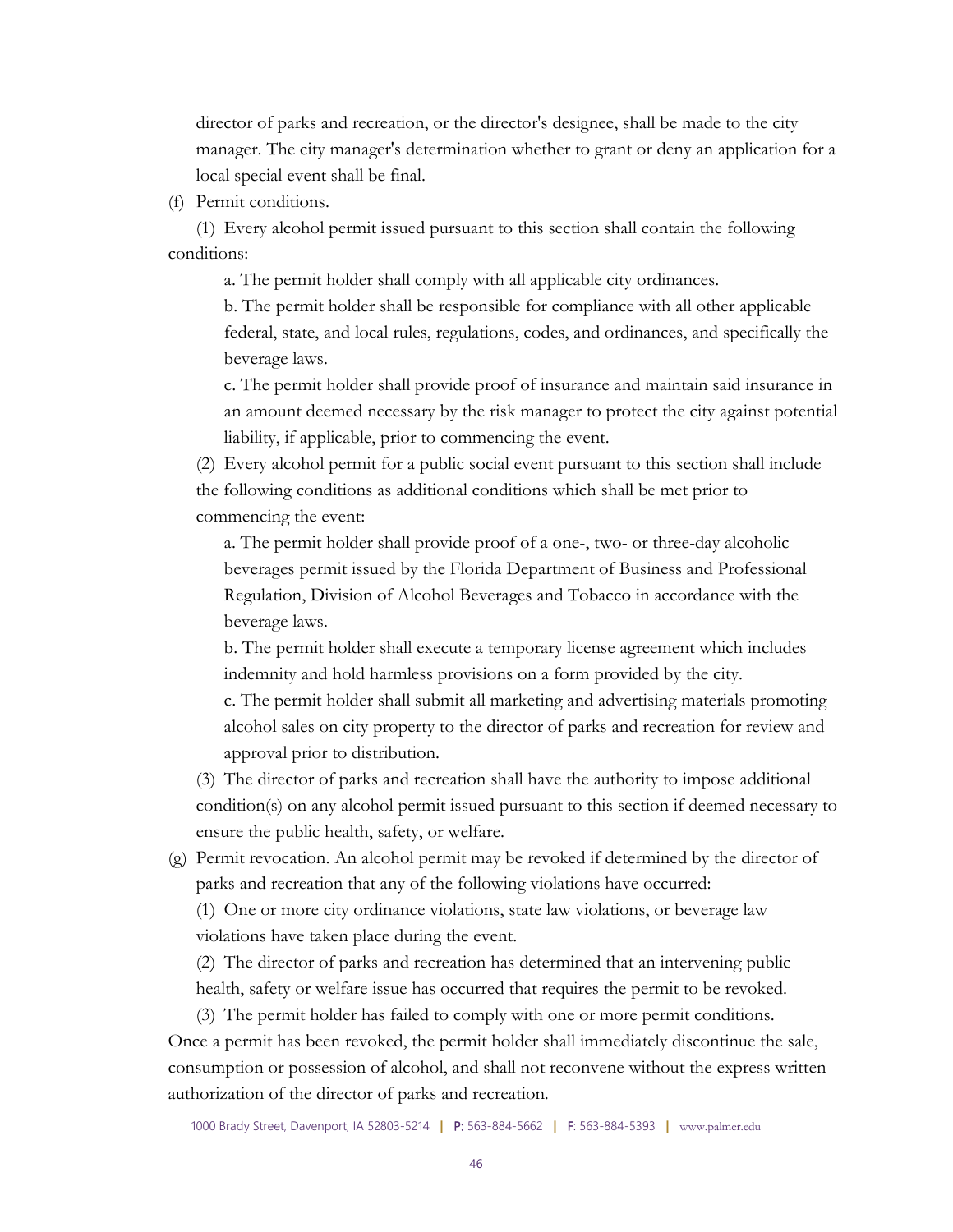# • Chapter 6 - ALCOHOLIC BEVERAGES, ARTICLE II. - OPEN CONTAINERS Sec. 6-31. - Definitions.

The following words, terms, and phrases, when used in this article, shall have the meanings ascribed to them in this section, except where the context clearly indicates a different meaning:

Alcoholic beverage means any beverage which contains more than one percent of alcohol by weight.

Highway means any public street, avenue, boulevard, roadway, alley, sidewalk, and other right-of-way located within the incorporated area of the city.

Motor vehicle means any vehicle propelled by other than muscular power.

Open container means any bottle, can or other receptacle containing any alcoholic beverage or any mixture containing an alcoholic beverage which has been opened, or a seal broken, or the contents of which have been partially removed.

Sec. 6-32. - Policy and intent.

The city council finds that the consumption of alcoholic beverages while driving or riding in or on a motor vehicle poses a grave and imminent hazard to the health, safety, and welfare of the residents of the city. Therefore, it is declared to be the policy of the city that the consumption of alcoholic beverages and/or the possession of any open container containing alcoholic beverages while driving or riding in or on a motor vehicle is prohibited.

Sec. 6-33. - Jurisdiction.

This article shall be applicable in the incorporated areas of the city.

Sec. 6-34. - Prohibitions.

No person shall drink from nor have in his possession any open container containing any alcoholic beverage while in or on a motor vehicle, whether moving or stopped upon any highway.

Sec. 6-35. - Exceptions.

This article shall not apply to:

(1) Any person engaged in picking up empty beverage containers for the purpose of collecting the deposit value of the bottle or can itself, nor to any person taking part in a litter control program.

(2) The possession of any open container by any licensed distributor or licensed vendor of alcoholic beverages; provided, that such alcoholic beverage is being transported solely for commercial purposes.

(3) The transportation of any open container of alcoholic beverage in or on any motor vehicle, provided that such container is in a compartment of the vehicle not readily accessible to the driver or passengers, such as a locked (not merely latched) glove compartment, trunk or other non-passenger or non-driver area of the motor vehicle.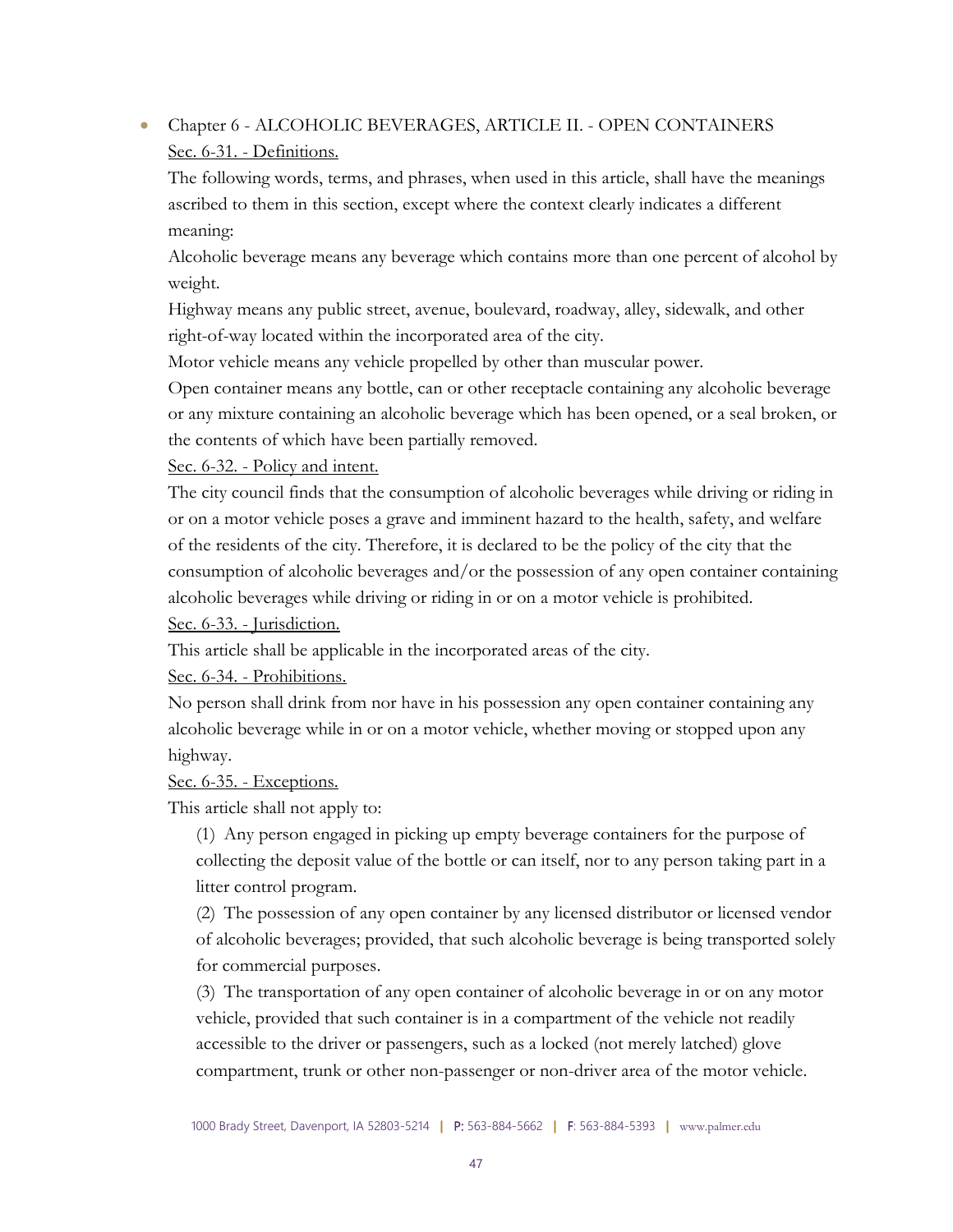(4) The transportation of any open container or consumption of alcoholic beverage in or on any motor vehicle duly licensed and operated for hire to transport passengers, such as charter buses, regularly scheduled buses, taxicabs and the separate passenger compartments of limousines, provided the operator thereof is not in immediate possession of, or engaged in the consumption of, any alcoholic beverage or open container of alcoholic beverage.

(5) The operation, for a consideration, of any motor vehicle by an individual duly licensed and supplied by a chauffeur service, limousine service, taxicab company or bus company, provided the operator thereof is not in immediate possession of, or engaged in the consumption of, any alcoholic beverage or open container of alcoholic beverage, and is operating the vehicle while under, and in the scope of, the employment of a chauffeur service, limousine service, taxicab company or bus company. The operator must have in his possession evidence of employment by a bona fide chauffeur service, limousine service, taxicab company or bus company.

Sec. 6-36. - Penalty. Any person found guilty of violating the provisions of this article shall be punished in accordance with section 1-8 of this Code.

- Sec. 1-8. General penalty; assessments for law enforcement education; continuing violations.
	- (a) Whenever in this Code or any ordinance any act is prohibited or is made or declared to be unlawful or an offense or misdemeanor, or whenever in such Code or any ordinance the doing of any act is required or the failure to do any act is declared to be unlawful, where no specific penalty is provided therefor, the violation of any such provision of this Code or an ordinance shall be punished by a fine not exceeding \$500.00 or imprisonment for a term not exceeding 60 days, or by both such fine and imprisonment in the discretion of the judge trying the case. Each day any violation of any provision of this Code or any ordinance shall continue shall constitute a separate offense.
	- (b) In addition to any fine or other penalty, there is hereby assessed by the city, in compliance with F.S. § 938.01, \$3.00 as a court costs against every person convicted for violation of a state penal or criminal statute or convicted for violation of a municipal ordinance, where the offense occurred within the city limits. Any person whose adjudication is withheld pursuant to the provisions of F.S. § 318.14(9) or (10), shall also be assessed such cost. In addition, \$3.00 shall be deducted from every bond entreasure or forfeited bail bond related to violation of such penal statutes or penal ordinances. However, no such assessment shall be made against any person convicted for a violation of any state statute or municipal ordinance relating to the parking of vehicles. This assessment shall be collected by the appropriate court and shall be remitted to the city and earmarked for law enforcement education and training for members of the police department of the city.

1000 Brady Street, Davenport, IA 52803-5214 **|** P: 563-884-5662 **|** F: 563-884-5393 **|** www.palmer.edu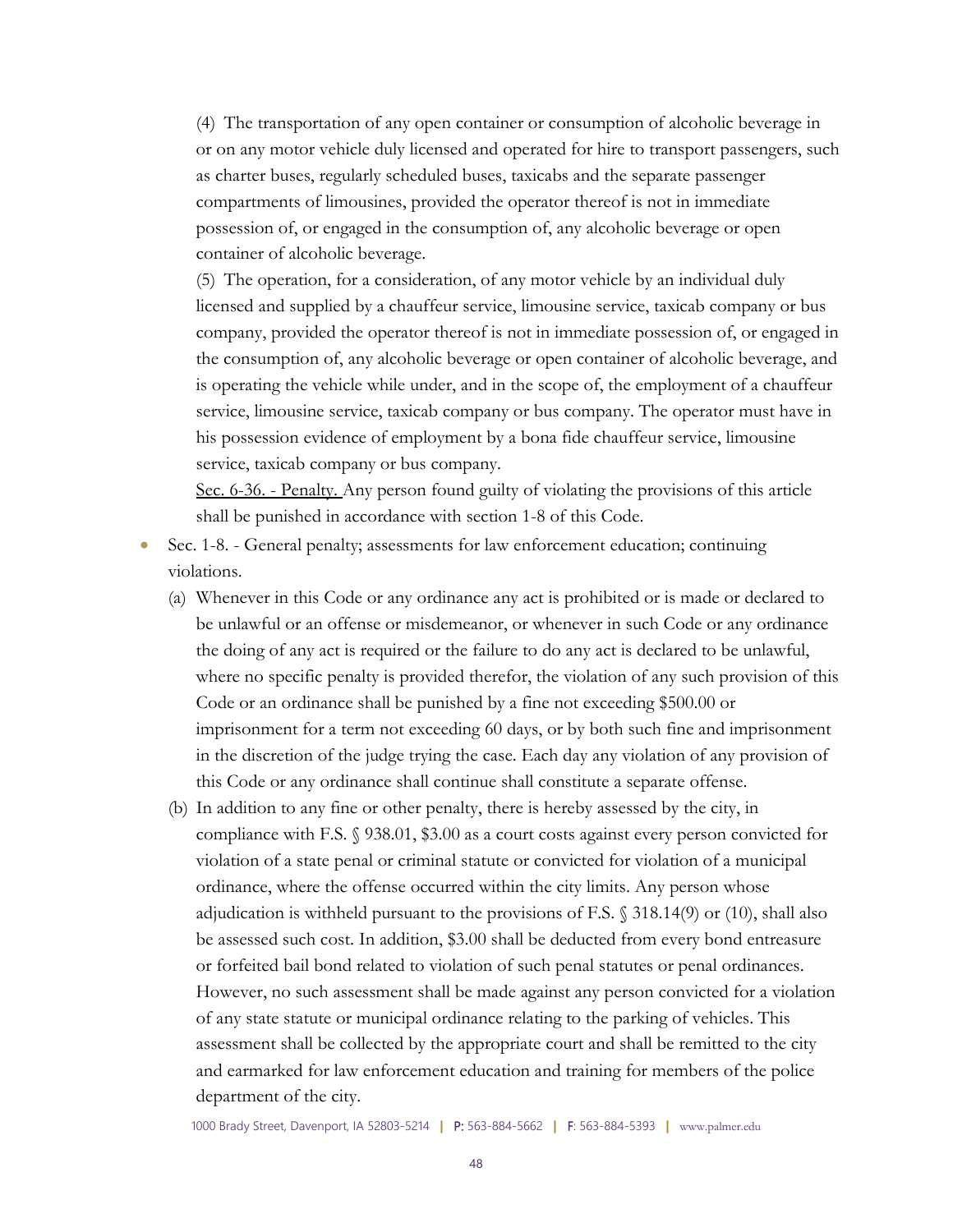- (c) In addition to the costs provided for in subsection (b) of this section, there is hereby assessed by the city, in compliance with F.S. § 938.15, an additional \$2.00 as a court cost for expenditures for criminal justice education degree programs and training courses, including basic recruit training, for the police officers and police department support personnel of the city.
- (d) In addition to the penalties hereinabove provided, any condition caused or permitted to exist in violation of any of the provisions of this Code or any ordinance shall be deemed a public nuisance and may be abated by the city as provided by law.